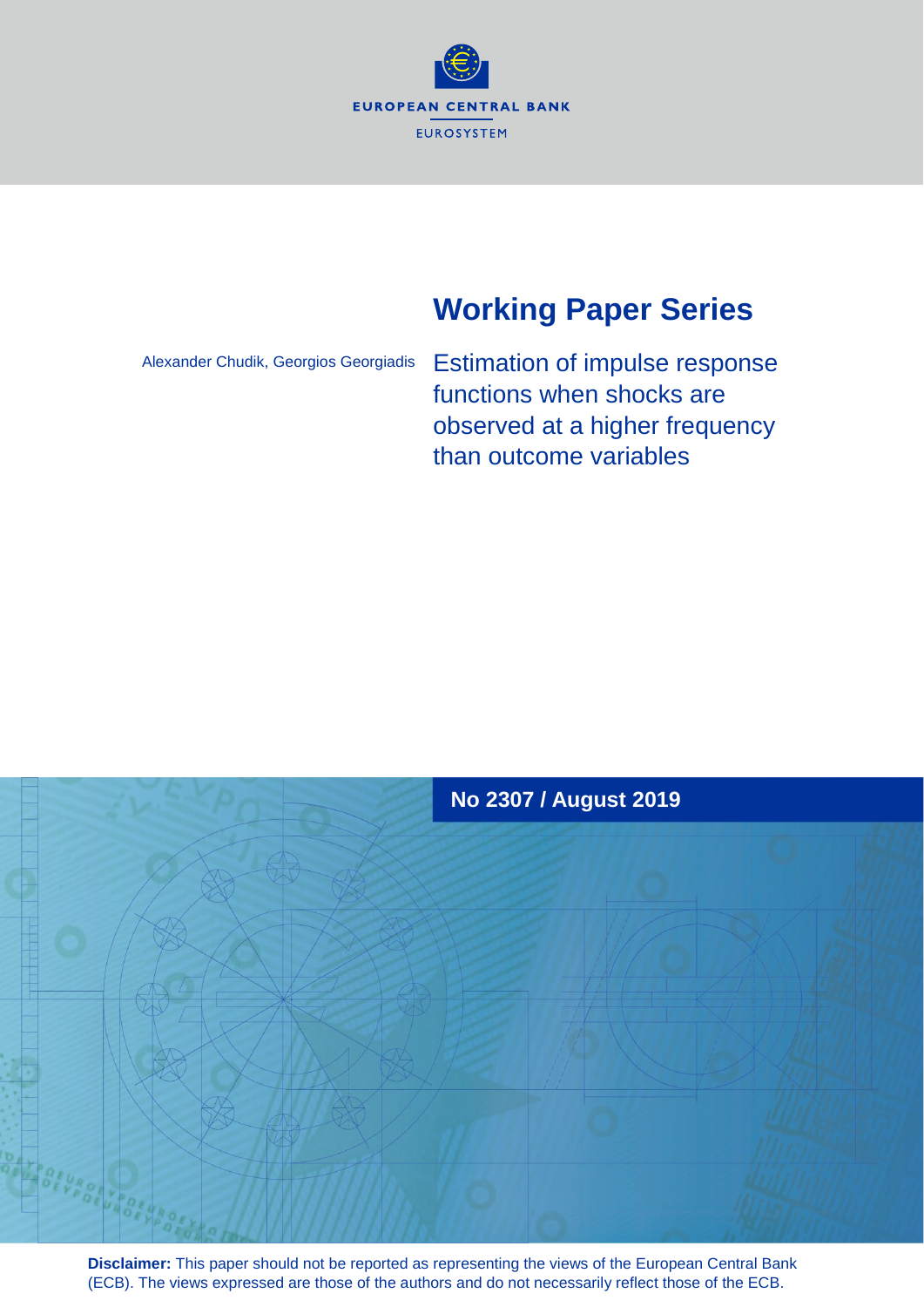### Abstract

This paper proposes mixed-frequency distributed-lag (MFDL) estimators of impulse response functions (IRFs) in a setup where  $(i)$  the shock of interest is observed,  $(ii)$  the impact variable of interest is observed at a lower frequency (as a temporally aggregated or sequentially sampled variable),  $(iii)$  the data generating process (DGP) is given by a VAR model at the frequency of the shock, and  $(iv)$  the full set of relevant endogenous variables entering the DGP is unknown or unobserved. Consistency and asymptotic normality of the proposed MFDL estimators is established, and their small-sample performance is documented by a set of Monte Carlo experiments. The proposed approach is then applied to estimate the daily pass-through of changes in crude oil prices observed at the daily frequency to U.S. gasoline consumer prices observed at the weekly frequency. We find that the pass-through is fast, with about 23% of the crude oil price changes passed through to retail gasoline prices within Öve working days, representing about 42% of the long-run pass-through.

Keywords: Mixed frequencies, temporal aggregation, impulse response functions, estimation and inference, VAR models. JEL Classification: C22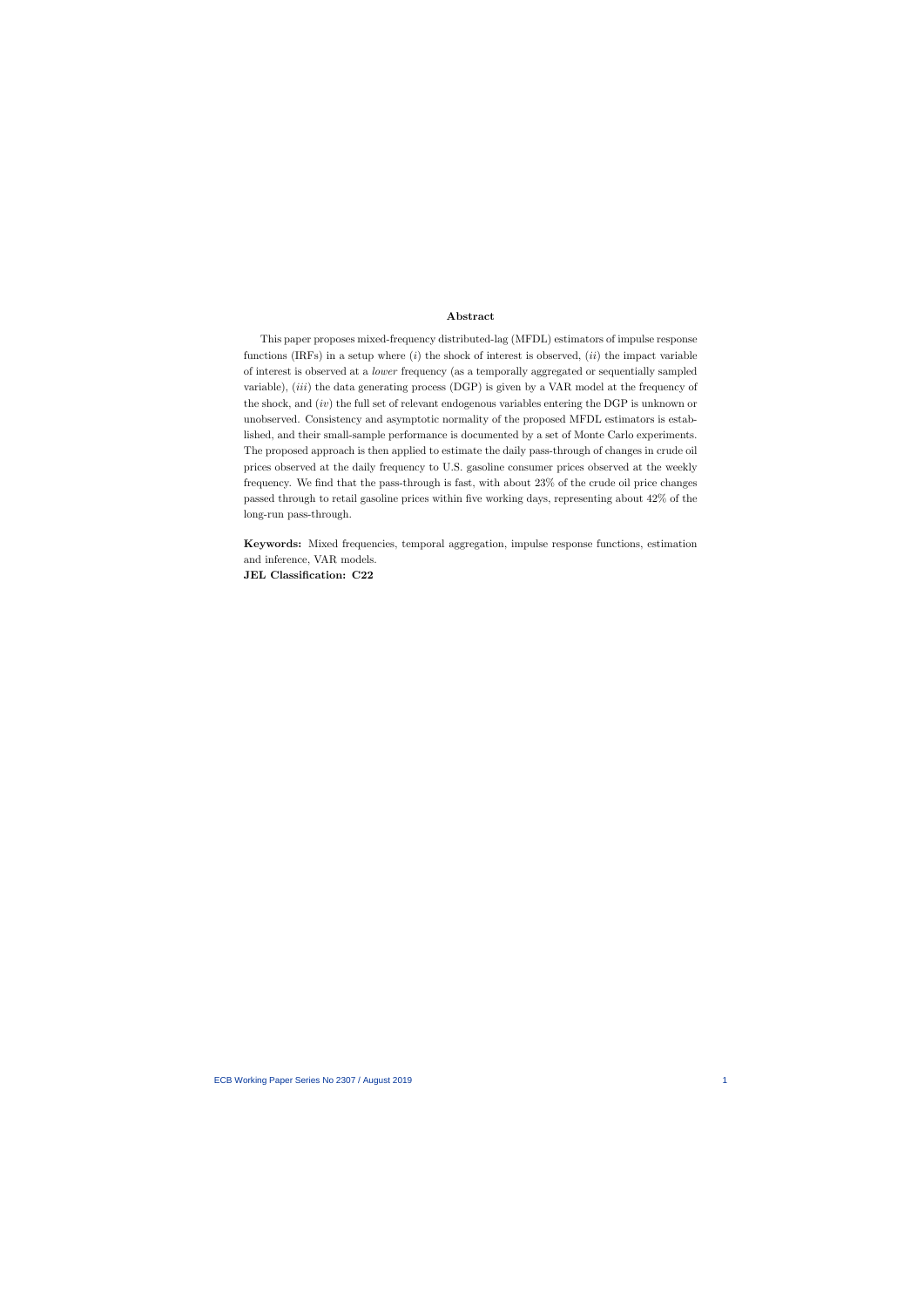### Non-technical summary

Estimating the effects of shocks is critical in order to quantitatively understand the interrelationships between endogenous variables in an economic system. A frequently encountered complication in doing so is that the time series of the shock is observed at a higher frequency than the outcome variable of interest. Unfortunately, temporally aggregating the shock time series to the lower frequency at which the outcome variable is observed does not produce consistent estimates of the corresponding temporally aggregated effects. Hence, there is a need to develop methods that can estimate the high-frequency effects of shocks observed at a higher frequency than the outcome variable. In this paper we propose such a methodology. Intuitively, the estimators we develop are based on simple regression of the outcome variable on the shocks, including intra-low-frequency lags of the shocks.

More specifically, we propose two mixed-frequency distributed lag (MFDL) estimators: While the unrestricted MFDL estimator does not impose any functional form on the IRF, the restricted MFDL estimator assumes that the true IRFs can be approximated by a áexible function that features a small number of unknown parameters and is therefore more parsimonious. We establish asymptotic normality for both estimators, and document their small sample performance by means of Monte Carlo experiments. The results from the Monte Carlo experiments suggest that the unrestricted MFDL estimator can in some cases be quite noisy for empirically relevant sample sizes. In contrast, the restricted MFDL estimator performs reasonably well.

In order to illustrate the usefulness of the proposed estimators, we explore the daily passthrough of changes in crude oil prices observed at the daily frequency to U.S. retail gasoline prices (at the pump) observed at the weekly frequency. Using the full sample, we find that the crude oil price pass-through is quite fast, with 28% of the crude oil price changes passed through to retail gasoline prices within Öve working days. Sub-sample rolling-window estimations suggest that the pass through has changed over time, with a faster pass-through observed in more recent periods compared with the 1990s. In the most recent sub-sample, almost 40% of the pass-through is estimated to materialize within five working days. There are naturally other interesting empirical questions that can be addressed with the framework proposed in this paper. For example, many monetary policy shock measures are constructed at the monthly frequency while real GDP measures, and in some economies even inflation, are only observed at the quarterly frequency.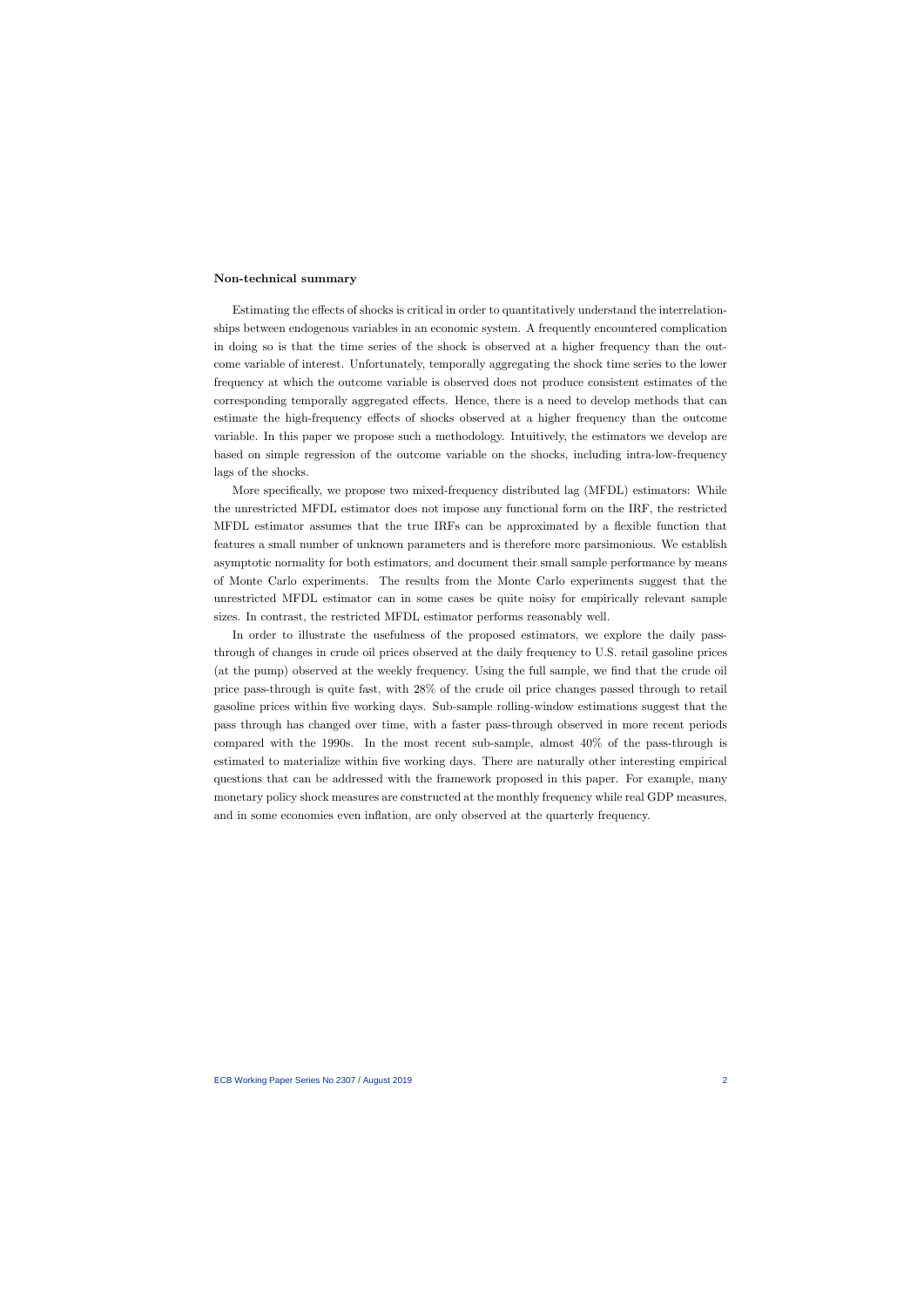# 1 Introduction

This paper is concerned with estimating impulse-response functions (IRFs) when the outcome variable of interest is observed at a lower frequency than the shock of interest. One empirical question that can be addressed in this framework, and that is explored in this paper, is the daily pass-through of changes in crude oil price shocks observed at the daily frequency on U.S. retail gasoline prices (at the pump) observed only at the weekly frequency. There are naturally other interesting empirical questions that can be addressed with the framework proposed in this paper. For example, many monetary policy shock measures are constructed at the monthly frequency while real GDP measures, and in some economies even inflation, are only observed at the quarterly frequency.

The problem approached in this paper relates mainly to two strands of the literature. The first strand of the literature considers estimation of IRFs when the shock of interest is observed, which is relatively straightforward and a number of different approaches can be used to accomplished this, such as the distributed lag (DL) or (vector) autoregressive distributed lag specifications (Kilian, 2008a and 2008b, and Romer and Romer, 2010, among others), or the local-projection approach by Jorda (2005). Choi and Chudik (2019) provide a brief overview and Monte Carlo comparisons of these approaches. The approaches considered in this literature all assume that the data on the shocks and the outcome variables are observed at the same frequency. Unfortunately, as mentioned above, it is sometimes the case that data on shock measures are observed at a higher frequency than those on outcome variables. Against this background, in this paper we propose a simple framework which allows to estimate consistently the high-frequency effects of a shock that is observed at a higher frequency than the outcome variable.

The second strand of the literature is concerned with the modelling of mixed-frequency data, see surveys by Foroni and Marcellino (2013) and Foroni, Ghysels, and Marcellino (2013), and the more recent contributions by Ghysels (2016), Foroni and Marcellino (2016), and Bacchiocchi, Bastianin, Missale, and Rossi (2018). We combine the standard DL approach for estimation of IRFs with a mixed-frequency setup, resulting in a mixed-frequency DL (MFDL) auxiliary estimating regressions. These regressions are similar to the ADL MIDAS and mixed-frequency VAR representations (see equations (2.1) and (2.4) of Ghysels, 2016), with the exception that the lags of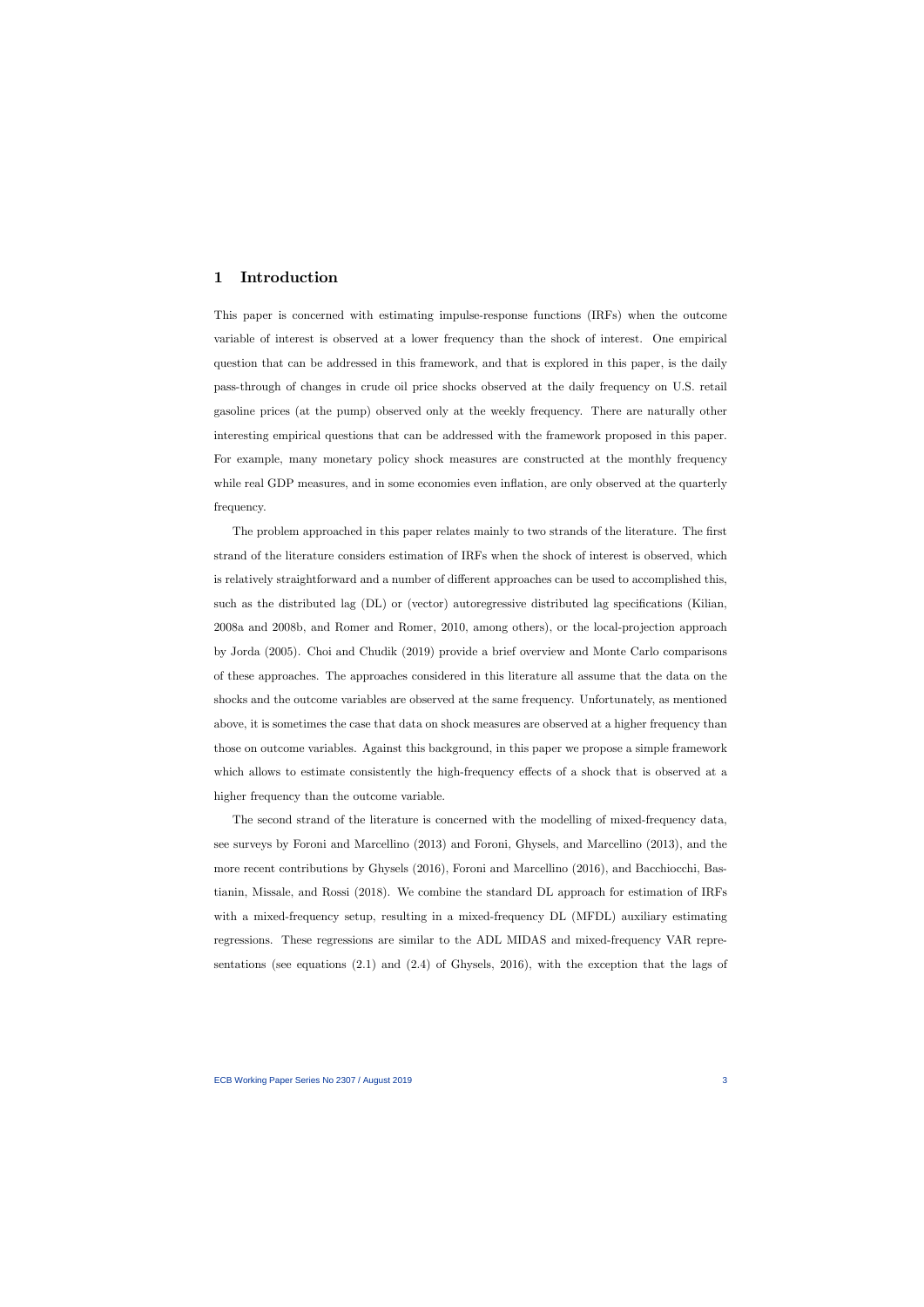the low-frequency dependent variable are not included whilst the contemporaneous variables of the high-frequency (shock) variable are included; similarly to the comparison of the VAR models with the DL regressions in a setting without mixed frequencies. We derive the MFDL estimating regression by assuming data is generated by an underlying VAR model at the high frequency and the outcome variable of interest is only observed as a temporary aggregated variable at a low frequency.

We also borrow from the secod strand of the literature the idea that the IRFs can be approximated by a flexible function that features a smaller number of unknown parameters. We document that while not necessary for consistent estimation of the IRFs, such parametrization can substantially improve small sample performance. More specifically, we propose two MFDL estimators: While the *unrestricted* MFDL estimator does not impose any functional form on the IRF, the restricted MFDL estimator assumes that the true IRFs can be approximated by a flexible function that features a smaller number of unknown parameters and is therefore more parsimonious. We establish asymptotic normality for both estimators, and document their small sample performance by means of Monte Carlo experiments. The results from the Monte Carlo experiments suggest that the unrestricted MFDL estimator can in some cases (depending on the temporal aggregation weights) be quite noisy for empirically relevant sample sizes. In contrast, the restricted MFDL estimator performs reasonably well in all experiments.

To illustrate the usefulness of the proposed estimators, we explore the daily pass-through of changes in crude oil prices observed at the daily frequency to U.S. retail gasoline prices (at the pump) observed at the weekly frequency. Using the full sample, we find that the crude oil price passthrough is quite fast, with 23% of the crude oil price changes passed through to retail gasoline prices within five working days. Sub-sample rolling-window estimations suggest that the pass through has changed over time, with a faster pass-through observed in more recent periods compared with the 1990s. In the most recent sub-sample, about 30% of the crude oil price changes is estimated to pass through to retail gasoline prices within five working days.

The rest of this paper is organized as follows. Section 2 introduces the model, defines the IRFs, and derives asymptotic properties of the MFDL estimators. Section 3 presents Monte Carlo experiments. Section 4 presents estimates of the daily crude oil price pass-through, and the last section concludes. Proofs, extensions, summary of notations and additional supplementary material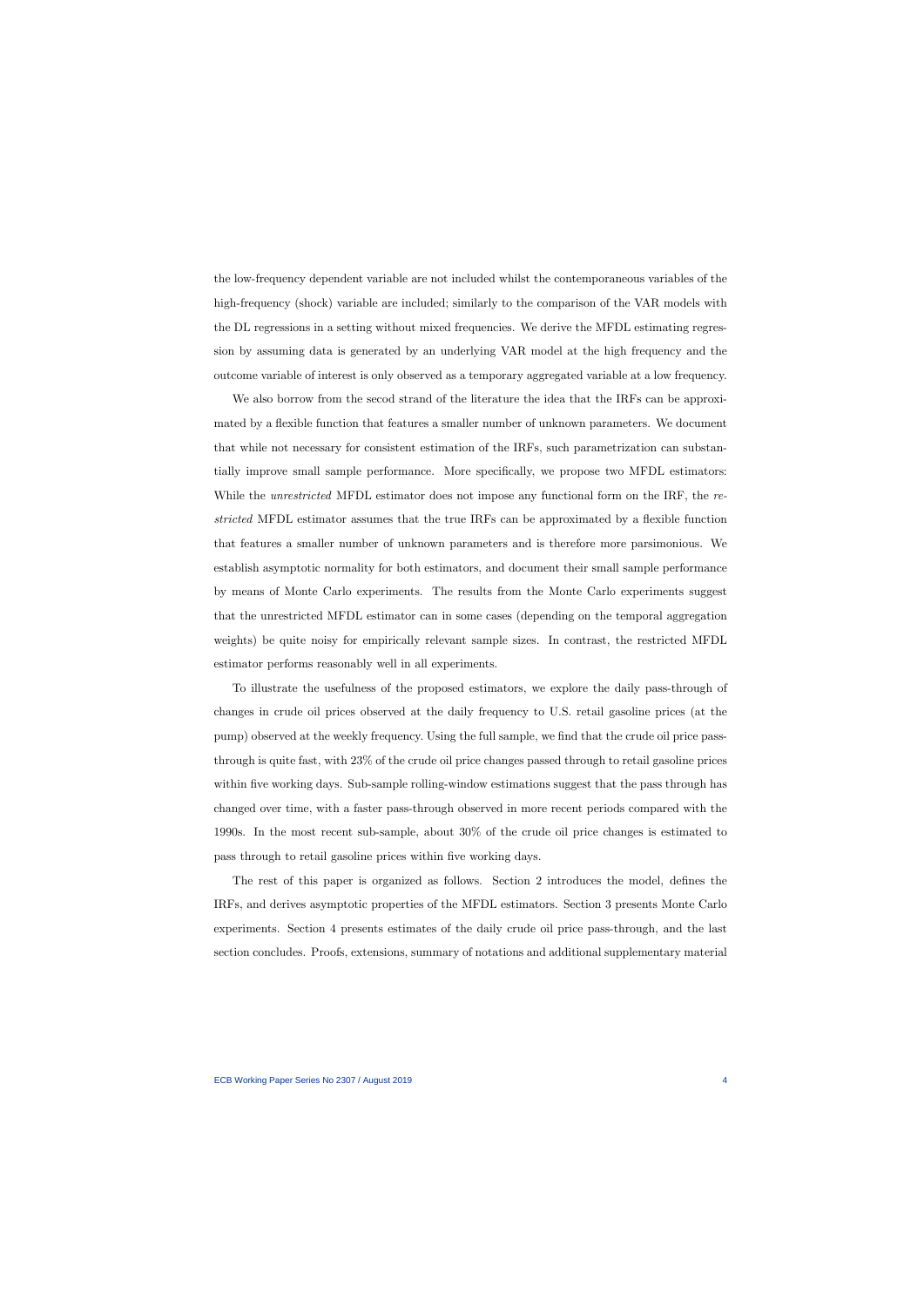are provided in the Appendix.

# 2 The MFDL estimators

This section first describes the data-generating process (DGP) and the main assumptions (Subsection 2.1), and then defines the objects of interests (Subsection 2.2), before proposing the MFDL estimators and providing their asymptotic properties (Subsection 2.3).

### 2.1 Data-generating process and assumptions

Consider the following DGP for the  $n \times 1$  dimensional vector of variables  $z_t$ ,

$$
\mathbf{z}_t = \mathbf{\Phi} \mathbf{z}_{t-1} + \mathbf{u}_t, \quad \text{for } t = 0, 1, 2, ..., T,
$$
 (1)

where  $\Phi$  is an  $n \times n$  matrix of coefficients,  $\mathbf{u}_t$  is an  $n \times 1$  vector of reduced-form errors. For simplicity of exposition but without any loss of generality, one lag and no deterministic terms in (1) are assumed. Introducing additional lags and/or deterministic terms in (1) is straightforward but bears a loss of notational and expositional clarity. The DGP given by (1) is a standard VAR(1) model, which can be obtained, for instance, as the solution of a log-linearized dynamic stochastic general equilibrium model describing the evolution of the endogenous variables.

Let  $\mathbf{z}_t$  be, without any loss of generality, partitioned as  $\mathbf{z}_t = (x_t, \mathbf{q}'_t)'$ , where  $x_t$  is the outcome variable of interest and  $\mathbf{q}_t$  is an  $(n-1) \times 1$  vector of remaining variables. Notice that it is not assumed that the remaining variables in  $q_t$  are observed. It is not assumed that n is known, as is often the case in empirical work, in which the choice of variables is a contentious issue. Furthermore, partition  $\mathbf{u}_t$  as

$$
\mathbf{u}_t = \mathbf{a}e_t + \mathbf{v}_t,\tag{2}
$$

where  $\mathbf{v}_t$  is the component of  $\mathbf{u}_t$  that is uncorrelated with the shock of interest  $e_t$ . Notice that in this paper we assume that the shock  $e_t$  in the decomposition (2) is observed, and therefore we do not contribute to the important problem of shock identification.

The decomposition given by (2) is quite general, and it nests two important examples. The first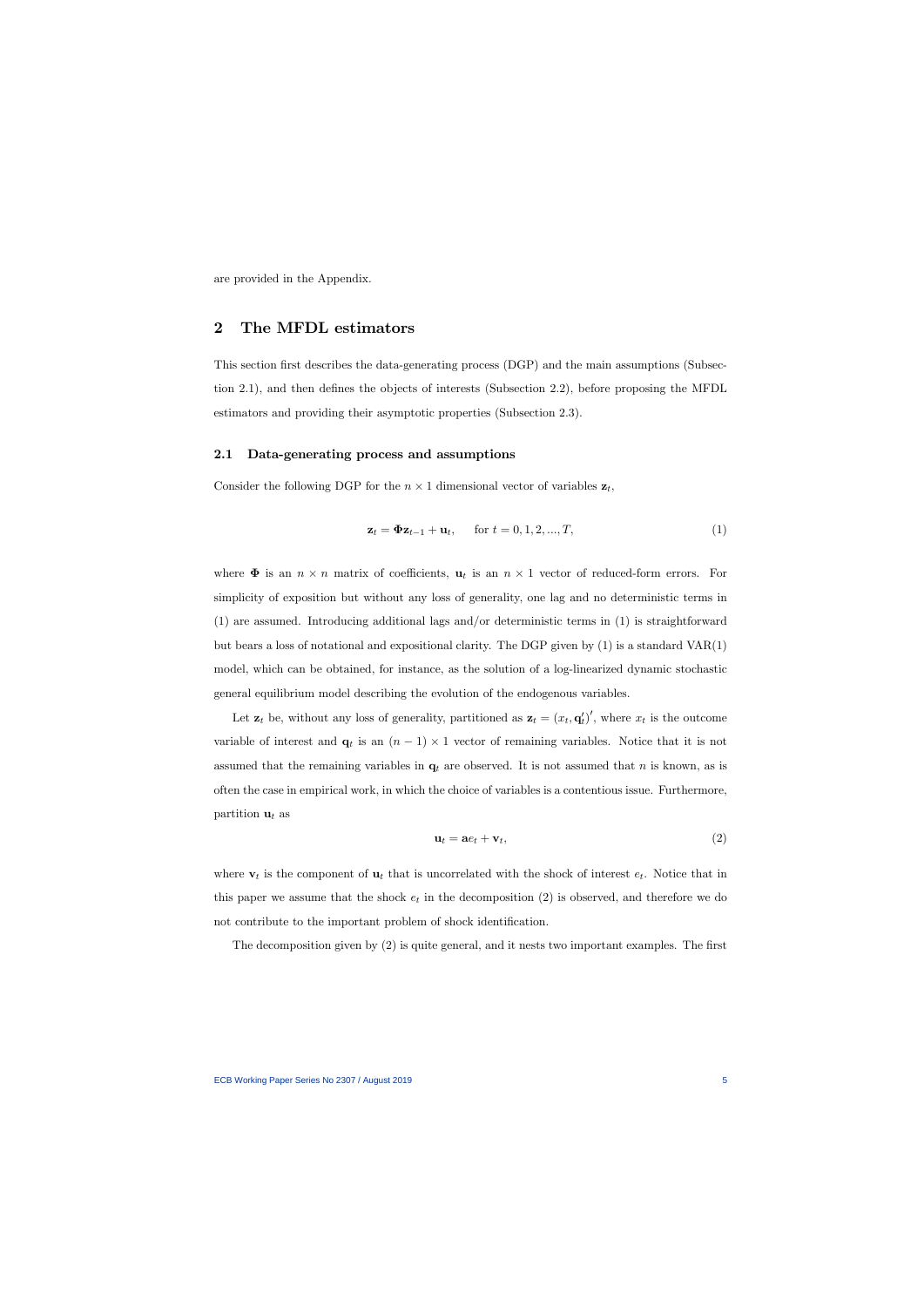example is the structural model

$$
\mathbf{u}_t = \mathbf{A}\boldsymbol{\xi}_t,
$$

where  $\xi_t$  is an  $l \times 1$  vector of structural shocks that contains  $e_t$  as one of its elements, and  ${\bf A}$  is an  $n \times l$ matrix of coefficients, and the number of structural shocks,  $l$ , could be greater, equal, or smaller than the number of variables, n. In this example, let the vector of structural shocks, without any loss of generality, be partitioned as  $\xi_t = (e_t, \zeta_t')'$ . Partitioning accordingly  $\mathbf{A} = [\mathbf{a}, \mathbf{A}_{-1}],$ and assuming that structural shocks are mutually uncorrelated, we obtain (2) by noting that  $\mathbf{u}_t = \mathbf{A}\boldsymbol{\xi}_t = \mathbf{a}e_t + \mathbf{A}_{-1}\boldsymbol{\zeta}_t = \mathbf{a}e_t + \mathbf{v}_t$ , with  $\mathbf{v}_t = \mathbf{A}_{-1}\boldsymbol{\zeta}_t$  being uncorrelated with  $e_t$ . The IRF of a unit shock to  $e_t$  (formally defined in Section 2.2 below) is the structural IRF of the structural shock  $e_t$ .

The second example is letting  $e_t$  be one of the reduced-form shocks in  $\mathbf{u}_t = (u_{1t}, u_{2t}, ..., u_{nt})'$ . In particular, let  $e_t = u_{jt}$  for some given  $j \in \{1, 2, ..., n\}$ , and let  $E(\mathbf{u}_t | e_t) = \mathbf{a} e_t$ . Then, we can define  $\mathbf{v}_t \equiv \mathbf{u}_t - E(\mathbf{u}_t | e_t)$ . Hence, we obtain (2), where, by construction,  $e_t$  and  $\mathbf{v}_t$  are uncorrelated. The IRF of a unit shock to  $e_t = u_{jt}$  in this example corresponds to the generalized IRF of a unit shock to  $u_{jt}$ , as considered by Koop et al. (1996) and Pesaran and Shin (1998).

We assume that the variable of interest,  $x_t$ , is observed only at a lower frequency than the shock  $e_t$ . Let  $m > 1$  be the number of high-frequency time periods contained in one low-frequency period. For instance, if high frequency is monthly and low frequency is quarterly, then  $m = 3$ . Define

$$
t_s = ms, \text{ for } s = 1, 2, ..., T_m,
$$
\n(3)

and  $T_m = [T/m] - 1$ , where  $[T/m]$  is the integer part of  $T/m$ . Thus, T is the number of highfrequency time periods for which  $e_t$  is observed, and  $T_m$  is the number of low-frequency time periods for which the temporally aggregated time series

$$
\bar{x}_{w,s} = \sum_{h=0}^{m-1} w_h x_{t_s-h}, \text{ for } s = 1, 2, ..., T_m,
$$
\n(4)

is observed. For example, a simple averaging of the high-frequency observations contained in one low-frequency time period is represented by equal temporal aggregation weights  $w_h = 1/m$ , for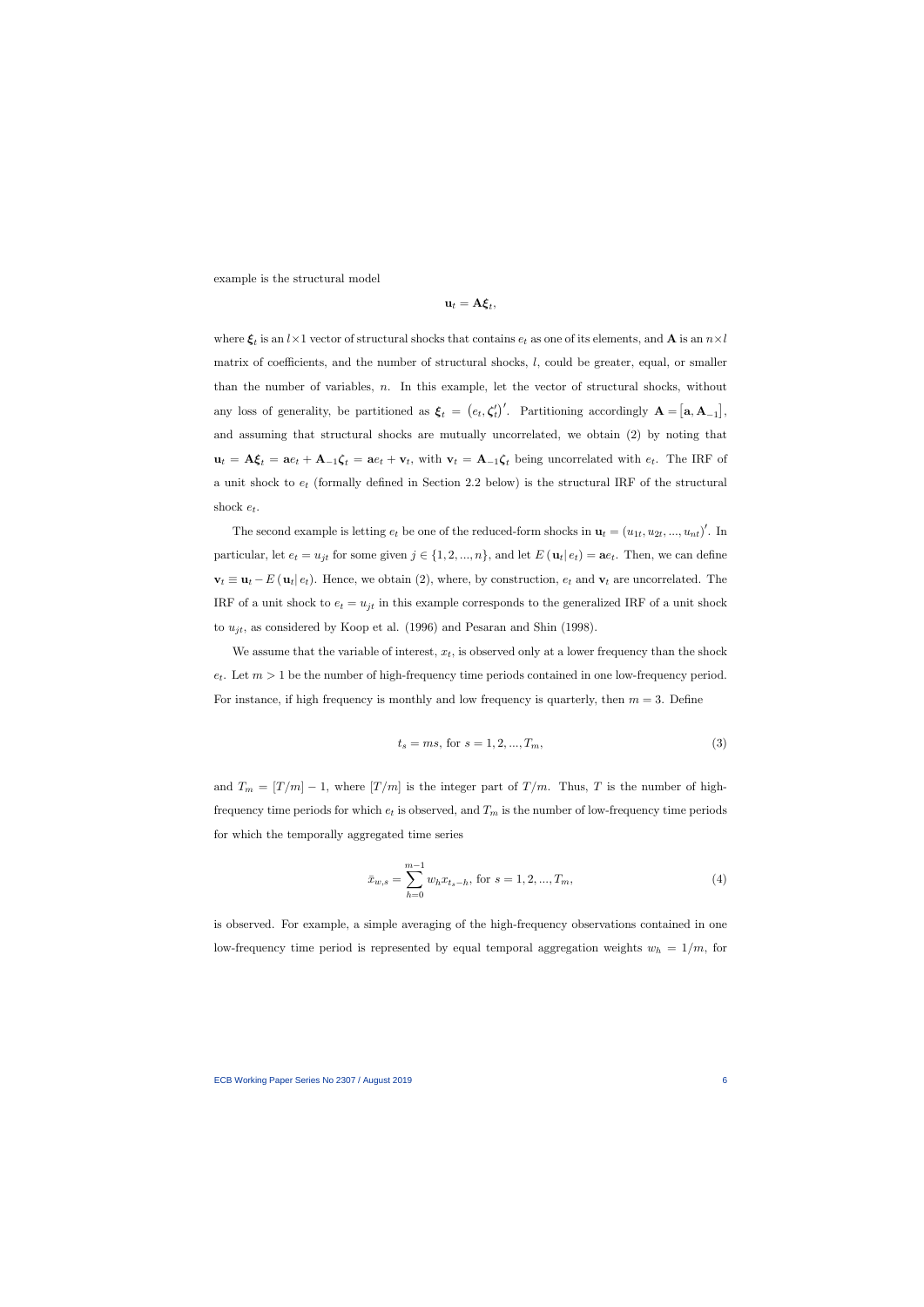$h = 0, 1, ..., m - 1$ . Sequential sampling is represented by setting one of the weights to 1 and others to 0. When low frequency is quarterly and high frequency is monthly, sequentially sampling the last month of each quarter is represented by  $w_0 = 1$ , and  $w_1 = w_2 = 0$ . Using the notation  $t_s = ms$ allows us to conveniently refer to the high-frequency periods  $t_s - (m-1), t_s - (m-2), \ldots, t_s$  within the low-frequency period s. For example, when the low frequency is annual and the high-frequency is monthly, then  $t_s - h$  for  $h = 0, 1, ..., 11$ , refers to the  $h^{th}$  month of year s before December.

Remark 1 The framework we suggest below can also be used for the case of more complex temporal aggregation schemes than in (4), for example  $\bar{x}_{w_q,s} = \sum_{h=0}^{qm-1} w_{qh} x_{t_s-h}$ , for  $s = 1, 2, ..., T_m$ , and some fixed  $q > 1$ . The case of  $q = 2$  can be of particular interest, since it represents the case of  $first\text{-differences of the temporally aggregated data. This extension is released to Appendix A.3.}$ 

It is useful to define  $m$  sequentially sampled shock series:

$$
\bar{e}_{sh} = e_{t_s-h}, \text{ for } h = 0, 1, 2, ..., m-1. \tag{5}
$$

It is clear that observations  $\bar{e}_{sh}$ , for  $h = 0, 1, 2, ..., m - 1$ , are available for  $s = 1, 2, ..., T_m$  and so is  $\bar{x}_{w,s}.$ 

The following assumptions are postulated. We use c and  $K$  to denote generic small and large positive constants that do not depend on the sample size  $T$ . These constants can take different values at different instances in the paper.

# **ASSUMPTION 1**  $|\lambda_1(\Phi)| \le \rho < 1$ , where  $\lambda_1(\Phi)$  is the largest eigenvalue of  $\Phi$ .

**ASSUMPTION 2** Innovations  $\mathbf{u}_t$  are given by (2), where  $e_t \sim IID(0, \sigma_e^2)$ ,  $c < \sigma_e^2 < K$ , and  $\|\mathbf{a}\| < K$ . In addition,  $\mathbf{v}_t \sim IID(\mathbf{0}_{k\times k}, \Xi)$ , and  $e_t$  is orthogonal to  $v_{t'}$  for any  $t \neq t'$ . The fourth moments of  $e_t$  and individual elements of  $v_t$  exist.

Assumption 1 is the standard stationarity condition on the coefficient matrix  $\Phi$ , when n does not increase with T. Assumption 2 implies uncorrelatedness of  $e_t$  and  $\mathbf{v}_t$ , which is important for the consistency of the estimators proposed in this paper.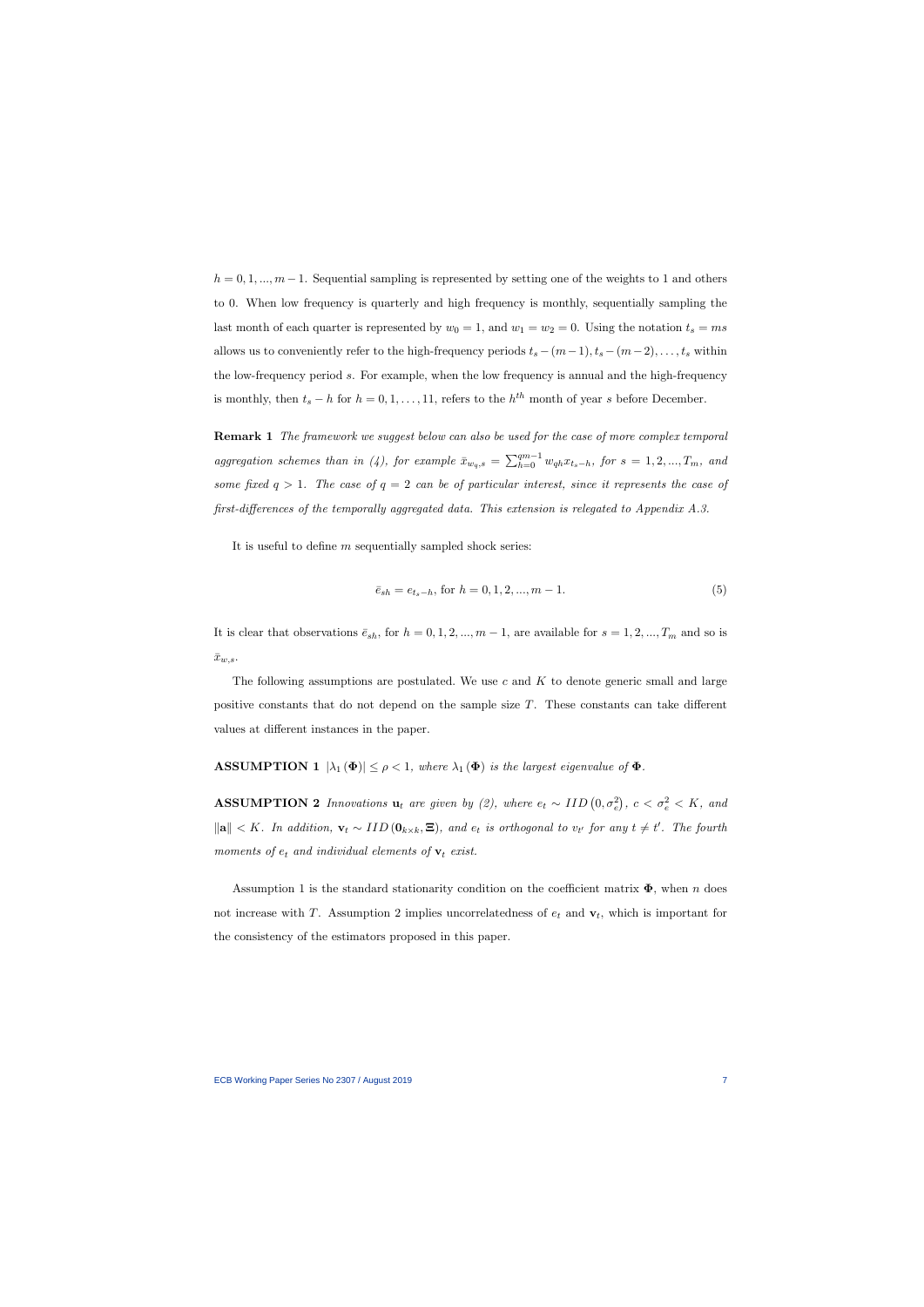### 2.2 Objects of interest and further definitions

Under Assumptions 1-2,  $x_t$  is represented by the sum of the following two moving-average processes,

$$
x_t = \sum_{\ell=0}^{\infty} b_{\ell} e_{t-\ell} + \varepsilon_t,
$$
\n(6)

where

$$
b_{\ell} = \mathbf{s}'_{n,1} \mathbf{\Phi}^{\ell} \mathbf{a}, \text{ for } \ell = 0, 1, 2, \dots,
$$
\n<sup>(7)</sup>

 $\mathbf{s}_{n,1} = (1,0,...,0)$ ' is an  $n \times 1$  selection vector that selects the first element, and

$$
\varepsilon_t = \sum_{\ell=0}^{\infty} \mathbf{s}'_{n,1} \mathbf{\Phi}^{\ell} \mathbf{v}_{t-\ell}.
$$
 (8)

The sequence  ${b_\ell}_{\ell=0}^\infty$  is the IRF of a unit shock to  $e_t$  on the variable of interest,  $x_t$ , at the high frequency at which the shock is observed, namely

$$
b_{\ell} = E(x_{t+\ell} | e_t = 1, \mathcal{I}_{t-1}) - E(x_{t+\ell} | \mathcal{I}_{t-1}), \text{ for } \ell = 0, 1, ..., \tag{9}
$$

where  $\mathcal{I}_{t-1} = {\mathbf{z}_{t-1}, \mathbf{z}_{t-2}, ...}$  is an information set featuring all variables up to  $t - 1$ . Our main goal is to estimate the high-frequency IRF coefficients  $b_{\ell}$  defined by (9) and given by (7).

In order to estimate  $\{b_\ell\}$ , it is going to be useful to consider the impact of a shock observed at the high frequency on the low-frequency, temporally aggregated outcome variable, namely the coefficients

$$
d_{rh} = E(\bar{x}_{w,s+r} | e_{t_s-h} = 1, \mathcal{I}_{t_s-h-1}) - E(\bar{x}_{w,s+r} | \mathcal{I}_{t_s-h-1}), \text{ for } r = 0, 1, ..., \text{ and } h = 0, 1, ..., m-1,
$$
\n(10)

where  $t_s$  is given by (3). Note that the parameter h in (10) refers to the timing of the shocks within the low-frequency period, namely occurring  $h$  high-frequency periods before the end of the low-frequency period. The parameter  $r$  in (10) refers to the low-frequency horizon. Our main focus is on the estimation and inference of the IRF coefficients  $\{b_\ell\}$ , but in some application the coefficients  $\{d_{rh}\}\$  defined by (10) can also be of interest.

Using (4) and (9) in (10), we obtain the following mapping between the high-frequency IRFs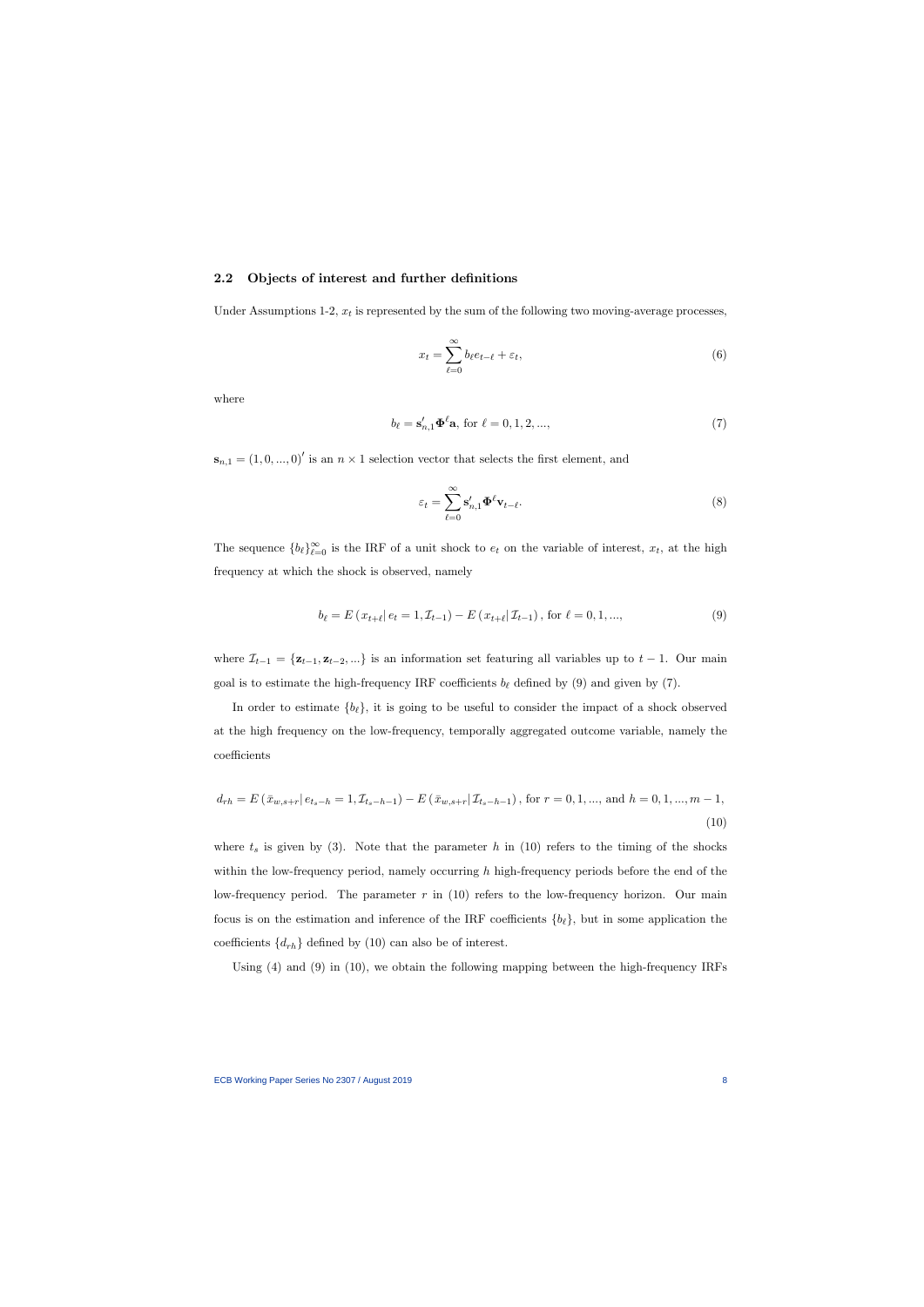$\{b_{\ell}, \ell = 0, 1, 2, ...\}$ , and the low-frequency IRFs  $\{d_{rh}, r = 0, 1, 2, ...\}$  for  $h = 0, 1, ..., m - 1$ .

$$
d_{0,h} = \sum_{q=0}^{h} w_q b_{h-q}, \text{ for } h = 0, 1, ..., m-1,
$$
\n(11)

$$
d_{r,h} = \sum_{q=0}^{m-1} w_q b_{mr+h-q}, \text{ for } r = 1, 2, \dots \text{ and } h = 0, 1, \dots, m-1.
$$
 (12)

### 2.3 Estimation of IRF coefficients

In order to propose estimators of the high-frequency IRFs  $\{b_\ell\}$ , we derive the following representation for  $\bar{x}_{w,s}$ .

**Lemma 1** Let  $z_t$  be given by model (1), and suppose Assumptions 1-2 hold. Consider the temporally aggregated variable  $\bar{x}_{w,s} = \sum_{h=0}^{m-1} w_h x_{t_s-h}$  as defined in (4), where  $t_s = ms$ ,  $w_h$  for  $h = 0, 1, ..., m - 1$  are the temporal aggregation weights, and  $m > 1$  is the number of high-frequency periods contained in one low-frequency period. Then,

$$
\bar{x}_{w,s} = \sum_{h=0}^{m-1} \sum_{r=0}^{\infty} d_{rh} \bar{e}_{s-r,h} + \bar{\varepsilon}_{w,s},
$$
\n(13)

where  $d_{rh}$  is given by (11)-(12),  $\bar{e}_{sh}$  is defined in (5), namely  $\bar{e}_{sh} = e_{t_s-h}$ , for  $h = 0, 1, 2, ..., m - 1$ , and  $\bar{\varepsilon}_{w,s} = \sum_{h=0}^{m-1} w_h \varepsilon_{t_s-h}$  with  $\varepsilon_t$  given by  $(8)$ .

Representation (13) shows that the temporally aggregated variable  $\bar{x}_{w,s}$  defined in (4) and observed at the low frequency can be written as a weighted sum of current and lagged shocks that are observed at the high frequency. The low-frequency IRF coefficients  $d_{rh}$ , given by (11)-(12), are functions of the temporal aggregation weights  $\{w_h, h = 0, 1, ..., m-1\}$  and of the high-frequency IRF coefficients  $\{b_\ell, \ell = 0, 1, 2, ...\}.$ 

For the estimation of the low-frequency IRF coefficients  $\{d_{rh}\}$ , we propose the following auxiliary MFDL regression based on a truncated version of (13),

$$
\bar{x}_{w,s} = \sum_{h=0}^{m-1} \sum_{r=0}^{p} d_{rh} \bar{e}_{s-r,h} + \vartheta_{ps},
$$
\n(14)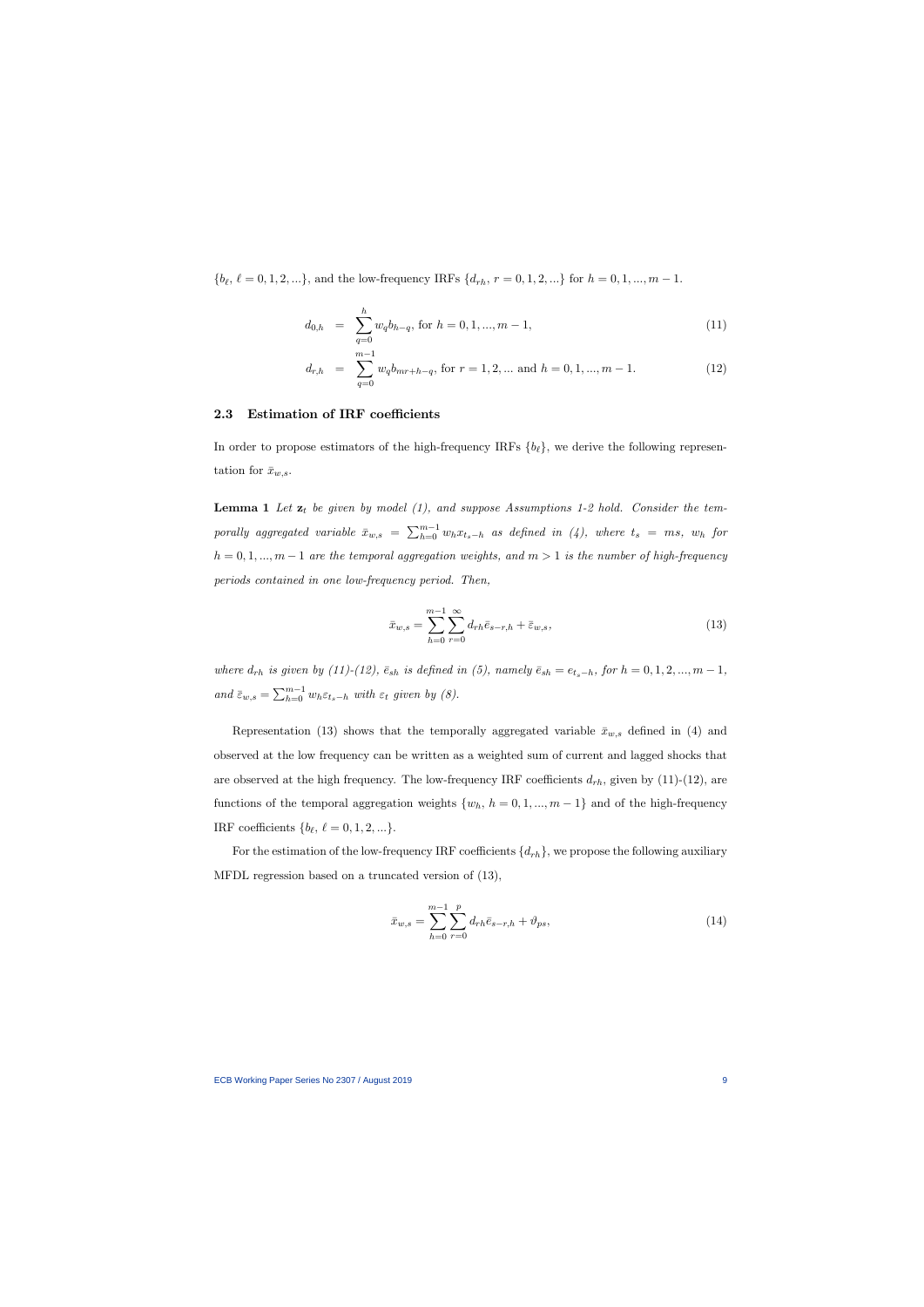where

$$
\vartheta_{ps} = \bar{\varepsilon}_{w,s} + \sum_{h=0}^{m-1} \sum_{r=p+1}^{\infty} d_{rh} \bar{e}_{s-r,h},\tag{15}
$$

and  $p$  is a chosen truncation lag. Regression  $(14)$  can be compactly written as

$$
\bar{x}_{w,s} = \mathbf{d}'_{(p)} \bar{\mathbf{e}}_{(p),s} + \vartheta_{ps},\tag{16}
$$

where  $\mathbf{d}_{(p)} = (\mathbf{d}'_0, \mathbf{d}'_1, ..., \mathbf{d}'_p)'$  is  $(p+1) \, m \times 1$  dimensional vector of coefficients partitioned into  $(p+1) \times 1$  dimensional subvectors

$$
\mathbf{d}_{\ell} \equiv (d_{r,0}, d_{r,1}, ..., d_{r,m-1})' \text{ for } r \ge 0,
$$
\n(17)

and  $\bar{\mathbf{e}}_{(p),s} = (\bar{\mathbf{e}}'_s, \bar{\mathbf{e}}'_{s-1}, ..., \bar{\mathbf{e}}'_{s-p})'$  is  $(p+1) \, m \times 1$  dimensional vector of sequentially sampled shock series, in which  $\bar{\mathbf{e}}_s = (\bar{e}_{s,0}, \bar{e}_{s,1}, ..., \bar{e}_{s,m-1})'$ . The subscript  $(p)$  is used to distinguish  $\mathbf{d}_{(p)}$  from its  $p + 1$  components  $\mathbf{d}_r$ , for  $r = 0, 1, ..., p$ , defined in (17). It is clear that the low-frequency IRF coefficients  $d_{rh}$ ,  $h = 0, 1, ..., m - 1$  and  $r = 0, 1, ..., p$ , can be consistently estimated by least squares (LS), since  $\vartheta_{ps}$  is uncorrelated with  $\bar{\mathbf{e}}_{(p),s}$ . Moreover, a consistent estimate of the high-frequency IRF coefficients  $\{b_\ell\}$  can be obtained from the consistent estimates of  $\{d_{rh}\}\$ , using the mapping in (11)-(12). In particular, given the truncation lag order  $p$  in (14), the mapping between the lowfrequency IRF coefficients  $\{d_{rh}\}\$  and the high-frequency IRF coefficients  $\{b_\ell\}\$  given by (11)-(12) can be compactly written as

$$
\mathbf{d}_{(p)} = \begin{pmatrix} \mathbf{d}_{0} \\ \mathbf{d}_{1} \\ \vdots \\ \mathbf{d}_{p} \end{pmatrix} = \begin{pmatrix} \mathbf{W}_{b} & \mathbf{0}_{m \times m} & \mathbf{0}_{m \times m} & \cdots & \mathbf{0}_{m \times m} \\ \mathbf{W}_{a} & \mathbf{W}_{b} & \mathbf{0}_{m \times m} & \cdots & \mathbf{0}_{m \times m} \\ \mathbf{0}_{m \times m} & \mathbf{W}_{a} & \mathbf{W}_{b} & \mathbf{0}_{m \times m} \\ \vdots & \vdots & \ddots & \ddots & \vdots \\ \mathbf{0}_{m \times m} & \mathbf{0}_{m \times m} & \cdots & \mathbf{W}_{a} & \mathbf{W}_{b} \end{pmatrix} \cdot \begin{pmatrix} b_{0} \\ b_{1} \\ \vdots \\ b_{(p+1)m} \end{pmatrix}, \qquad (18)
$$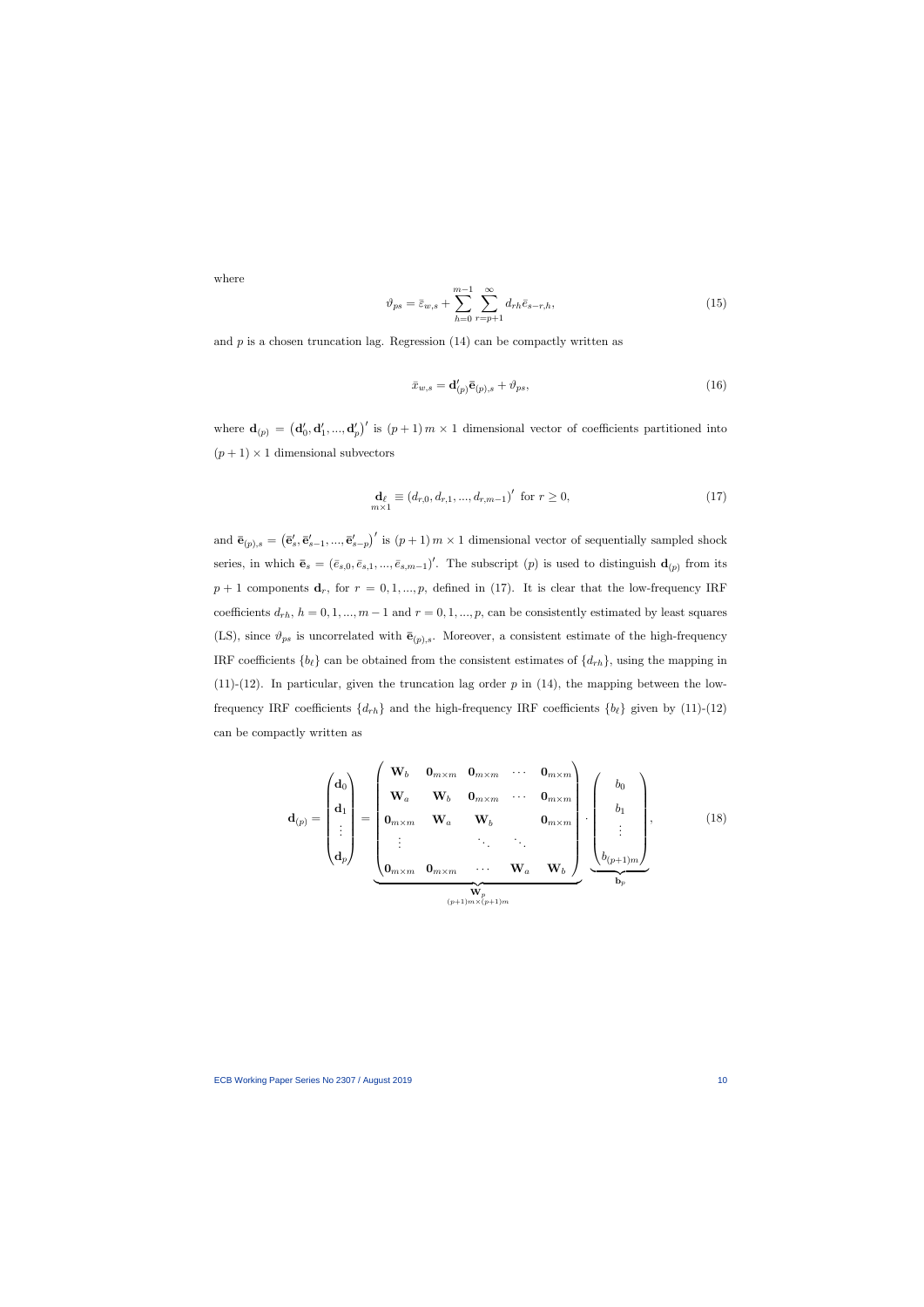where

$$
\mathbf{W}_{a} \equiv \begin{pmatrix} 0 & w_{m-1} & w_{m-2} & w_{m-3} & \cdots & w_{1} \\ 0 & 0 & w_{m-1} & w_{m-2} & \cdots & w_{2} \\ 0 & 0 & 0 & w_{m-1} & & w_{3} \\ \vdots & \vdots & \vdots & & \ddots & \vdots \\ 0 & 0 & 0 & 0 & w_{m-1} \\ 0 & 0 & 0 & 0 & \cdots & 0 \end{pmatrix}, \quad \mathbf{W}_{b} \equiv \begin{pmatrix} w_{0} & 0 & 0 & \cdots & 0 \\ w_{1} & w_{0} & 0 & \cdots & 0 \\ w_{2} & w_{1} & w_{0} & \cdots & 0 \\ \vdots & & & \ddots & \vdots \\ w_{m-1} & w_{m-2} & w_{m-3} & \cdots & w_{0} \end{pmatrix}.
$$

Assuming  $\mathbf{W}_p$  is invertible, using (18) we obtain

$$
\mathbf{b}_p = \mathbf{W}_p^{-1} \mathbf{d}_{(p)}.\tag{19}
$$

**Remark 2** By the lower-triangularity of  $\mathbf{W}_p$ ,  $\text{det}(\mathbf{W}_p) = w_0^{(p+1)m}$  it follows that  $\mathbf{W}_p$  is invertible if and only if  $w_0 \neq 0$ . However, if  $w_0 = w_1 = ... = w_j = 0$  for some  $0 < j < m$  in the temporal aggregation of the outcome variable  $x_t$ , then we can simply re-define  $\mathbf{W}_p$  by considering a modified version of the auxiliary regression  $(14)$  that does not include the j most recent regressors  $\bar{e}_{s,0}, \bar{e}_{s,1}, ..., \bar{e}_{s,j}$ .

Consider the following unrestricted MFDL estimator of  $\mathbf{b}_p = (b_0, b_1, ..., b_{(p+1)m-1})'$ ,

$$
\widehat{\mathbf{b}}_p = \mathbf{W}_p^{-1} \widehat{\mathbf{d}}_{(p)},\tag{20}
$$

where  $\mathbf{d}_{(p)}$  is the LS estimator based on the auxiliary regression (16) given by

$$
\widehat{\mathbf{d}}_{(p)} = \left(\mathbf{E}'\mathbf{E}\right)^{-1}\mathbf{E}'\mathbf{x},\tag{21}
$$

in which  $\mathbf{x} = (x_{p+1}, \bar{x}_{p+2}, ..., \bar{x}_{T_m})'$  is the vector of observations on the dependent variable  $\bar{x}_{w,s}$  in (16), and **E** is the matrix of observations on  $\bar{\mathbf{e}}_{(p),s}$  in (16), namely  $\mathbf{E} = (\mathbf{E}_0, \mathbf{E}_1, \mathbf{E}_2, ..., \mathbf{E}_p)$ , where  $\mathbf{E}_{\ell}\,=\,\left(\mathbf{\bar{e}}_{p-\ell+1}^{\prime},\mathbf{\bar{e}}_{p-\ell+2}^{\prime},...,\mathbf{\bar{e}}_{T_m-\ell}^{\prime}\right.$  $\int'$ , for  $\ell = 0, 1, ..., p$ , and  $\bar{\mathbf{e}}'_s$ , for  $s = 1, 2, ..., T_m$  is defined below (16). The dimensions of **E** and **x** depend on the sample size, T, as well as the truncation lag, p, but we omit these subscripts to simplify the notation. Similarly, the vectors  $\mathbf{b}_p$  and  $\mathbf{d}_{(p)}$  depend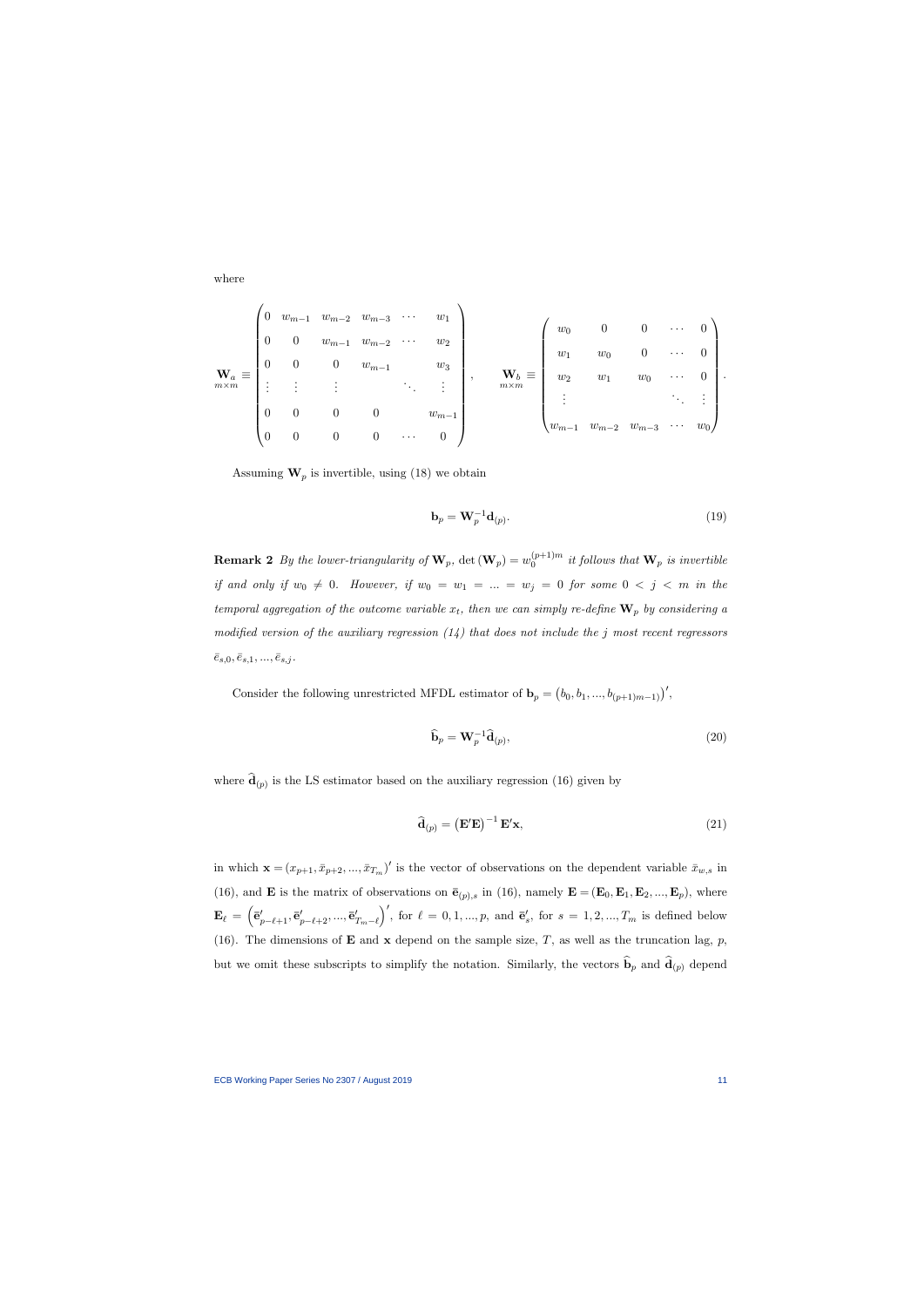on  $T$ , but the subscript  $T$  is again not used to simplify the notation.

The asymptotic distribution of  $\hat{\mathbf{b}}_p$  is established in the next theorem.

**Theorem 1** Let  $z_t$  be generated by the DGP in (1), and suppose Assumptions 1-2 hold. Let the matrix  $\mathbf{W}_p$  defined in (18) be invertible, and consider the estimator  $\widehat{\mathbf{b}}_p$  defined in (20). Let  $T \to \infty$ , and suppose  $m$  and  $p$  are fixed. Then,

$$
\sqrt{T/m-p}\left(\widehat{\mathbf{b}}_p-\mathbf{b}_p\right)\to^d N\left(\mathbf{0},\mathbf{\Omega}_p\right),\tag{22}
$$

where  $\mathbf{b}_p = (b_0, b_1, ..., b_{(p+1)m-1})'$  is the vector of high-frequency IRF coefficients defined in (9), and

$$
\Omega_p = \sigma_e^{-2} \mathbf{W}_p^{-1} \left( \sum_{\ell=-p}^p \gamma_{p\ell} \mathbf{H}_{p,\ell} \right) \mathbf{W}_p^{-1'},\tag{23}
$$

in which  $\sigma_e^2 = E(e_t^2)$  is the variance of  $e_t$ ,  $\gamma_{p\ell} = E(\vartheta_{ps}\vartheta_{p,s-\ell})$  is the autocovariance function of  $\vartheta_{ps}$  defined in (15),  $\mathbf{H}_{p,\ell} = \mathbf{G}_{p\ell} \otimes \mathbf{I}_m$ ,  $\mathbf{I}_m$  is an  $m \times m$  identity matrix,  $\mathbf{G}_{p\ell}$  is a  $(p+1) \times (p+1)$ dimensional shift matrix with its  $(i, j)$ -th element given by  $\delta_{i+\ell,j}$ , and

$$
\delta_{i,j} = \begin{cases} 1 & \text{for } i = j \\ 0 & \text{for } i \neq j \end{cases}, \tag{24}
$$

is the Kronecker delta.

The asymptotic variance matrix  $\Omega_p$  can be consistently estimated by

$$
\hat{\mathbf{\Omega}}_p = \hat{\sigma}_e^{-2} \mathbf{W}_p^{-1} \left( \sum_{\ell=-p}^p \hat{\gamma}_{p\ell} \mathbf{H}_{p,\ell} \right) \mathbf{W}_p^{-1'}, \tag{25}
$$

where  $\hat{\sigma}_e^2 = T^{-1} \sum_{t=1}^T e_t^2$ , and  $\hat{\gamma}_{p\ell}$  is the sample autocovariance of  $\hat{\vartheta}_{ps}$ , namely

$$
\hat{\gamma}_{p\ell} = \frac{1}{T_m - p} \sum_{s=p+1}^{T_m} \hat{\vartheta}_{ps} \hat{\vartheta}_{p,s-\ell},\tag{26}
$$

and  $\hat{\vartheta}_{ps} = \bar{x}_{w,s} - \mathbf{W}_p^{-1} \widehat{\mathbf{b}}'_{(p)} \bar{\mathbf{e}}_{(p),s}$  are the residuals from (16).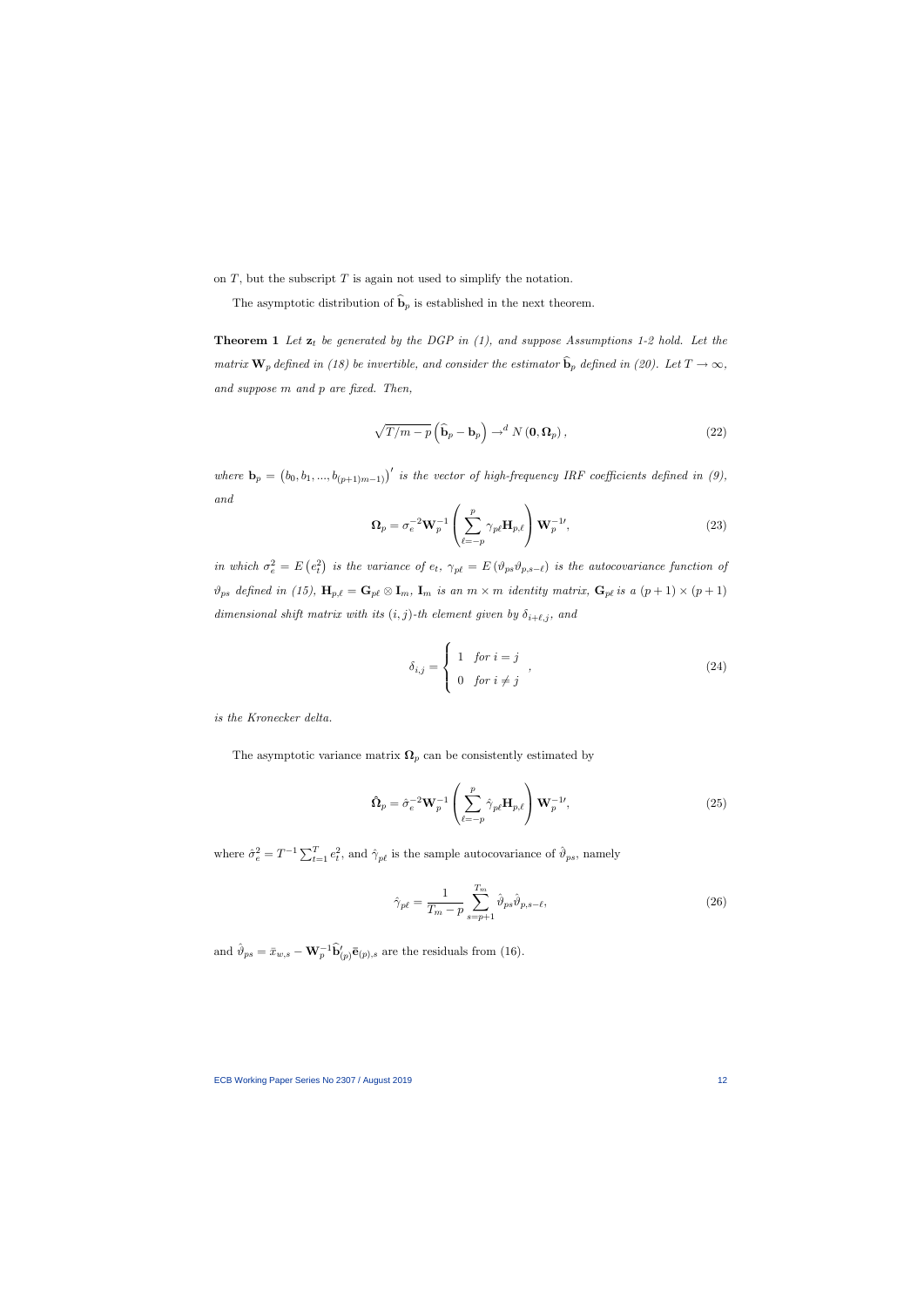It is useful to highlight that using the temporally aggregated shock series

$$
\bar{e}_{w,s} = \sum_{h=0}^{m-1} w_h e_{t_s-h}, \text{ for } s = 1, 2, ..., T_m.
$$
 (27)

in a regression of the temporally aggregated outcome variable of interest  $\bar{x}_{w,s}$  on  $\{\bar{e}_{w,s}, \bar{e}_{w,s-1}, ..., \bar{e}_{w,s-p}\}$ will in general not yield a consistent estimate of the temporally aggregated IRF defined as

$$
\bar{b}_{w,s} = \sum_{h=0}^{m-1} w_h b_{sm-h}
$$
, for  $s = 0, 1, ...$ 

We illustrate this in an example.

**Example 1** Consider  $m = 3$  and  $p = 0$ . Suppose the object of interest is the temporally aggregated impact response in the low frequency, namely  $b_{w,0} = w_2b_0 + w_1b_1 + w_0b_2$ . Using the aggregated shock  $\bar{e}_{w,s}$  defined in (27) in a regression of  $\bar{x}_{w,s}$  on  $\bar{e}_{w,s}$  will not yield a consistent estimate of  $\bar{b}_{w,0}$ , as is well known in the literature, see Ghysels (2016). The inconsistency (large-T bias) of this estimator is

$$
inc = \frac{E\left(\bar{e}_{w,s}\bar{x}_{w,s}\right)}{E\left(\bar{e}_{w,s}^2\right)} - \bar{b}_{w,0},
$$

which, after substituting the expression for  $\bar{e}_{w,s}$  and (14) for  $\bar{x}_{w,s}$  and after some algebra is given by

$$
inc = b_0 (1 - w_0) + b_1 \left( \frac{w_1 w_0 + w_2 w_1}{w_0^2 + w_1^2 + w_2^2} - w_1 \right) + b_2 \left( \frac{w_0}{w_0^2 + w_1^2 + w_2^2} - w_2 \right).
$$

It can be seen that the sign and the magnitude of this inconsistency depend on the true high-frequency IRF coefficients  $\{b_0, b_1, b_2\}$  and the aggregation weights  $\{w_0, w_1, w_2\}$  in a non-trivial way. In the case in which  $b_0 = 1$ ,  $b_1 = \phi$ ,  $b_2 = \phi^2$  and  $w_0 = w_1 = w_2 = 1$ , which corresponds to a DGP with an  $AR(1)$  with autoregressive parameter  $\phi$  at the high frequency and the temporally aggregated variable being the sum of the data at the high frequency. In this case, for  $\phi = 0.75$  we have  $b_{w,0} = 2.3125$ and inc  $= -0.625$ , which is sizeable.

### 2.3.1 Potential small sample drawbacks of the unrestricted MFDL estimator

As can be seen from (20) and (23), the inverse of the aggregation matrix  $W_p$  is important for the asymptotic and small sample properties of the unrestricted MFDL estimator  $\mathbf{b}_p$ . It is use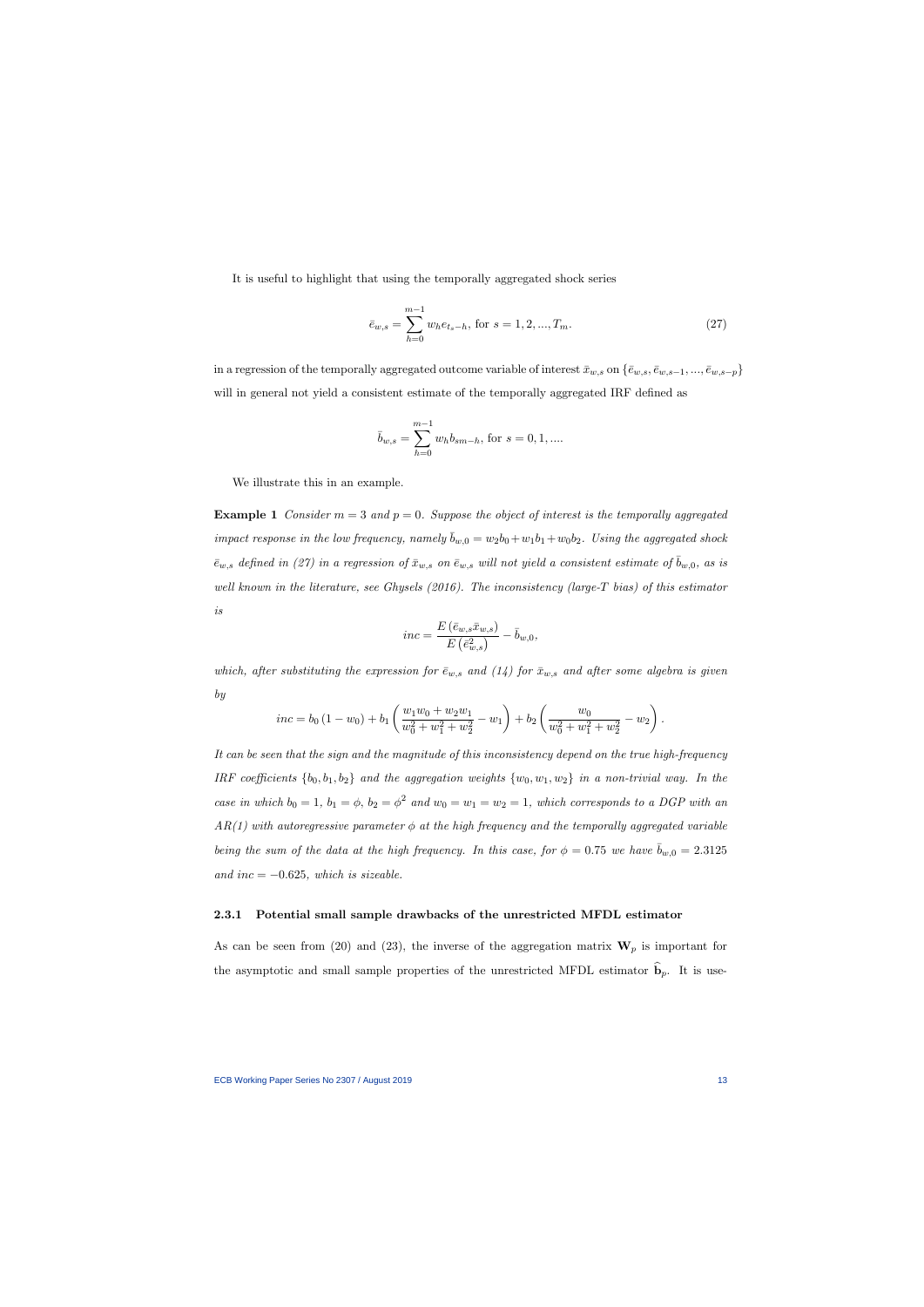ful to clarify the role of  $W_p$  for two common aggregation schemes: end-of-period sequential sampling with  $\mathbf{w} = (1, 0, 0, ..., 0)$ , period sums with  $\mathbf{w} = (1, 1, ..., 1)$  or period averages with  ${\bf w} = (1/m, 1/m, ..., 1/m)'$ .

In the former case,  $\mathbf{W}_p$  is an identity matrix, which is a very convenient case since  $\mathbf{W}_p^{-1}$  also is an identity matrix so that  $\mathbf{b}_p$  coincides with  $\mathbf{d}_{(p)}$ .

The latter case, however, is more challenging. Under  $\mathbf{w} = \boldsymbol{\tau} = (1, 1, ..., 1)'$ , the first  $m - 1$ subdiagonals and the main diagonal of the matrix  $W_p$  consist of ones, which results in a rather inconvenient structure of  $\mathbf{W}_p^{-1}$ . In particular, the diagonal elements of  $\mathbf{W}_p^{-1}\mathbf{W}_p'^{-1}$  linearly increase along the diagonal, meaning that the variance of the low-frequency IRF coefficient estimates increase with the IRF horizon  $\ell$ . Given that the variance of  $\hat{\mathbf{b}}_p$  depends on  $\mathbf{W}_p^{-1}\mathbf{W}_p'^{-1}$  in (23), this implies that the low-frequency IRF coefficients are less precisely estimated at longer horizons. This is illustrated in the upper part of Figure A1, which plots the diagonal elements of  $W_p^{-1}W_p'^{-1}$  for  $m = 3$ . Furthermore, for any selection vector  $s_\ell$  that selects the  $\ell$ -th element, the vector  $\mathbf{W}_p^{-1} s_\ell$ exhibits a cyclical pattern from  $\ell$  onward. This suggests that a one-off large sampling error for one of the elements in  $\mathbf{d}_{(p)}$  can cause a cyclical pattern in  $\mathbf{b}_p$  even if the true low-frequency IRF coefficients do not exhibit such a pattern. This is illustrated in the lower panel of Figure A1, which plots elements of  $\mathbf{W}_p^{-1}\mathbf{s}_1$  as well as  $\mathbf{W}_p^{-1}\boldsymbol{\tau}$  for  $m=3$ . This cyclical accumulation of estimation errors in  $\mathbf{d}_{(p)}$  can be an important small-sample drawback under some DGPs and sample sizes, as we document below in the Monte Carlo experiments.

Since the unrestricted MFDL estimator (22) can be noisy in small samples, we propose next a restricted MFDL estimator, which improves on the performance of the unrestricted estimator by assuming that the true IRFs can be well approximated by a sufficiently general function featuring a smaller set of unknown parameters.

### 2.3.2 Restricted MFDL estimator

We postulate the following assumption.

**ASSUMPTION 3** Let  $\mathbf{b}_p = \mathbf{f}_p(\psi_0)$ , where  $\mathbf{f}_p(\psi) : \Theta \to \mathbb{R}^k$  is continuously differentiable,  $k =$  $(p+1)$ m, the support  $\Theta$  is a compact set, and  $\mathbf{f}_p(\psi) = \mathbf{b}_p$  if and only if  $\psi = \psi_0$ , where  $\psi_0$  is a  $q \times 1$  vector of unknown parameters and  $q \leq k$ .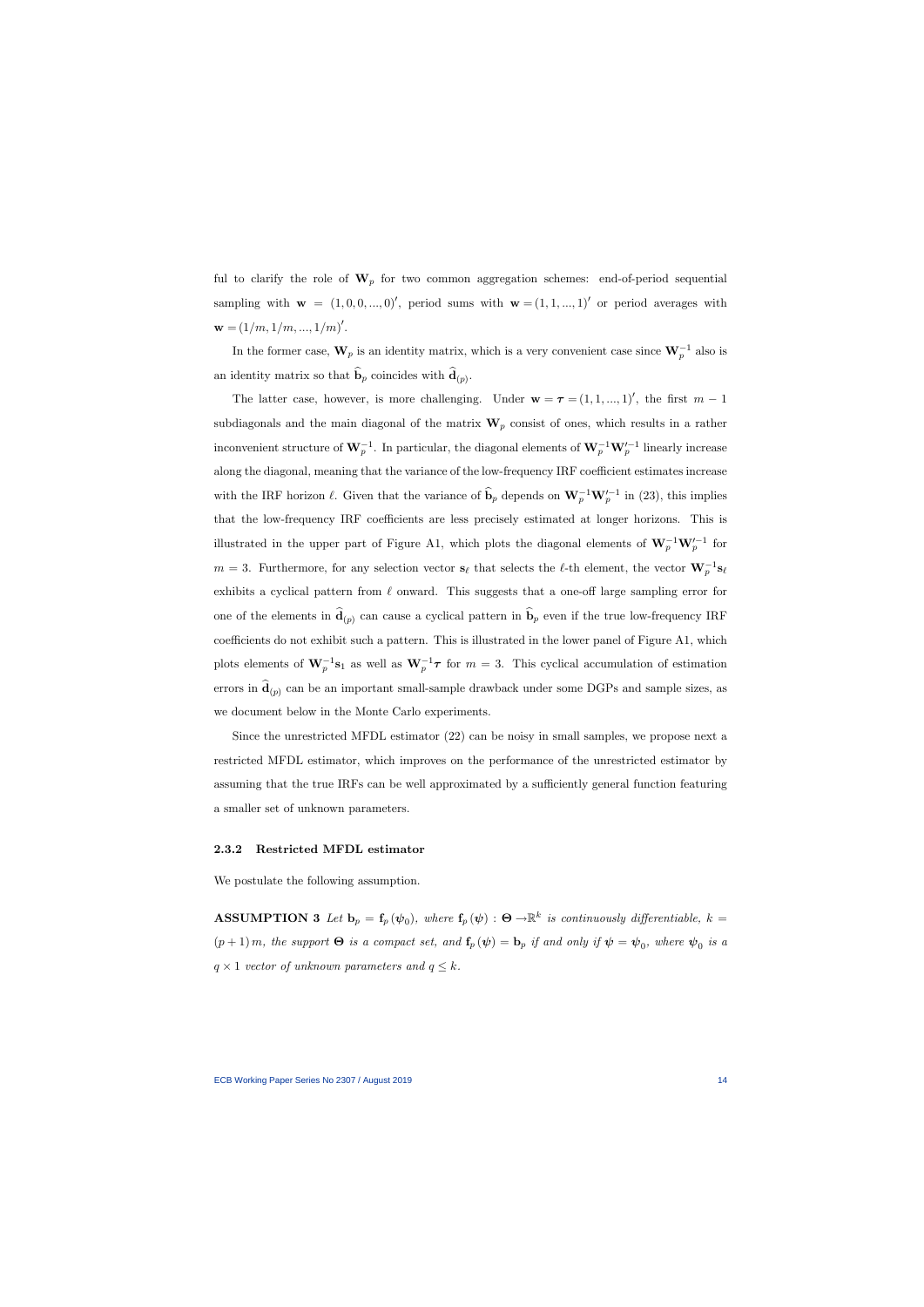We propose the minimum distance estimator

$$
\hat{\psi} = \arg\min_{\psi \in \Theta} \left\| \hat{\mathbf{b}}_p - \mathbf{f}_p \left( \psi \right) \right\|_{\hat{\mathbf{\Omega}}_p^{-1}},\tag{28}
$$

where  $\hat{\mathbf{b}}_p$ , is the unrestricted MFDL estimator,  $\Theta$  is a compact set of admissible values of  $\psi$ ,  $\|\mathbf{x}\|_{\hat{\mathbf{\Omega}}_p^{-1}} = \mathbf{x}' \hat{\mathbf{\Omega}}_p^{-1} \mathbf{x}$ , and  $\hat{\mathbf{\Omega}}_p$  is a consistent estimator of  $\mathbf{\Omega}_p$  defined in (25), which we assume is invertible. The asymptotic distribution of  $f_p(\hat{\psi})$  is established in the next theorem.

**Theorem 2** Let  $z_t$  be generated by the DGP in  $(1)$ , and suppose Assumptions 1-3 hold. Let the matrices  $\mathbf{W}_{p}$  and  $\mathbf{\hat{\Omega}}_{p},$  defined in (18) and (25), respectively, be invertible, and consider the estimator

$$
\tilde{\mathbf{b}}_p = \mathbf{f}_p \left( \hat{\boldsymbol{\psi}} \right), \tag{29}
$$

where  $\hat{\psi}$  is given by (28). Let  $T \to \infty$ , and suppose m and p are fixed. Then,

$$
\sqrt{T/m-p}\left(\tilde{\mathbf{b}}_p - \mathbf{b}_p\right) \to^d N(\mathbf{0}, \Sigma_p),\tag{30}
$$

where

$$
\Sigma_p = \mathbf{J}_p \left( \mathbf{J}_p' \Omega_p^{-1} \mathbf{J}_p \right)^{-1} \mathbf{J}_p', \tag{31}
$$

 $\mathbf{J}_p$  is the  $k\times q$  dimensional Jacobian of  $\mathbf{f}_p$  at  $\boldsymbol{\psi}_0$ ,

$$
\mathbf{J}_p \equiv \mathbf{J}_p \left( \boldsymbol{\psi}_0 \right) = \left. \frac{\partial \mathbf{f}_p \left( \boldsymbol{\psi} \right)}{\partial \boldsymbol{\psi}'} \right|_{\boldsymbol{\psi} = \boldsymbol{\psi}_0},\tag{32}
$$

and  $\Omega_p$  is a  $k \times k$  variance matrix given by (23).

**Remark 3** Any continuously differentiable function could be considered for  $f_p(.)$ . One possible choice is the function with elements given by the elements of the polynomial  $\psi^{-1}(L, q)$ , where

$$
\psi(L,q) \equiv \psi_0 + \psi_1 L + \dots + \psi_{q-1} L^{q-1}
$$
\n(33)

is invertible. Examples of other flexible choices include Exponential Almon Lag parametrization, or Beta Lag parametrization employed in the mixed-frequency literature, see, for example, Section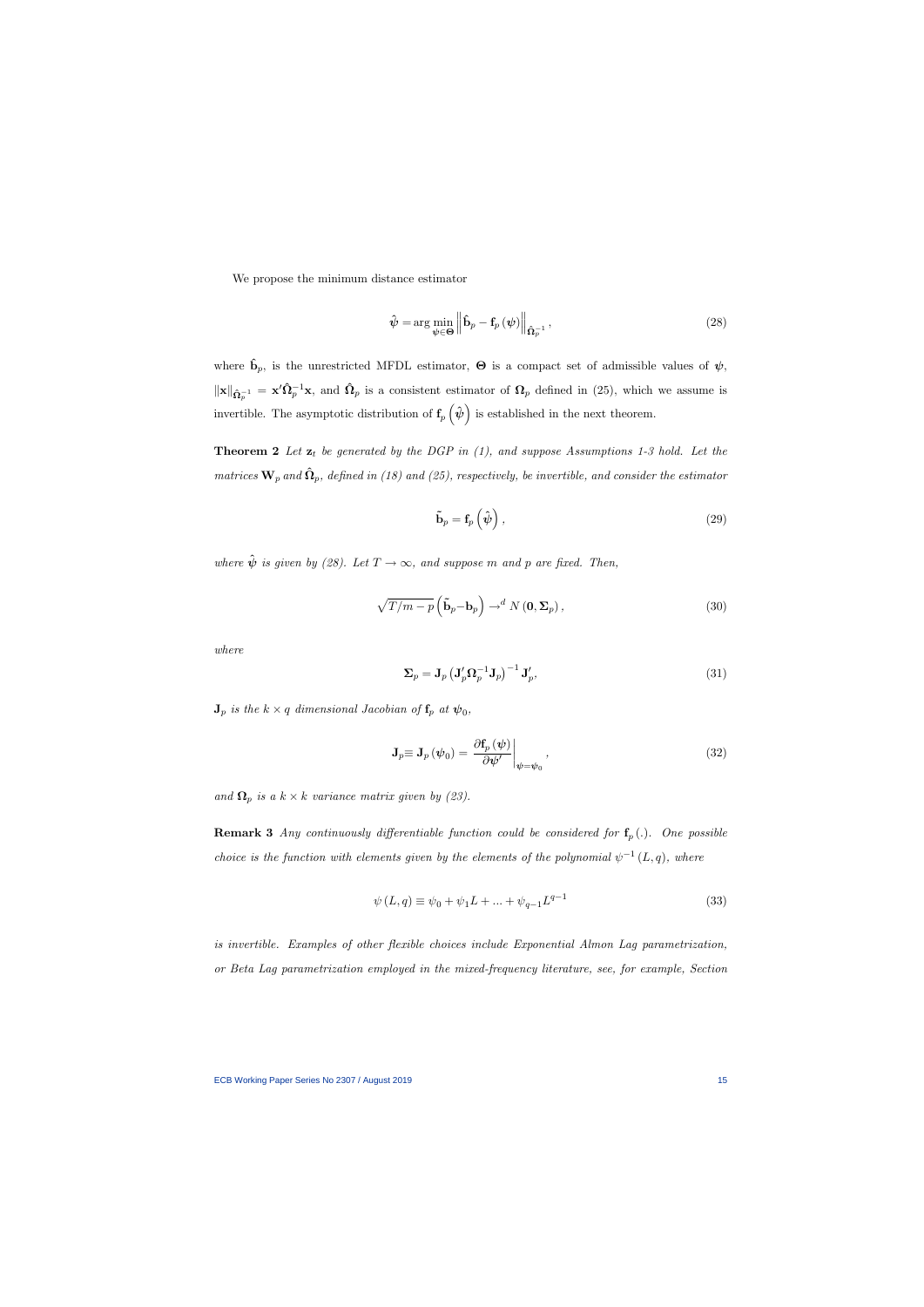2.3.1 of Foroni and Marcellino (2013) for a description of these and other alternatives.

**Remark 4** It can be seen from (31) that when the number of unknown parameters in  $\psi$  is the same as the dimension of  $\mathbf{b}_p$ , namely when  $q = k$ , then  $\Sigma_p = \mathbf{\Omega}_p$  and no improvement in the asymptotic variance is obtained. Consequently, the restricted MFDL estimator  $\mathbf{b}_p$  can be asymptotically more efficient only if  $q < k$ .

Replacing  $\Omega_p$  with its consistent estimator  $\hat{\Omega}_p$  given by (25), and  $\mathbf{J}_p$  with its consistent estimator  $\hat{\mathbf{J}}_p = \mathbf{J}_p \left( \hat{\boldsymbol{\psi}} \right)$ , the asymptotic variance matrix  $\boldsymbol{\Sigma}_p$  given by (31) can be consistently estimated by

$$
\hat{\Sigma}_p = \hat{\mathbf{J}}_p \left( \hat{\mathbf{J}}_p' \hat{\mathbf{\Omega}}_p^{-1} \hat{\mathbf{J}}_p \right)^{-1} \hat{\mathbf{J}}_p'.
$$
\n(34)

Remark 5 It is possible to improve the asymptotic variance of the unrestricted and the restricted MFDL estimators by augmenting the auxiliary regressions (16) with variables that are correlated with the residual term  $\vartheta_{ps}$ , but uncorrelated with the regressors in  $\bar{\mathbf{e}}_{(p),s} = (\bar{\mathbf{e}}'_s, \bar{\mathbf{e}}'_{s-1}, ..., \bar{\mathbf{e}}'_{s-p})'$ . One candidate for the augmentation of (16) is the dependent variable lagged by (at least)  $p+1$  periods, which (under Assumptions 1-2) is uncorrelated with the regressors but correlated with the dependent variable, and could therefore improve the fit of the auxiliary regression. However, whether such augmentation is helpful or not in Önite samples will depend on the magnitude of the improvement in the fit, which might be small when  $p$  is large and when, at the same time, the dependent variable is not very persistent. When the target variable is very persistent, or even integrated of order one,  $I(1)$  for short, then the augmentation of the auxiliary regression by the dependent variable lagged by  $p+1$  periods will be necessary.<sup>1</sup>

# 3 Monte Carlo experiments

This section investigates the small sample performance of the unrestricted and restricted MFDL estimators,  $\mathbf{b}_{(p)}$  and  $\mathbf{b}_{(p)}$ , under two temporal aggregation weight schemes. In addition, we also present small sample evidence on the performance of the estimator  $\mathbf{d}_{(p)}$ . Subsection 3.1 sets out the design of the experiments, and Subsection 3.2 summarizes the findings.

<sup>&</sup>lt;sup>1</sup>The theory developed in this paper covers the stationary case. The I(1) case could be considered by adding the  $(p+1)$ -th lag of the dependent variable in the auxiliary regression (14). We leave the I(1) case for future research.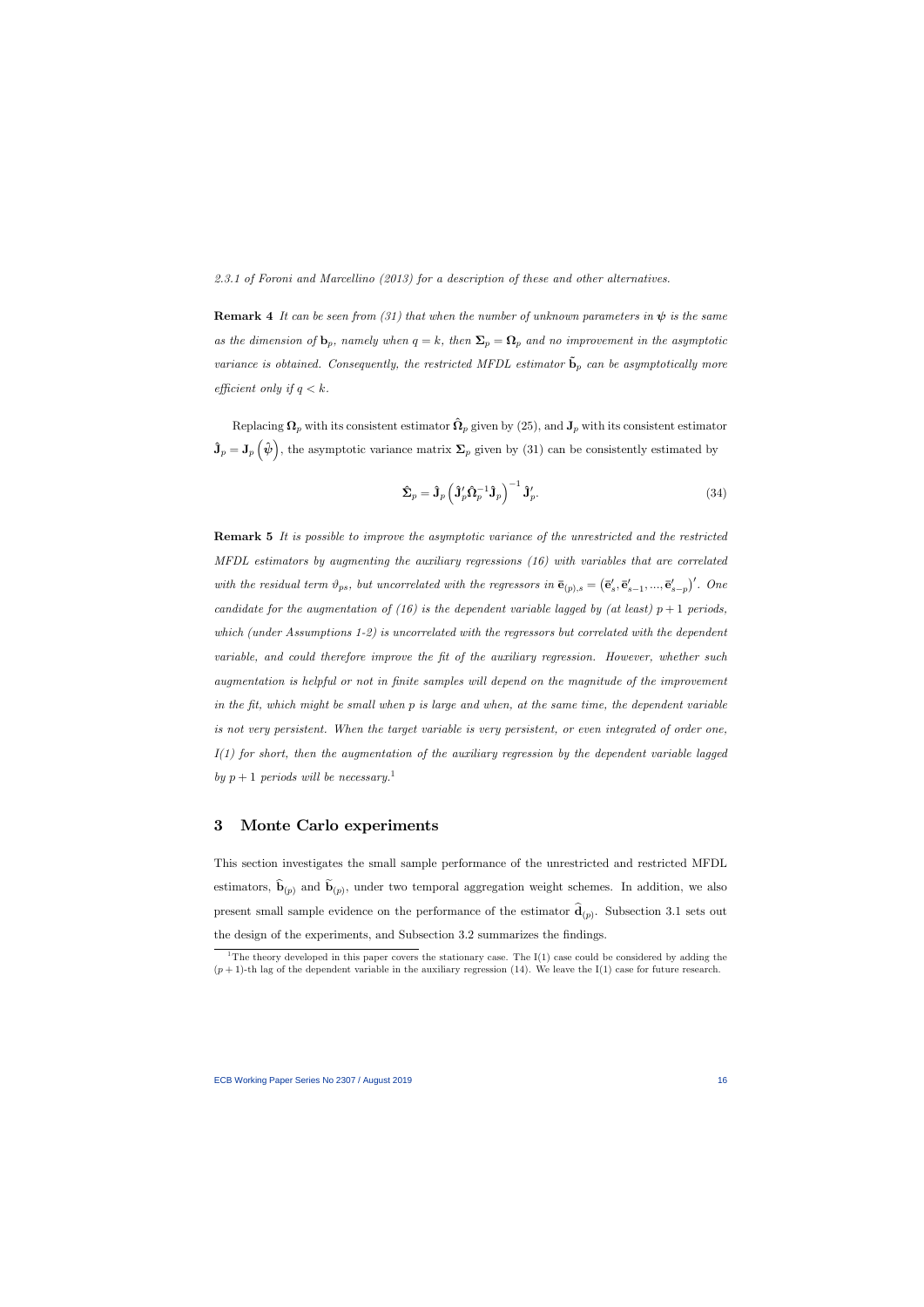### 3.1 Data-generating process

We consider  $n = k = 2$  and generate  $\mathbf{z}_t = (x_t, q_t)'$  based on a VAR model (1) augmented with deterministic terms:

$$
\mathbf{z}_{t} = \left(\mathbf{I}_{2} - \mathbf{\Phi}\right)\boldsymbol{\mu}_{z} + \mathbf{\Phi}\mathbf{z}_{t-1} + \mathbf{A}\boldsymbol{\xi}_{t}, \text{ with } \boldsymbol{\xi}_{t} = \left(\xi_{1t}, \xi_{2t}\right)' \sim IIDN\left(\mathbf{0}, \mathbf{I}_{2}\right),\tag{35}
$$

for  $t = -M + 1, -M + 2..., 0, 1, ..., T$ , where  $\mu_z = (1, 1)'$ , and the starting values  $z_{-M} = 0$ . We set  $M = 100$  and discard the first M time periods as burn-in periods. The matrix of the autoregressive coefficients,  $\Phi$ , and the matrix of parameters **A** are set equal to

$$
\mathbf{\Phi} = \left( \begin{array}{cc} 0.6 & 0.1 \\ 0.2 & 0.5 \end{array} \right), \text{ and } \mathbf{A} = \left( \begin{array}{cc} 1 & -0.2 \\ 0.2 & 1 \end{array} \right). \tag{36}
$$

We assume that  $\xi_{1t}$  is observed for  $t = 1, 2, ..., T$ . In addition, the aggregate series  $\bar{x}_{w,s}$  $\sum_{h=0}^{m-1} w_h x_{t_s-h}$  is observed for  $s = 1, 2, ..., T_m$ . We set  $m = 3$ , which corresponds to a setting in which there are quarterly observations on the variable of interest and monthly data on the shock of interest. Furthermore, we consider two aggregation schemes,  $\mathbf{w}_a = (1,0,0)^\prime$  and  $\mathbf{w}_b =$  $(1,1,1)'$ . The former represents the sequential sampling, or "end-of-period" measurement; the latter represents the sums of the m high-frequency periods, and, when dividing by  $m$ , "average-ofperiod" measurement.

We investigate the bias and root mean square error (RMSE) of the unrestricted and restricted MFDL estimators  $\mathbf{b}_{(p)}$  and  $\mathbf{b}_{(p)}$  defined in (20), and (29), and the estimator  $\mathbf{d}_{(p)}$  given by (21). We set  $p = 3$ , and approximate the true high-frequency IRF coefficients in  $\mathbf{b}_p$  with  $\psi^{-1}(L, q)$ with  $q = 5$ , where  $\psi(L, q)$  is an invertible q-order polynomial given by (33). In addition, we investigate the size and power properties of the tests based on the estimators in our study. The variances of  $\mathbf{b}_{(p)}$  and  $\mathbf{b}_{(p)}$  are estimated using (25) and (34), respectively. The variance of  $\mathbf{d}_{(p)}$  is estimated using  $\mathbf{W}_p \hat{\Omega}_p \mathbf{W}_p'$ . We consider  $T_m = \{50, 100, 200, 500\}$  and conduct  $R = 4,000$  Monte Carlo replications. In the context of the quarterly-monthly setting mentioned above, this choice of sample sizes corresponds to datasets that span 12.5 to 125 years of quarterly (monthly) observations on the outcome variable (shock) of interest. For later reference, the true IRFs are represented by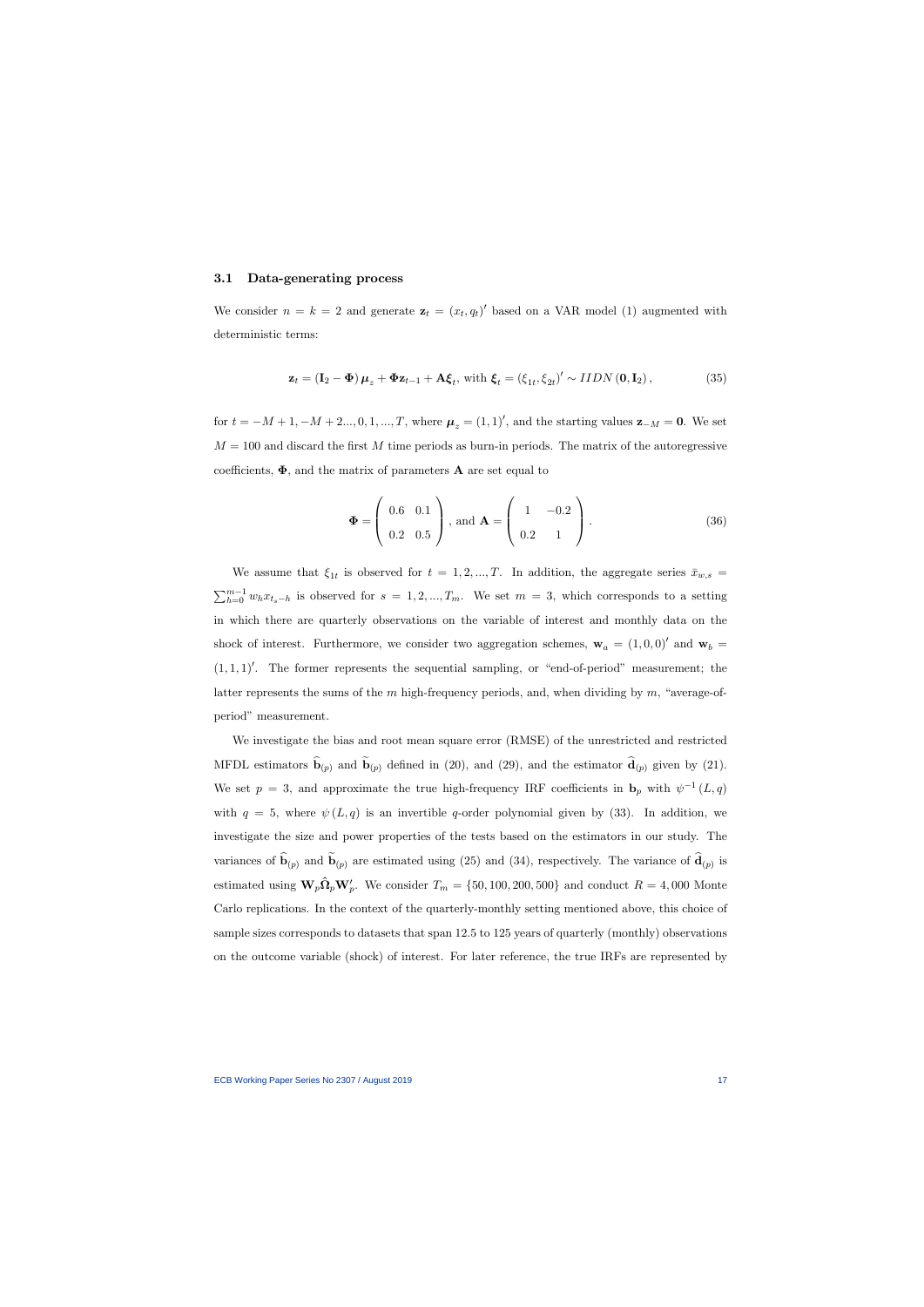the thick black lines in Figures A2-A3.

### 3.2 Monte Carlo findings

The results on estimation of the IRF coefficients  $\{b_\ell\}$  from the Monte Carlo experiments are presented in Table 1 for the temporal aggregation weights  $\mathbf{w}_a = (1,0,0)^\prime$  and in Table 2 for  $\mathbf{w}_b = (1, 1, 1)'.$ 

The findings for the aggregation scheme  $w_a$  in Table 1 show little or no bias for all values of  $T_m$ . The RMSE of the restricted and unrestricted MFDL estimators decreases with  $T_m$ . The RMSE of the two estimators is quite similar for shorter IRF horizons (0 to 3), whereas the RMSE of the restricted MFDL estimator is substantially smaller, about only half, compared with the unrestricted estimator for longer horizons. The size of the tests based on the two estimators is quite similar, with slight over-rejections in the range of 11 to 15 percent in case of  $T_m = 50$ . These size distortions disappear as  $T_m$  increases. The power findings qualitatively correspond to the RMSE findings and document significantly better power of the tests based on the restricted MFDL estimator for longer IRF horizons  $(h > 3)$ .

The small sample performance significantly deteriorates in case of the temporal aggregation scheme  $\mathbf{w}_b = (1, 1, 1)^\prime$ , as can be expected against the background of discussion in Subsection 2.3.1. While the deterioration in the magnitude of the bias is overall not serious, the RMSE findings reported in Table 2 document a substantial deterioration, especially in the case of the unrestricted MFDL estimator at longer IRF horizons. The RMSE of  $\mathbf{b}_{(p)}$  increases by a factor of two to four, and, in addition, we see that the RMSE of the unrestricted MFDL estimator now considerably increases with the IRF horizon, which is a consequence of increasing diagonal elements of  $\mathbf{W}_p^{-1}\mathbf{W}_p'^{-1}$ . In contrast, the restricted MFDL estimator  $\widetilde{\mathbf{b}}_{(p)}$  performs much better than its unrestricted counterpart, as its RMSE tends to decline with higher IRF horizons, and is smaller for all choices of  $T_m$  and h than in case of the unrestricted MFDL estimator. The differences between the RMSE findings of the two estimators are very large for higher IRF horizons. For instance, for  $h = 10$ , the RMSE of the unrestricted MFDL estimator is 5 to 18 times as large as that of the restricted MFDL estimator. The tests based on the two estimators are somewhat oversized for  $T_m = 50$ , but the size distortions disappear with an increase in the sample size. Corresponding to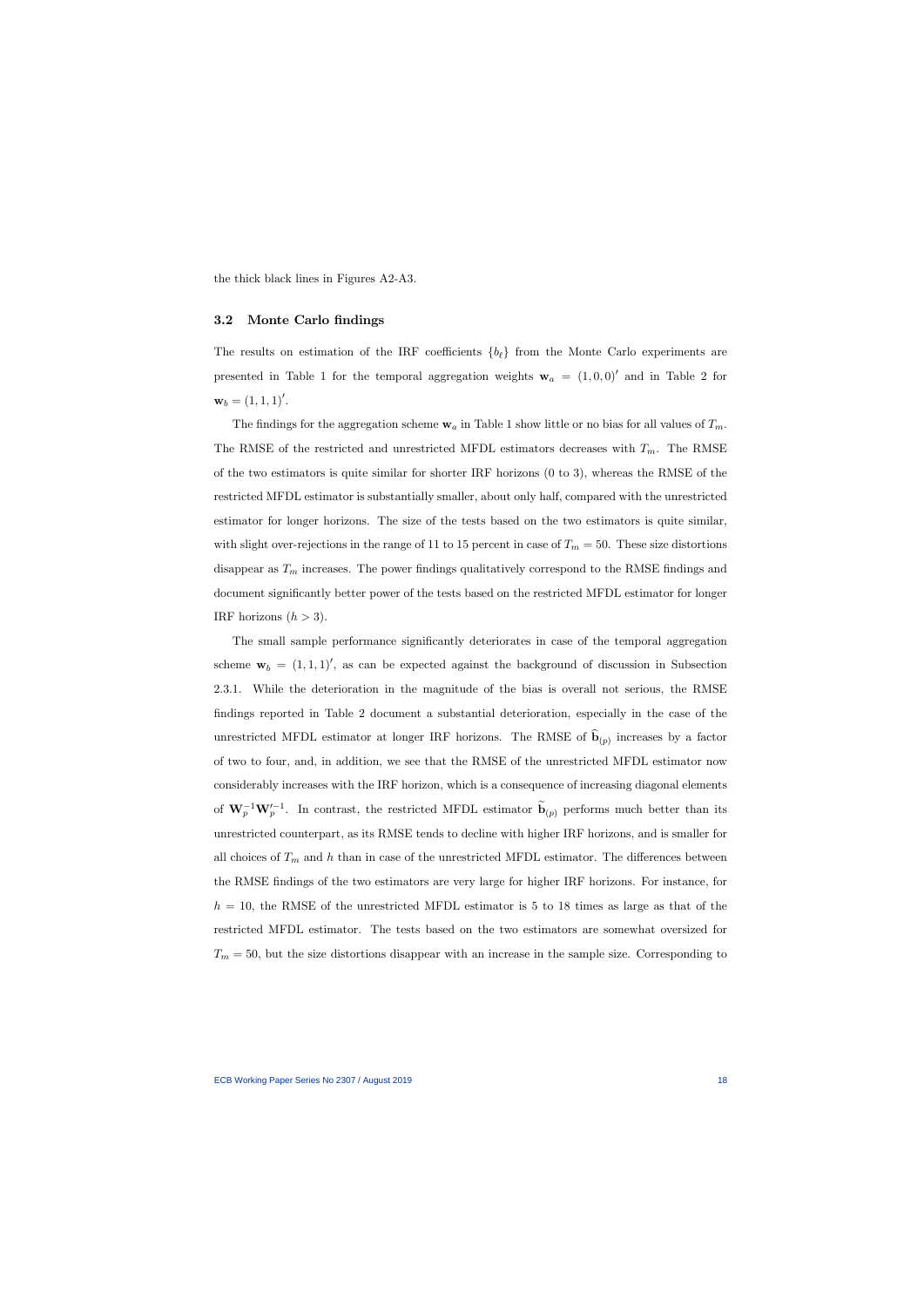the findings for the RMSE, the power of the tests based on the restricted MFDL estimator is in all cases higher, and in many cases substantially higher, than for the unrestricted MFDL estimator.<sup>2</sup>

To shed light on the concern on the possibility of a spuriously cyclical behavior of  $\mathbf{b}_{(p)}$ , in Figures A2-A3 we plot the first 50 estimates of  $\mathbf{b}_{(p)}$  for the restricted and unrestricted MFDL estimators for the two cases of temporal aggregation schemes  $w_a$  and  $w_b$ . We see that the IRF estimates appear rather smooth under  $w_a$ , for both estimators, but some draws of the unrestricted MFDL estimator exhibit a somewhat cyclical behavior. This is a small sample issue, since the RMSE declines with an increase in sample size and consequently any estimation error eventually becomes negligible. However, in finite samples, this is a drawback. The restricted MFDL estimator (lower panel of Figure A3) mitigates substantially this undesirable property of the unrestricted MFDL estimator.

Consider next the estimation of the coefficients  $\{d_{rh}\}\$  defined by (10). These coefficients represent the impact of high-frequency shocks  $(h = 0, 1, 2)$ , on the temporally aggregated low-frequency variable  $\bar{x}_{w,s}$ , with r denoting the low-frequency IRF horizon. The corresponding MC findings are reported in Table 3. These results show that it is more difficult to estimate  $d_{rh}$  in experiments using aggregation weights  $w_b$ , where we see about two-fold increase in RMSE compared with experiments using aggregation weights  $w_a$ . However, the estimates in both experiments are very well-behaved and the reported RMSE values are broadly the same across all values of  $r$  and  $h$  (for a given  $T$ ). Notably, (in contrast with results in Table 2) the RMSE does not change much across different values of r.

Overall, the results from the Monte Carlo experiments document that the estimators  $\mathbf{d}_{(p)}$  and  $\mathbf{b}_{(p)}$  perform satisfactorily across the set of experiments considered. Moreover, the restricted MFDL estimator  $\mathbf{b}_{(p)}$  seems to always perform better than the unrestricted MFDL estimator  $\mathbf{b}_{(p)}$ , which could suffer from serious small sample performance issues, depending on the temporal aggregation weights. Consequently, for the estimation of the high-frequency IRF coefficients  $\{b_\ell\}$ , we recommend to use the restricted MFDL estimator when the aggregation weights  $\{w_\ell\}$  do not correspond to the sequential sampling scheme  $w_a$ . We follow this recommendation in the empirical section

below.

<sup>&</sup>lt;sup>2</sup>In the Appendix we also report results from Monte Carlo experiments in which the regression (16) is augmented with the dependent variable lagged by  $p + 1$  periods in order to improve the fit.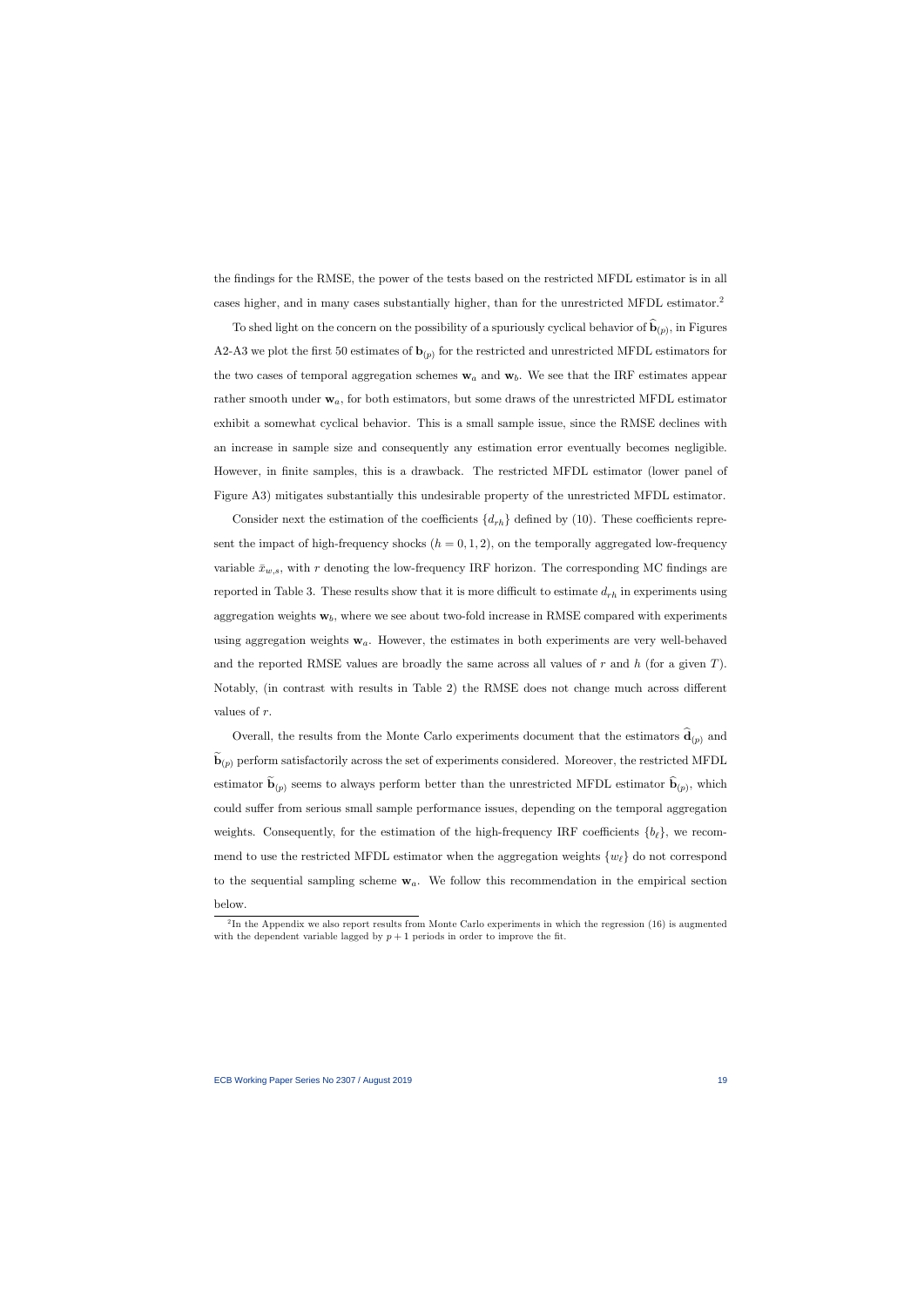## 4 Daily crude oil price pass-through

In order to illustrate the usefulness of the estimators developed in this paper, we estimate the pass-through of changes in the Brent crude oil price observed at the daily frequency to U.S. retail prices for regular grade gasoline observed at the weekly frequency. Specifically, we obtain daily data on European Free Market Brent Crude Oil price (\$/Barrel) reported by the Financial Times, which we label as  $P_t$ . The daily series is available for working days only (Mondays to Fridays). We transform the daily series in logs and compute first differences,  $e_t = \Delta \ln(P_t)$ . We find that  $e_t$  does not exhibit any significant serial correlation, and consequently we treat  $e_t$  as the observed (white noise) reduced-form price shock. This is in line with approximating  $\ln(P_t)$  by a daily random-walk. Since we cannot distinguish between the underlying reasons for the daily crude oil price changes (which could be due to a combination of supply, demand or speculative considerations), we refer to  $e_t$  as an oil price shock, without giving it a structural interpretation. This is in line with the pricepass-through literature, which does not distinguish the underlying sources of price movements. In turn, we obtain weekly data on U.S. Retail Gasoline Prices (Regular Grade, Monday prices, Cents/Gallon), which, after taking logs and first differences, we denote by  $\bar{x}_{w,s}$ . Our low-frequency period is therefore one week consisting of  $m = 5$  working days. The observed retail price series  $\bar{x}_{w,s}$ corresponds to the sum of daily log-differences, and therefore the aggregation weights vector  $\bf{w}$  is a vector of ones. Our sample spans the time period from 16 January 1991 to 22 May 2017, which gives  $T_m = 1374$  weeks and  $T = 6870$  working days.

Using the daily data on crude oil prices and the weekly data on U.S. retail prices for gasoline, we estimate the pass-through of a unit crude oil price shock at the *daily* frequency. We use the restricted MFDL estimator with  $p = 4$  weeks, and set the lag of the polynomial that approximates the true high-frequency IRF coefficients in (33) to  $q = 5$ . Figure 1 reports estimates and 95% confidence intervals of the cumulative IRF coefficients for horizons of  $h = 0, 1, ..., 20$  days.<sup>3</sup> The estimates suggest that about 12% of the crude oil price increase is passed through to retail gasoline prices on the impact day  $(h = 0)$ , about 23% of the crude oil price increase is passed through within five working days  $(h = 4)$ , and about 48% twenty working days after the shock  $(h = 20)$ . In contrast, the traditional approach which relies on aggregating the crude oil prices into the weekly

<sup>&</sup>lt;sup>3</sup>Estimated values of  $d_{rh}$  in the auxiliary regression (21) are plotted in Figure A5 in Appendix.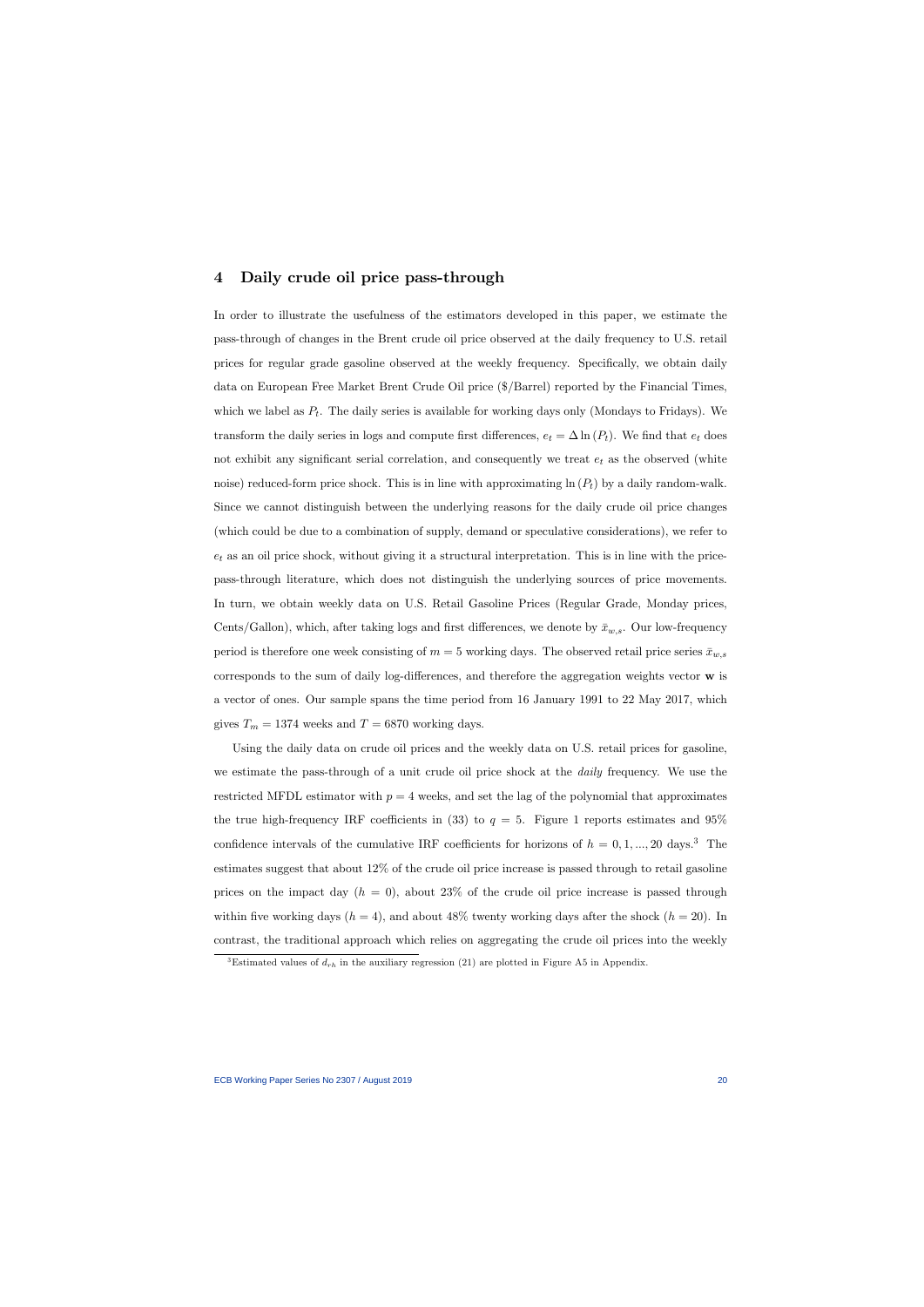frequency of the U.S. retail gasoline prices would suggest somewhat slower pass-through of only 18% in the first week, compared with  $23\%$  using the MFDL approach (with the  $95\%$  MFDL confidence interval of 21-26%).<sup>4</sup>

To shed some light on whether the pattern of the crude oil price pass-through has been stable throughout our sample period, we re-estimate the pass-through using rolling window with a length of  $T_m = 500$  weeks. Figure 2 reports the rolling-window estimates of the cumulative pass-through for the horizons of  $h = 0, 2, 5, 10$  and 20 days. The findings show that the pass-through has increased over time for each of the chosen horizons, with the exception of the last two years of the sample, when pass-through estimates at horizons of  $h \geq 2$  days decreased slightly.

# 5 Conclusion

This paper considers the estimation of IRFs in settings in which the outcome variables of interest are observed at a lower frequency than the shock. We propose a restricted and an unrestricted MFDL estimator, derive their asymptotic distribution, and document by means of Monte Carlo experiments that only the restricted MFDL estimator has satisfactory small-sample performance across different temporal aggregation weights. Against the background of these findings, we employ the restricted MFDL estimator to estimate the daily pass-through of changes in crude oil prices in the U.S. observed at the daily frequency on U.S. retail gasoline prices observed at the weekly frequency. There are many other interesting empirical questions that can be addressed within the framework we propose in this paper. One example concerns the effects of exchange rate changes observed at high frequency on consumer prices observed at best at monthly frequency. Another example relates to the effects of monetary policy shocks constructed at high frequency on GDP observed at best at the quarterly frequency.

<sup>&</sup>lt;sup>4</sup>At a longer horizon of five weeks, the two estimates suggest similar pass-through, see Figure A4 in Appendix.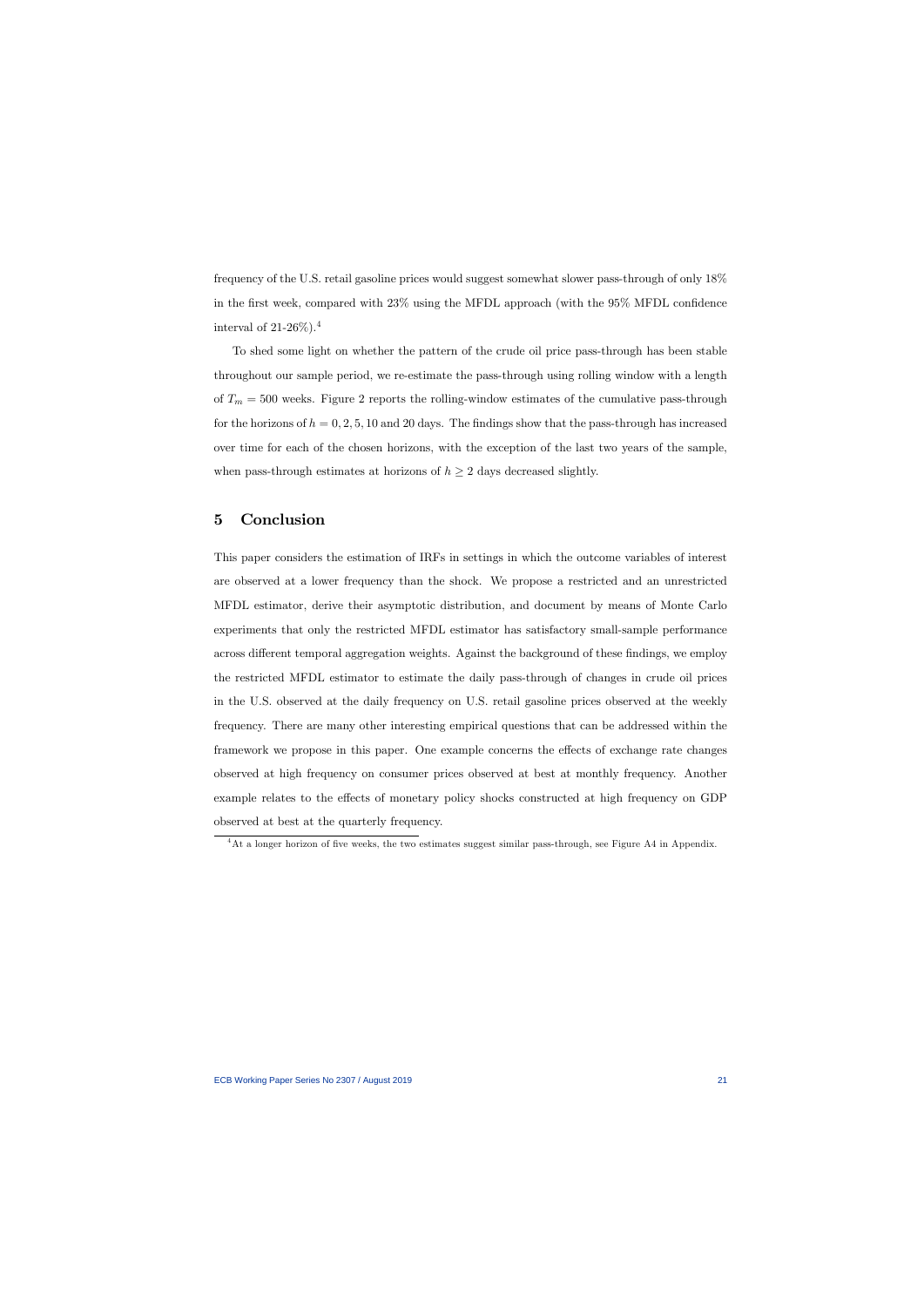

Figure 1: Full sample crude oil price pass-through estimates (cumulative IRF): Point estimates and  $95\%$  confidence intervals.



Figure 2: Rolling window estimates of the crude oil price pass-through at chosen horizons  $(h = 0, 2, 5, 10, \text{ and } 20 \text{ days}).$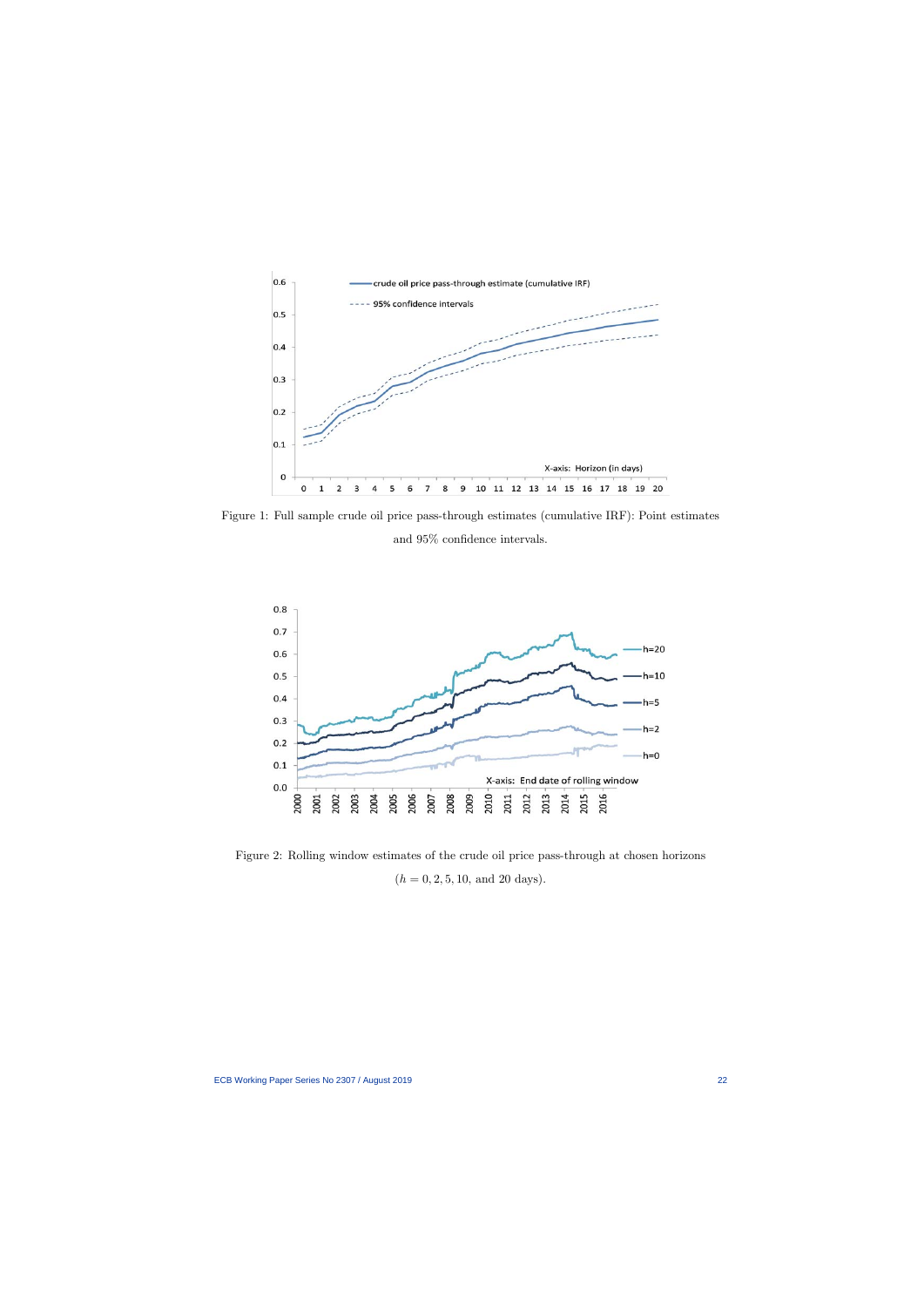Table 1: Monte Carlo findings for the estimation of high-frequency IRF coefficients  ${b_\ell}$  in experiments with aggregation weights  $w_a$ 

| $\overline{b_{\ell}}$ : | b <sub>0</sub>    | $b_1$          | b <sub>2</sub> | $b_3$                                          | $b_4$                   | b <sub>5</sub>                 | b <sub>6</sub>                      | b <sub>7</sub> | b <sub>8</sub>    | b <sub>9</sub>     | $b_{10}$   |
|-------------------------|-------------------|----------------|----------------|------------------------------------------------|-------------------------|--------------------------------|-------------------------------------|----------------|-------------------|--------------------|------------|
|                         |                   |                |                |                                                |                         | Bias $(\times 100)$            |                                     |                |                   |                    |            |
| $T_{m}$                 |                   |                |                | Unrestricted MFDL estimator $b_{\ell,p}$       |                         |                                |                                     |                |                   |                    |            |
| 50                      | $-0.13$           | $-0.11$        | 0.04           | $-0.05$                                        | $-0.06$                 | $-0.10$                        | $-0.07$                             | $-0.05$        | $-0.04$           | $-0.03$            | $-0.11$    |
| 100                     | $-0.02$           | $-0.04$        | $-0.01$        | $-0.02$                                        | $-0.03$                 | $-0.06$                        | $-0.07$                             | $0.02\,$       | $-0.01$           | 0.02               | $-0.09$    |
| 200                     | $-0.02$           | 0.01           | 0.01           | 0.02                                           | $-0.01$                 | $0.02\,$                       | $-0.07$                             | $-0.01$        | $-0.04$           | $-0.01$            | $-0.06$    |
| 500                     | $-0.01$           | 0.00           | 0.00           | 0.02                                           | $-0.02$                 | $0.01\,$                       | 0.00                                | $-0.01$        | $-0.02$           | $-0.01$            | $-0.01$    |
|                         |                   |                |                | Restricted MFDL estimator $\tilde{b}_{\ell,p}$ |                         |                                |                                     |                |                   |                    |            |
| 50                      | $-0.17$           | $-0.11$        | 0.00           | $-0.01$                                        | $-0.10$                 | $-0.16$                        | 0.12                                | $-0.15$        | 0.04              | $-0.11$            | $-0.11$    |
| 100                     | $-0.03$           | $-0.03$        | $-0.02$        | $-0.03$                                        | $-0.06$                 | $0.01\,$                       | $0.08\,$                            | $-0.07$        | $-0.03$           | $-0.09$            | $-0.10$    |
| 200                     | $-0.03$           | $0.01\,$       | $0.00\,$       | $0.01\,$                                       | $-0.04$                 | $0.07\,$<br>0.10               | $0.07\,$                            | $-0.04$        | $-0.04$           | $-0.08$            | $-0.09$    |
| 500                     | $-0.01$           | $0.01\,$       | $-0.01$        | 0.01                                           | $-0.07$                 | RMSE $(\times 100)$            | 0.08                                | $-0.01$        | $-0.04$           | $-0.07$            | $-0.07$    |
|                         |                   |                |                | Unrestricted MFDL estimator $\hat{b}_{\ell,p}$ |                         |                                |                                     |                |                   |                    |            |
| 50                      | 3.79              | 3.78           | 3.76           | 3.73                                           | 3.76                    | 3.80                           | 3.79                                | 3.76           | 3.79              | 3.77               | 3.70       |
| 100                     | 2.37              | 2.38           | 2.35           | $2.37\,$                                       | $2.32\,$                | $2.41\,$                       | 2.37                                | 2.34           | $2.37\,$          | $2.39\,$           | 2.36       |
| 200                     | 1.60              | 1.62           | 1.60           | $1.58\,$                                       | $1.64\,$                | $1.63\,$                       | $1.59\,$                            | $1.59\,$       | 1.63              | 1.61               | 1.58       |
| 500                     | 0.99              | 1.01           | 0.98           | 0.98                                           | 0.98                    | $\rm 0.98$                     | 0.99                                | 0.97           | 0.99              | $0.97\,$           | 1.00       |
|                         |                   |                |                | Restricted MFDL estimator $\tilde{b}_{\ell,p}$ |                         |                                |                                     |                |                   |                    |            |
| 50                      | 3.87              | 3.88           | 3.92           | 3.84                                           | 3.69                    | 1.90                           | 1.79                                | 1.74           | $\overline{1.52}$ | $\overline{1.30}$  | 1.05       |
| 100                     | $2.39\,$          | 2.42           | $2.37\,$       | $2.38\,$                                       | $2.24\,$                | $1.09\,$                       | $1.07\,$                            | $1.05\,$       | $\rm 0.93$        | $0.79\,$           | 0.65       |
| 200                     | 1.61              | 1.62           | 1.60           | $1.57\,$                                       | $1.57\,$                | 0.74                           | $0.72\,$                            | 0.70           | $\rm 0.63$        | $0.53\,$           | 0.44       |
| 500                     | $\rm 0.98$        | $1.01\,$       | $\rm 0.98$     | $0.97\,$                                       | $0.94\,$                | $0.45\,$                       | 0.44                                | 0.43           | $0.39\,$          | $0.33\,$           | 0.28       |
|                         |                   |                |                |                                                |                         | Size $(\times 100, 5\%$ level) |                                     |                |                   |                    |            |
|                         |                   |                |                | Unrestricted MFDL estimator $b_{\ell,p}$       |                         |                                |                                     |                |                   |                    |            |
| 50                      | 11.5              | 11.8           | 11.5           | 11.3                                           | 12.3                    | 12.1                           | 12.1                                | 11.5           | $\overline{11.9}$ | 11.5               | 11.1       |
| 100                     | $7.6\,$           | 7.8            | 7.1            | $7.4\,$                                        | $7.4\,$                 | $8.1\,$                        | $7.3\,$                             | $6.9\,$        | $7.9\,$           | $7.6\,$            | 7.4        |
| 200                     | 6.3               | 6.6            | $6.3\,$        | 6.2                                            | $7.2\,$                 | $6.3\,$                        | $6.0\,$                             | $6.1\,$        | $6.5\,$           | $6.3\,$            | $6.0\,$    |
| 500                     | 5.0               | 6.1            | $5.2\,$        | 5.6                                            | $5.2\,$                 | $5.3\,$                        | $5.3\,$                             | $5.2\,$        | $5.3\,$           | $5.3\,$            | $5.7\,$    |
|                         |                   |                |                | Restricted MFDL estimator $b_{\ell,p}$         |                         |                                |                                     |                |                   |                    |            |
| 50                      | $\overline{13.3}$ | 14.0           | 15.3           | $\overline{15.0}$                              | 14.6<br>$\!\!\!\!\!8.3$ | 13.5<br>$7.8\,$                | 12.8<br>$7.6\,$                     | 12.5           | 12.0<br>$7.3\,$   | 12.2               | 12.0       |
| 100<br>200              | 8.4<br>$6.8\,$    | 8.7<br>$6.9\,$ | 8.3<br>$6.5\,$ | $\!\!\!\!\!8.5$<br>$6.5\,$                     | 7.7                     | $6.6\,$                        | $6.7\,$                             | 7.9<br>$6.5\,$ | $6.3\,$           | $7.5\,$<br>$6.6\,$ | 7.4<br>6.7 |
| 500                     | $5.1\,$           | $6.3\,$        | $5.5\,$        | 5.6                                            | $5.6\,$                 | 6.3                            | $5.6\,$                             | $5.3\,$        | $5.3\,$           | $5.6\,$            | $6.0\,$    |
|                         |                   |                |                |                                                | Power                   |                                | $\overline{\times 100, 5\%}$ level) |                |                   |                    |            |
|                         |                   |                |                | Unrestricted MFDL estimator $b_{\ell,p}$       |                         |                                |                                     |                |                   |                    |            |
| 50                      | 39.3              | 39.6           | 41.6           | 40.0                                           | 39.1                    | 39.4                           | 40.5                                | 40.6           | 39.7              | 39.2               | 39.1       |
| 100                     | 62.4              | 62.3           | 62.0           | $63.3\,$                                       | $63.1\,$                | $60.9\,$                       | $61.2\,$                            | 63.4           | $62.2\,$          | $63.1\,$           | 61.7       |
| 200                     | 89.2              | 89.2           | 89.5           | $90.2\,$                                       | 88.5                    | $89.1\,$                       | 88.9                                | 90.1           | 89.0              | 88.8               | 88.2       |
| 500                     | 99.8              | 99.9           | 99.9           | $100.0\,$                                      | 99.8                    | $99.9\,$                       | 99.9                                | $99.9\,$       | $100.0\,$         | $99.9\,$           | 99.9       |
|                         |                   |                |                | Restricted MFDL estimator $b_{\ell,p}$         |                         |                                |                                     |                |                   |                    |            |
| $\overline{50}$         | 40.6              | 42.0           | 43.7           | 43.6                                           | 44.9                    | 85.1                           | 90.5                                | 88.7           | 95.3              | 97.0               | 99.5       |
| 100                     | 62.1              | 62.6           | 63.3           | 64.2                                           | 67.2                    | $\boldsymbol{99.5}$            | 99.7                                | 99.7           | $99.9\,$          | 100.0              | 100.0      |
| 200                     | 89.2              | $89.4\,$       | $90.3\,$       | $90.1\,$                                       | $91.1\,$                | 100.0                          | 100.0                               | $100.0\,$      | $100.0\,$         | 100.0              | 100.0      |
| 500                     | 99.9              | 99.9           | 99.9           | $100.0\,$                                      | 99.9                    | 100.0                          | 100.0                               | 100.0          | 100.0             | 100.0              | 100.0      |

Dependent variable is observed as temporally aggregated using the weights  $\mathbf{w}_a = (1, 0, 0)'.$ 

Notes:  $\mathbf{z}_t = (x_t, q_t)'$  is generated by VAR model (35), namely  $\mathbf{z}_t = (\mathbf{I}_2 - \mathbf{\Phi}) \boldsymbol{\mu}_z + \mathbf{\Phi} \mathbf{z}_{t-1} + \mathbf{A} \boldsymbol{\xi}_t$ , with  $\boldsymbol{\xi}_t = (\xi_{1t}, \xi_{2t})' \sim$ IIDN  $(0, I_2)$ ,  $\mu_z = (1, 1)'$  and the coefficient matrices  $\Phi$  and A are given by (36). The aggregate series  $\bar{x}_{w,s}$  $\sum_{h=0}^{m-1} w_h x_{t_s-h}$  is observed for  $s = 1, 2, ..., T_m$ , and the shock  $\xi_{1t}$  is observed for  $t = 1, 2, ..., T$ , where  $T_m = T/m$ ,  $t_s = s \cdot m$ , and  $m = 3$ . Unrestricted MFDL estimator  $\hat{b}_{\ell,p}$ , given by (20), is computed using  $p = 3$ . The restricted MFDL estimator  $\tilde{b}_{\ell,p}$ , given by (29), is computed using  $p = 3$  and IRF coefficients are approximated by the coefficients of  $\psi^{-1}(L, q)$  with  $q = 5$ . The IRF coefficients are given by  $b_{\ell} = s'_{2,1} \Phi^{\ell} a_1$ , for  $\ell = 0, 1, ...,$  where  $s_{2,1} = (1, 0)'$ , and  $\mathbf{a}_1 = \mathbf{A} \mathbf{s}_{2,1}$ . The power rejection frequencies are reported using the alternative  $H_1 : b_\ell = \mathbf{s}'_{2,1} \mathbf{\Phi}^\ell \mathbf{a}_1 - 0.05$ . See Section 3 for additional details.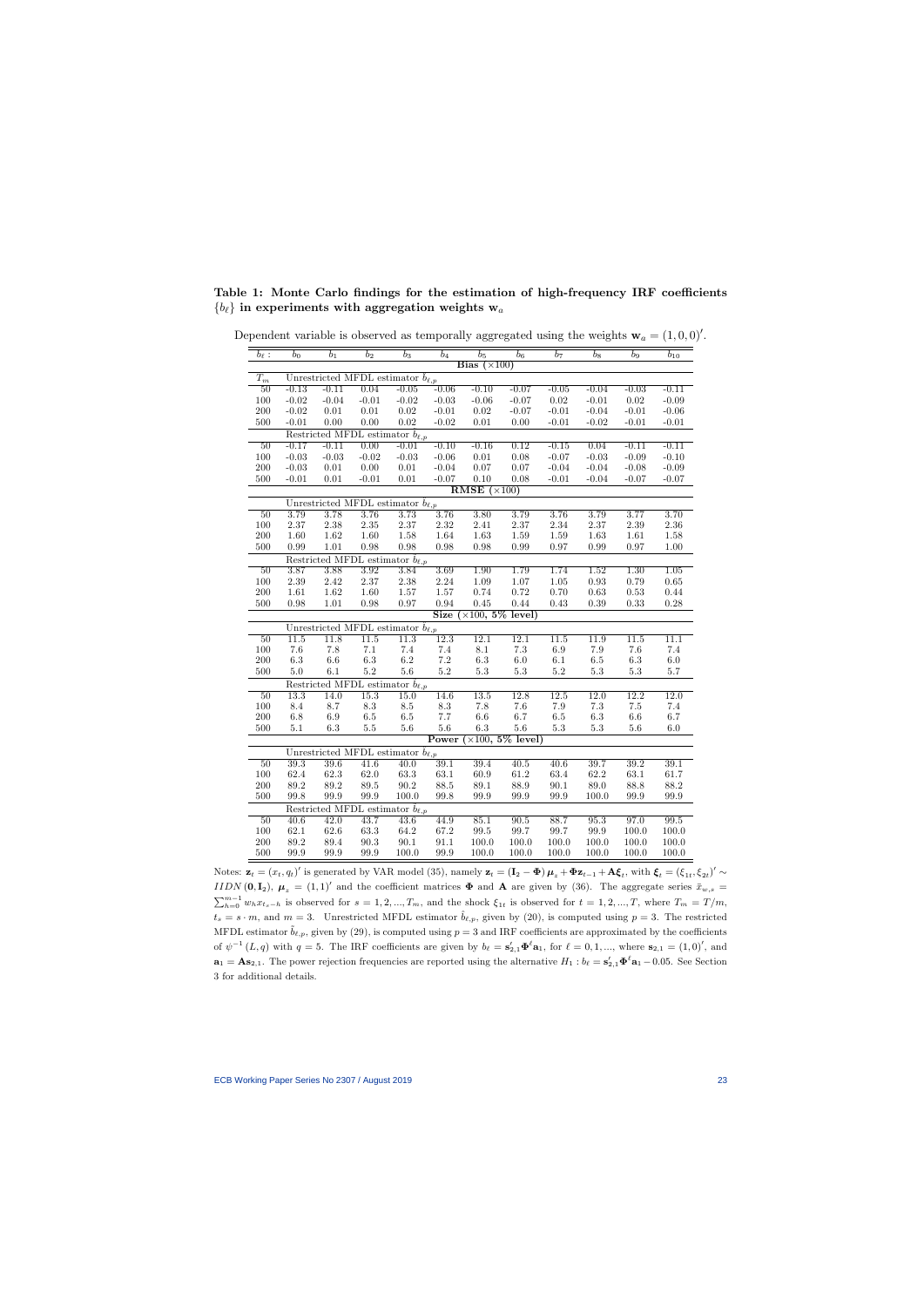Table 2: Monte Carlo findings for the estimation of high-frequency IRF coefficients  ${b_{\ell}}$  in experiments with aggregation weights  $w_b$ 

| $b_{\ell}$ :                                   | $\mathfrak{b}_0$ | $\overline{b_1}$  | $\overline{b_2}$                               | $b_3$             | $\overline{b_4}$ | $\overline{b_5}$                           | $\overline{b_6}$                | $\overline{b_7}$    | $\overline{b_8}$   | $\overline{b_9}$    | $b_{10}$   |
|------------------------------------------------|------------------|-------------------|------------------------------------------------|-------------------|------------------|--------------------------------------------|---------------------------------|---------------------|--------------------|---------------------|------------|
|                                                |                  |                   |                                                |                   |                  | Bias $(\times 100)$                        |                                 |                     |                    |                     |            |
| $T_m$                                          |                  |                   | Unrestricted MFDL estimator $\hat{b}_{\ell,p}$ |                   |                  |                                            |                                 |                     |                    |                     |            |
| 50                                             | $-0.24$          | 0.01              | 0.10                                           | $-0.34$           | 0.20             | 0.08                                       | $-0.55$                         | 0.38                | 0.04               | $-0.57$             | 0.29       |
| 100                                            | $-0.16$          | $0.01\,$          | 0.03                                           | $0.01\,$          | $-0.03$          | $0.00\,$                                   | $-0.17$                         | 0.19                | $-0.06$            | $-0.20$             | 0.20       |
| $200\,$                                        | $-0.02$          | $0.03\,$          | $-0.02$                                        | $-0.01$           | $-0.03$          | $0.04\,$                                   | $-0.13$                         | $0.03\,$            | $0.08\,$           | $-0.11$             | $-0.02$    |
| 500                                            | $-0.04$          | $0.00\,$          | $0.02\,$                                       | $0.05\,$          | $-0.05$          | $0.01\,$                                   | $0.03\,$                        | $-0.08$             | $-0.01$            | 0.01                | $-0.03$    |
|                                                |                  |                   | Restricted MFDL estimator $\tilde{b}_{\ell,p}$ |                   |                  |                                            |                                 |                     |                    |                     |            |
| 50                                             | $-0.03$          | $-0.10$           | $-0.53$                                        | $0.67$            | $-0.05$          | $-0.94$                                    | 0.97                            | $-0.70$             | 0.14               | 0.00                | 0.05       |
| $100\,$                                        | $-0.07$          | $-0.03$           | $-0.20$                                        | $0.41\,$          | $-0.21$          | $-0.34$                                    | $0.46\,$                        | $-0.31$             | $0.08\,$           | $-0.01$             | $-0.05$    |
| $200\,$                                        | $0.07\,$         | $-0.08$           | $-0.09$                                        | $0.26\,$          | $-0.24$          | $-0.10$                                    | $0.26\,$                        | $-0.16$             | $\rm 0.03$         | $-0.03$             | $-0.06$    |
| $500\,$                                        | $0.01\,$         | $-0.07$           | $0.01\,$                                       | $0.18\,$          | $-0.20$          | $0.02\,$                                   | $0.13\,$                        | $-0.06$             | $-0.01$            | $-0.05$             | $-0.06$    |
|                                                |                  |                   |                                                |                   |                  | RMSE $(\times 100)$                        |                                 |                     |                    |                     |            |
| Unrestricted MFDL estimator $\hat{b}_{\ell,p}$ |                  |                   |                                                |                   |                  |                                            |                                 |                     |                    |                     |            |
| $50\,$                                         | 7.24             | 10.29             | 10.26                                          | 12.04             | 13.38            | 13.56                                      | 14.75                           | 15.20               | 15.72              | 16.69               | 16.85      |
| $100\,$                                        | $4.51\,$         | 6.48              | 6.46                                           | 7.42              | $8.52\,$         | 8.46                                       | 8.87                            | 9.40                | $\ \, 9.42$        | $\ \, 9.65$         | 10.05      |
| 200                                            | $3.05\,$         | $4.32\,$          | $4.37\,$                                       | $4.94\,$          | $5.56\,$         | $5.68\,$                                   | $5.85\,$                        | $6.17\,$            | $6.16\,$           | $6.26\,$            | 6.43       |
| 500                                            | $1.91\,$         | 2.70              | $2.71\,$                                       | $3.06\,$          | $3.46\,$         | $3.43\,$                                   | $3.58\,$                        | $3.75\,$            | 3.71               | $3.85\,$            | 3.86       |
|                                                |                  |                   | Restricted MFDL estimator $\tilde{b}_{\ell,p}$ |                   |                  |                                            |                                 |                     |                    |                     |            |
| 50                                             | 6.86             | 9.47              | 8.98                                           | 9.27              | $6.81$           | 5.07                                       | 4.36                            | 3.99                | 3.39               | 3.26                | 2.93       |
| $100\,$                                        | 4.14             | $5.48\,$          | $5.33\,$                                       | $5.26\,$          | $3.45\,$         | 1.96                                       | $1.47\,$                        | $1.23\,$            | $1.05\,$           | $\rm 0.93$          | 0.71       |
| 200                                            | 2.79             | $3.60\,$          | $3.51\,$                                       | $3.57\,$          | $2.20\,$         | 0.92                                       | 0.71                            | 0.62                | $0.54\,$           | 0.46                | $0.36\,$   |
| $500\,$                                        | 1.72             | $2.21\,$          | $2.11\,$                                       | $2.09\,$          | $1.33\,$         | $0.47\,$<br>Size $(\times 100, 5\%$ level) | $0.36\,$                        | $0.34\,$            | $0.32\,$           | $0.28\,$            | 0.23       |
|                                                |                  |                   | Unrestricted MFDL estimator $\hat{b}_{\ell,p}$ |                   |                  |                                            |                                 |                     |                    |                     |            |
| $50\,$                                         | 11.2             | 12.1              | 11.7                                           | 12.3              | 11.8             | 12.9                                       | $\overline{13.7}$               | 12.8                | 14.4               | 15.3                | 14.0       |
| $100\,$                                        | $7.1\,$          | $7.7\,$           | $7.3\,$                                        | $7.1\,$           | $8.6\,$          | $8.7\,$                                    | $8.2\,$                         | $\rm 9.3$           | $\boldsymbol{9.1}$ | $8.7\,$             | $\ \, 9.2$ |
| $200\,$                                        | $5.9\,$          | $6.0\,$           | $6.2\,$                                        | $5.9\,$           | $5.8\,$          | $6.8\,$                                    | $6.6\,$                         | $6.9\,$             | $6.5\,$            | $6.6\,$             | $7.2\,$    |
| 500                                            | $5.6\,$          | $5.6\,$           | $6.2\,$                                        | $4.8\,$           | $6.1\,$          | $5.7\,$                                    | $5.2\,$                         | $5.9\,$             | $5.1\,$            | $5.6\,$             | $5.6\,$    |
|                                                |                  |                   | Restricted MFDL estimator $\tilde{b}_{\ell,p}$ |                   |                  |                                            |                                 |                     |                    |                     |            |
| $50\,$                                         | 15.1             | $\overline{18.0}$ | 20.3                                           | 19.1              | 14.4             | 6.2                                        | $6.5\,$                         | $\overline{7.8}$    | $\overline{7.0}$   | 7.4                 | 7.8        |
| $100\,$                                        | $8.1\,$          | $\rm 9.1$         | $10.5\,$                                       | $9.6\,$           | $7.1\,$          | $2.2\,$                                    | $2.7\,$                         | 3.9                 | $4.8\,$            | $5.7\,$             | $5.6\,$    |
| $200\,$                                        | $6.7\,$          | $7.3\,$           | $\!\!\!\!\!8.3$                                | $7.7\,$           | $5.5\,$          | $1.5\,$                                    | $2.6\,$                         | $\!.8$              | $4.9\,$            | $5.4\,$             | $5.2\,$    |
| $500\,$                                        | $5.9\,$          | $5.4\,$           | $6.5\,$                                        | $5.5\,$           | $5.2\,$          | $2.4\,$                                    | $3.6\,$                         | $4.6\,$             | $5.6\,$            | $6.1\,$             | $6.5\,$    |
|                                                |                  |                   |                                                |                   |                  |                                            | Power $(\times 100, 5\%$ level) |                     |                    |                     |            |
|                                                |                  |                   | Unrestricted MFDL estimator $\hat{b}_{\ell,p}$ |                   |                  |                                            |                                 |                     |                    |                     |            |
| $50\,$                                         | 19.6             | $\overline{15.9}$ | $\overline{16.6}$                              | 14.7              | $15.6\,$         | $\overline{15.0}$                          | 15.4                            | 14.7                | 16.5               | 16.8                | 15.6       |
| $100\,$                                        | 23.2             | $16.4\,$          | $16.7\,$                                       | $14.3\,$          | $14.0\,$         | $13.6\,$                                   | 12.8                            | $12.9\,$            | $13.6\,$           | $12.8\,$            | 13.2       |
| $200\,$                                        | $40.3\,$         | $23.6\,$          | $23.8\,$                                       | $18.7\,$          | $17.4\,$         | $17.2\,$                                   | $15.3\,$                        | $15.9\,$            | $15.8\,$           | $15.2\,$            | 14.7       |
| 500                                            | $75.1\,$         | $48.1\,$          | $47.5\,$                                       | $39.5\,$          | $31.5\,$         | $32.5\,$                                   | $29.9\,$                        | 27.8                | $28.2\,$           | 28.7                | 25.9       |
|                                                |                  |                   | Restricted MFDL estimator $b_{\ell,p}$         |                   |                  |                                            |                                 |                     |                    |                     |            |
| $50\,$                                         | 25.0             | $\overline{24.2}$ | 29.1                                           | $\overline{20.5}$ | 35.7             | 54.3                                       | 74.4                            | 64.3                | 87.7               | 86.2                | 92.5       |
| $100\,$                                        | $28.2\,$         | $23.1\,$          | $28.1\,$                                       | $20.6\,$          | 44.0             | $82.2\,$                                   | $98.3\,$                        | $\bf 93.5$          | $98.5\,$           | $\boldsymbol{99.5}$ | 99.4       |
| $200\,$                                        | 47.8             | $33.6\,$          | $39.0\,$                                       | $34.4\,$          | $62.9\,$         | $96.3\,$                                   | $100.0\,$                       | $\boldsymbol{99.8}$ | 100.0              | 100.0               | 100.0      |
| 500                                            | $85.1\,$         | 63.2              | 68.0                                           | 72.2              | $93.3\,$         | 100.0                                      | 100.0                           | $100.0\,$           | 100.0              | 100.0               | 100.0      |

Dependent variable is observed as temporally aggregated using the weights  $\mathbf{w}_b = (1, 1, 1)'.$ 

Notes: See notes to Table 1.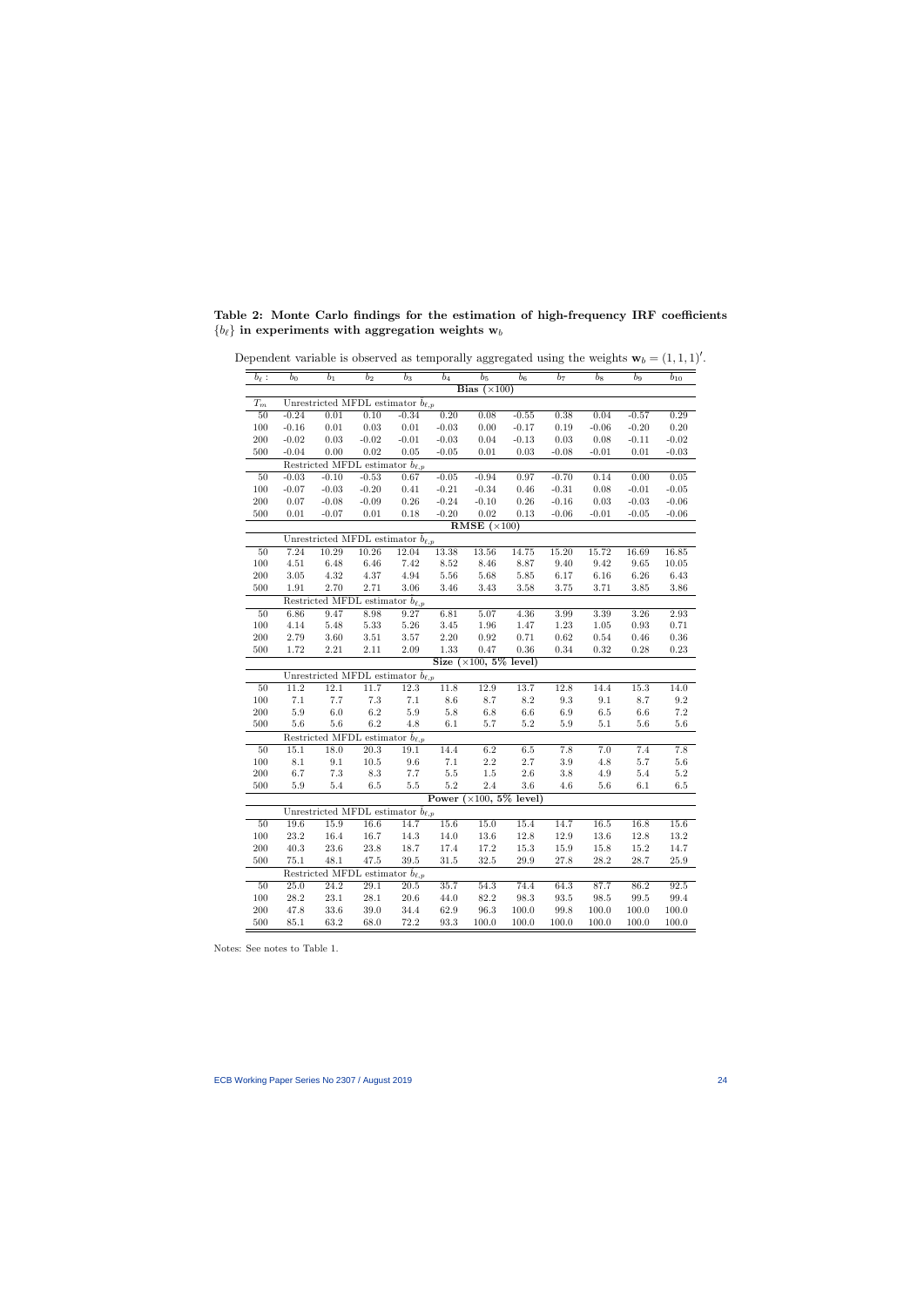Table 3: Monte Carlo findings for the estimation of coefficients  $\{d_{rh}\}$  representing the impact of high-frequency shocks on the temporaly aggregated low-frequency outcome variable

|                                                                                | $r=0$                                                                            |                                                                                      |                           | $r = 1$                    |                            |                                        | $r = 2$                         |                   |                   | $r = 3$         |                  |                   |
|--------------------------------------------------------------------------------|----------------------------------------------------------------------------------|--------------------------------------------------------------------------------------|---------------------------|----------------------------|----------------------------|----------------------------------------|---------------------------------|-------------------|-------------------|-----------------|------------------|-------------------|
|                                                                                | $\boldsymbol{h}=\boldsymbol{0}$                                                  | $h=1$                                                                                | $h=\overline{2}$          | $h=0$                      | $h=1$                      | $h=2$                                  | $\boldsymbol{h}=\boldsymbol{0}$ | $h=1$             | $h=\overline{2}$  | $h=0$           | $h=1$            | $h=2$             |
| $\hat{d}_{rh}$ :                                                               | $\hat{d}_{0,0}$                                                                  | $\overline{\hat d_{0,1}}$                                                            | $\overline{\hat d_{0,2}}$ | $\overline{\hat{d}_{1,0}}$ | $\overline{\hat{d}}_{1,1}$ | $\hat{d}_{1,2}$                        | $\hat{d}_{2,0}$                 | $\hat{d}_{2,1}$   | $\hat{d}_{2,2}$   | $\hat{d}_{3,0}$ | $\hat{d}_{3,1}$  | $\hat{d}_{3,2}$   |
|                                                                                |                                                                                  |                                                                                      |                           |                            |                            | Bias $(\times 100)$                    |                                 |                   |                   |                 |                  |                   |
| $T_m$                                                                          |                                                                                  | Experiments using temporal aggregation weights $\mathbf{w}_a = (1,0,0)^\prime$       |                           |                            |                            |                                        |                                 |                   |                   |                 |                  |                   |
| 50                                                                             | $-0.13$                                                                          | $-0.11$                                                                              | 0.04                      | $-0.05$                    | $-0.06$                    | $-0.10$                                | $-0.07$                         | $-0.05$           | $-0.04$           | $-0.03$         | $-0.11$          | $-0.04$           |
| $100\,$                                                                        | $-0.02$                                                                          | $-0.04$                                                                              | $\text{-}0.01$            | $-0.02$                    | $-0.03$                    | $-0.06$                                | $-0.07$                         | $0.02\,$          | $-0.01$           | $0.02\,$        | $-0.09$          | $-0.08$           |
| $200\,$                                                                        | $-0.02$                                                                          | $0.01\,$                                                                             | $0.01\,$                  | $0.02\,$                   | $-0.01$                    | $\rm 0.02$                             | $-0.07$                         | $-0.01$           | $-0.04$           | $-0.01$         | $-0.06$          | $0.02\,$          |
| 500                                                                            | $-0.01$                                                                          | $0.00\,$                                                                             | $0.00\,$                  | $0.02\,$                   | $-0.02$                    | $0.01\,$                               | 0.00                            | $-0.01$           | $-0.02$           | $-0.01$         | $-0.01$          | $0.01\,$          |
| 50                                                                             | $-0.24$                                                                          | Experiments using temporal aggregation weights $\mathbf{w}_b = (1, 1, 1)$<br>$-0.23$ | $-0.13$                   | $-0.23$                    | $-0.04$                    | $-0.06$                                | $-0.27$                         | $-0.09$           | $-0.13$           | $-0.15$         | $-0.24$          | $-0.07$           |
| $100\,$                                                                        | $-0.16$                                                                          | $-0.15$                                                                              | $-0.11$                   | $0.05\,$                   | $0.01\,$                   | $-0.03$                                | $-0.21$                         | $0.01\,$          | $-0.05$           | $-0.08$         | $-0.06$          | $-0.05$           |
| $200\,$                                                                        | $-0.02$                                                                          | $0.01\,$                                                                             | $-0.01$                   | $-0.01$                    | $-0.06$                    | $0.00\,$                               | $-0.12$                         | $-0.07$           | $-0.03$           | $-0.01$         | $-0.05$          | $-0.03$           |
| 500                                                                            | $-0.04$                                                                          | $-0.04$                                                                              | $-0.02$                   | 0.07                       | $0.02\,$                   | $0.01\,$                               | $-0.01$                         | $-0.04$           | $-0.07$           | $-0.09$         | $-0.04$          | 0.01              |
|                                                                                |                                                                                  |                                                                                      |                           |                            |                            | RMSE                                   | $(\times 100)$                  |                   |                   |                 |                  |                   |
| Experiments using temporal aggregation weights $\mathbf{w}_a = (1,0,0)^\prime$ |                                                                                  |                                                                                      |                           |                            |                            |                                        |                                 |                   |                   |                 |                  |                   |
| 50                                                                             | 3.79                                                                             | 3.78                                                                                 | 3.76                      | 3.73                       | 3.76                       | $\overline{3.80}$                      | 3.79                            | 3.76              | 3.79              | 3.77            | 3.70             | 3.74              |
| $100\,$                                                                        | 2.37                                                                             | $2.38\,$                                                                             | $2.35\,$                  | $2.37\,$                   | $2.32\,$                   | 2.41                                   | $2.37\,$                        | $2.34\,$          | $2.37\,$          | $2.39\,$        | 2.36             | $2.37\,$          |
| $200\,$                                                                        | $1.60\,$                                                                         | $1.62\,$                                                                             | $1.60\,$                  | $1.58\,$                   | $1.64\,$                   | $1.63\,$                               | $1.59\,$                        | $1.59\,$          | $1.63\,$          | 1.61            | $1.58\,$         | $1.60\,$          |
| $500\,$                                                                        | 0.99                                                                             | $1.01\,$                                                                             | 0.98                      | 0.98                       | 0.98                       | $\rm 0.98$                             | $0.99\,$                        | $0.97\,$          | $0.99\,$          | $0.97\,$        | 1.00             | 0.98              |
|                                                                                | Experiments using temporal aggregation weights $\mathbf{w}_b = (1, 1, 1)^\prime$ |                                                                                      |                           |                            |                            |                                        |                                 |                   |                   |                 |                  |                   |
| 50                                                                             | 7.24                                                                             | 7.28                                                                                 | 7.25                      | 7.17                       | 7.26                       | 7.27                                   | 7.30                            | $\overline{7.35}$ | 7.35              | 7.11            | 7.21             | 7.25              |
| $100\,$                                                                        | $4.51\,$                                                                         | $4.57\,$                                                                             | $4.50\,$                  | $4.60\,$                   | $4.57\,$                   | $4.61\,$                               | $4.52\,$                        | $4.49\,$          | $4.63\,$          | $4.49\,$        | $4.51\,$         | $4.64\,$          |
| $200\,$                                                                        | $3.05\,$                                                                         | $3.10\,$                                                                             | $3.04\,$                  | $3.06\,$                   | $3.16\,$                   | $3.15\,$                               | $3.12\,$                        | $3.02\,$          | $3.02\,$          | $3.15\,$        | $3.09\,$         | $3.08\,$          |
| 500                                                                            | 1.91                                                                             | 1.94                                                                                 | 1.91                      | 1.87                       | $1.90\,$                   | 1.85<br>Size $(\times 100, 5\%$ level) | 1.89                            | 1.86              | 1.91              | 1.87            | 1.91             | 1.87              |
|                                                                                |                                                                                  | Experiments using temporal aggregation weights $\mathbf{w}_a = (1,0,0)$              |                           |                            |                            |                                        |                                 |                   |                   |                 |                  |                   |
| 50                                                                             | 11.5                                                                             | 11.8                                                                                 | 11.5                      | $11.3$                     | 12.3                       | 12.1                                   | 12.1                            | $11.5$            | 11.9              | $11.5\,$        | 11.1             | 11.6              |
| 100                                                                            | $7.6\,$                                                                          | $7.8\,$                                                                              | 7.1                       | 7.4                        | 7.4                        | 8.1                                    | $7.3\,$                         | $6.9\,$           | $7.9\,$           | 7.6             | 7.4              | $7.3\,$           |
| $200\,$                                                                        | $6.3\,$                                                                          | $6.6\,$                                                                              | $6.3\,$                   | $6.2\,$                    | $7.2\,$                    | $6.3\,$                                | $6.0\,$                         | $6.1\,$           | $6.5\,$           | $6.3\,$         | $6.0\,$          | $6.3\,$           |
| 500                                                                            | $5.0\,$                                                                          | $6.1\,$                                                                              | $5.2\,$                   | $5.6\,$                    | $5.2\,$                    | $5.3\,$                                | $5.3\,$                         | $5.2\,$           | $5.3\,$           | $5.3\,$         | 5.7              | $5.4\,$           |
|                                                                                |                                                                                  | Experiments using temporal aggregation weights $\mathbf{w}_b = (1, 1, 1)$            |                           |                            |                            |                                        |                                 |                   |                   |                 |                  |                   |
| 50                                                                             | $11.2\,$                                                                         | 12.6                                                                                 | $11.6\,$                  | $11.4\,$                   | 12.3                       | 11.6                                   | 12.3                            | 12.1              | 12.2              | 11.1            | 11.6             | 11.9              |
| $100\,$                                                                        | 7.1                                                                              | $7.7\,$                                                                              | $7.6\,$                   | $7.9\,$                    | 8.1                        | $\!\!\!\!\!8.2$                        | $7.3\,$                         | $7.8\,$           | $7.7\,$           | $7.4\,$         | $7.1\,$          | $\!\!\!\!\!8.3$   |
| $200\,$                                                                        | $5.9\,$                                                                          | $6.3\,$                                                                              | $5.8\,$                   | $6.1\,$                    | $7.2\,$                    | $6.4\,$                                | $6.5\,$                         | $5.8\,$           | $5.2\,$           | $6.6\,$         | $6.4\,$          | $6.0\,$           |
| 500                                                                            | $5.6\,$                                                                          | $5.8\,$                                                                              | $5.7\,$                   | $5.3\,$                    | $5.8\,$                    | $4.9\,$                                | $5.9\,$                         | 5.1               | $5.8\,$           | 5.4             | 5.5              | 5.4               |
|                                                                                |                                                                                  |                                                                                      |                           |                            |                            | Power $(\times 100, 5\%$ level)        |                                 |                   |                   |                 |                  |                   |
|                                                                                |                                                                                  | Experiments using temporal aggregation weights $\mathbf{w}_a = (1,0,0)$              |                           |                            |                            |                                        |                                 |                   |                   |                 |                  |                   |
| $50\,$                                                                         | $39.3\,$                                                                         | 39.6                                                                                 | 41.6                      | 40.0                       | 39.1                       | 39.4                                   | 40.5                            | 40.6              | 39.7              | 39.2            | 39.1             | 39.7              |
| 100                                                                            | 62.4                                                                             | 62.3                                                                                 | $62.0\,$                  | $63.3\,$                   | $63.1\,$                   | $60.9\,$                               | 61.2                            | 63.4              | 62.2              | 63.1            | 61.7             | 61.4              |
| 200<br>500                                                                     | $89.2\,$<br>99.8                                                                 | $89.2\,$<br>99.9                                                                     | $89.5\,$<br>99.9          | $90.2\,$<br>100.0          | 88.5<br>99.8               | $89.1\,$<br>$99.9\,$                   | 88.9<br>99.9                    | $90.1\,$<br>99.9  | $89.0\,$<br>100.0 | 88.8<br>99.9    | $88.2\,$<br>99.9 | 89.4<br>99.9      |
|                                                                                |                                                                                  | Experiments using temporal aggregation weights $\mathbf{w}_b = (1, 1, 1)$            |                           |                            |                            |                                        |                                 |                   |                   |                 |                  |                   |
| 50                                                                             | 19.6                                                                             | 18.8                                                                                 | 20.2                      | 18.8                       | 19.7                       | $19.6\,$                               | 19.3                            | 20.3              | 20.1              | 18.9            | 19.5             | $\overline{20.0}$ |
| 100                                                                            | $23.2\,$                                                                         | 24.0                                                                                 | 23.8                      | $25.1\,$                   | 24.3                       | 24.8                                   | 23.4                            | 24.5              | 24.9              | 24.7            | 24.0             | $24.9\,$          |
| $200\,$                                                                        | $40.3\,$                                                                         | $40.6\,$                                                                             | 40.8                      | $40.1\,$                   | $40.2\,$                   | $40.9\,$                               | 38.8                            | $38.5\,$          | $39.4\,$          | 41.0            | $40.2\,$         | $39.6\,$          |
| 500                                                                            | $75.1\,$                                                                         | 74.6                                                                                 | $75.4\,$                  | $77.5\,$                   | $76.9\,$                   | 77.0                                   | $75.3\,$                        | 76.0              | $75.2\,$          | $75.4\,$        | $75.4\,$         | $76.9\,$          |

Notes: Coeficients  $d_{rh}$  are defined by (10). The estimator  $\hat{d}_{r,h}$ , is given by (21), and is computed using  $p = 3$ . See notes to Table 1 and Section 3 for additional details.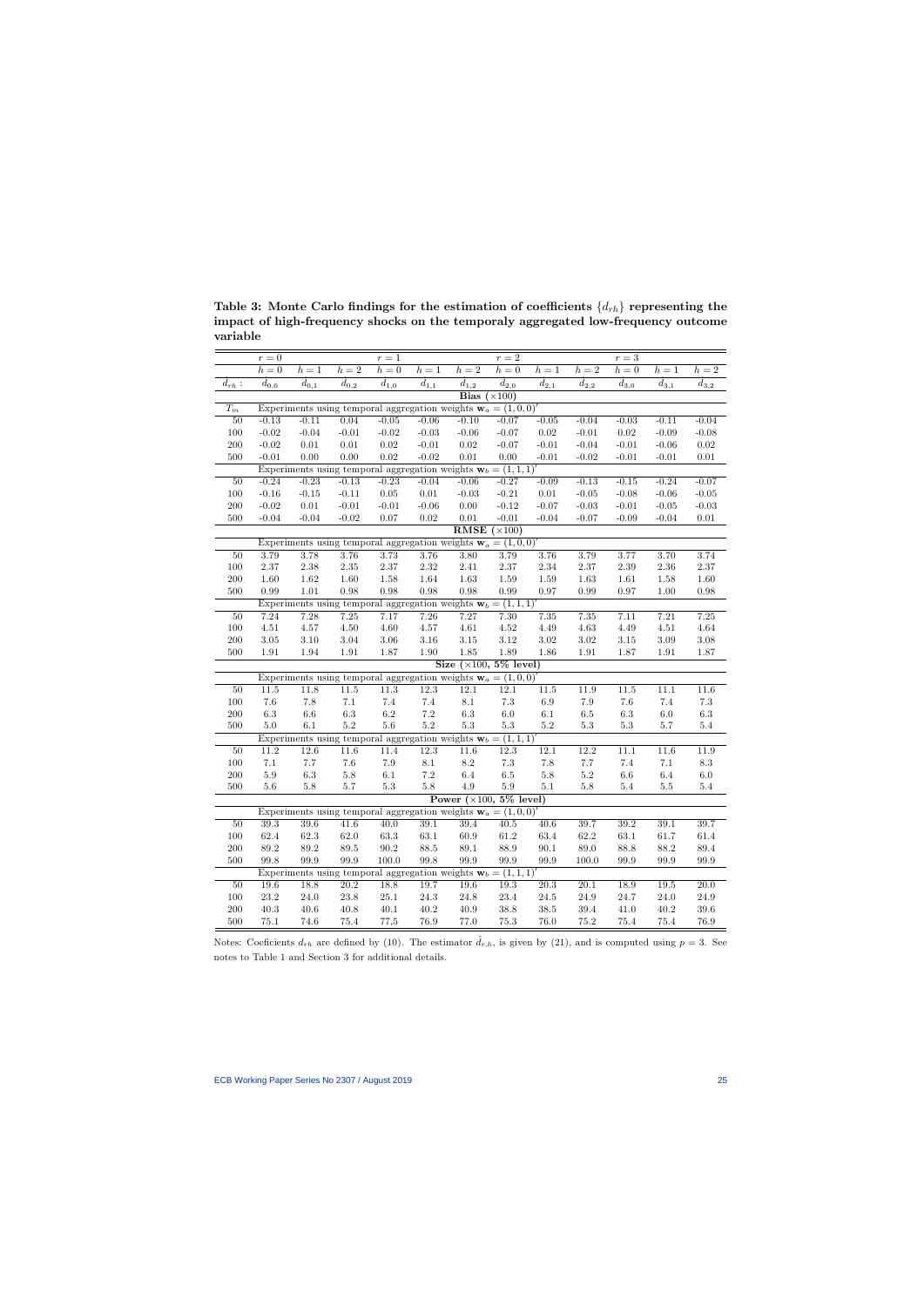# References

- Bacchiocchi, E., A. Bastianin, A. Missale, and E. Rossi (2018). Structural analysis with mixed-frequency data: A midas-svar model of us capital flows. arXiv preprint, https://arxiv.org/abs/1802.00793.
- Choi, C.-Y. and A. Chudik (2019). Estimating impulse response functions when the shock series is observed. Federal Reserve Bank of Dallas, Globalization and Monetary Policy Working paper No. 353, https://www.doi.org/10.24149/gwp353.
- Davidson, J. (1994). Stochastic Limit Theory. Oxford University Press.
- Foroni, C., E. Ghysels, and M. Marcellino (2013). Mixed-frequency vector autoregressive models? In VAR Models in Macroeconomics–New Developments and Applications: Essays in Honor of Christopher A. Sims, pp. 247–272. Emerald Group Publishing Limited.
- Foroni, C. and M. Marcellino (2013). A survey of econometric methods for mixed-frequency data. Norges Bank Research Working Paper No. 2013|06, also available at SSRN: http://dx.doi.org/10.2139/ssrn.2268912.
- Foroni, C. and M. Marcellino (2016). Mixed frequency structural vector auto-regressive models. Journal of the Royal Statistical Society: Series A (Statistics in Society)  $179(2)$ ,  $403-425$ . https://doi.org/10.1111/rssa.12120.
- Ghysels, E. (2016). Macroeconomics and the reality of mixed frequency data. Journal of Econometrics 193, 294–314.
- Jorda, O. (2005). Estimation and inference of impulse responses by local projections. American Economic Review 95, 161–182. https://doi.org/10.1257/0002828053828518.
- Kilian, L. (2008a). A Comparison of the Effects of Exogenous Oil Supply Shocks on Output and Inflation in the G7 Countries. Journal of the European Economic Association  $6(1)$ , 78–121. https://doi.org/10.1162/JEEA.2008.6.1.78.
- Kilian, L. (2008b). Exogenous oil supply shocks: How big are they and how much do they matter for the u.s. economy? Review of Economics and Statistics  $90, 216-240$ . https://doi.org/10.1162/rest.90.2.216.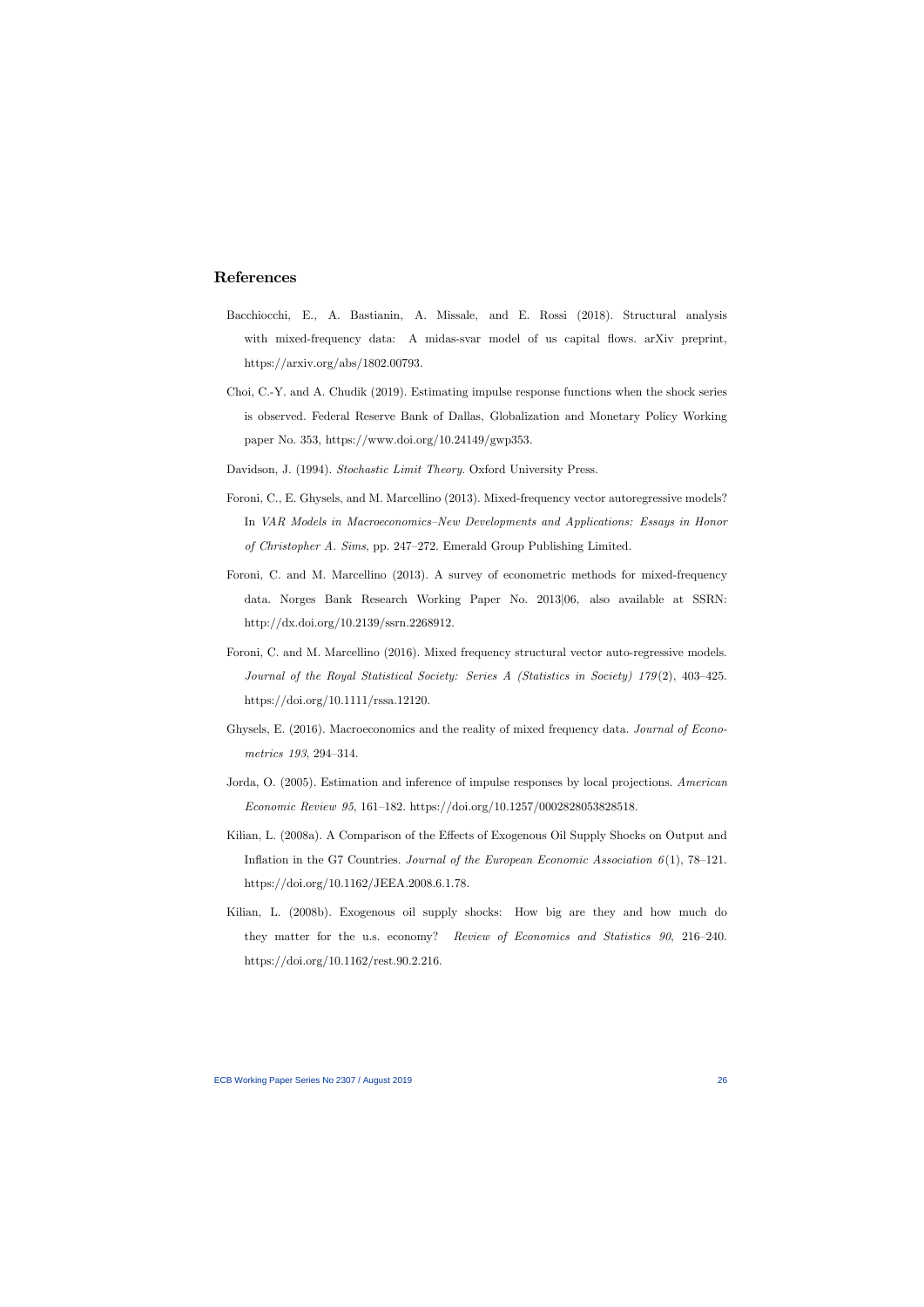- Koop, G., M. H. Pesaran, and S. M. Potter (1996). Impulse response analysis in nonlinear multivariate models. Journal of Econometrics  $\gamma_4$ , 119–147. https://doi.org/10.1016/0304-4076(95)01753-4.
- Pesaran, M. H. and Y. Shin (1998). Generalised impulse response analysis in linear multivariate models. Economics Letters 58, 17-29. https://doi.org/10.1016/s0165-1765(97)00214-0.
- Romer, C. D. and D. H. Romer (2010). The macroeconomic effects of tax changes: Estimates based on a new measure of fiscal shocks. American Economic Review 100, 763-801. https://doi.org/10.3386/w13264.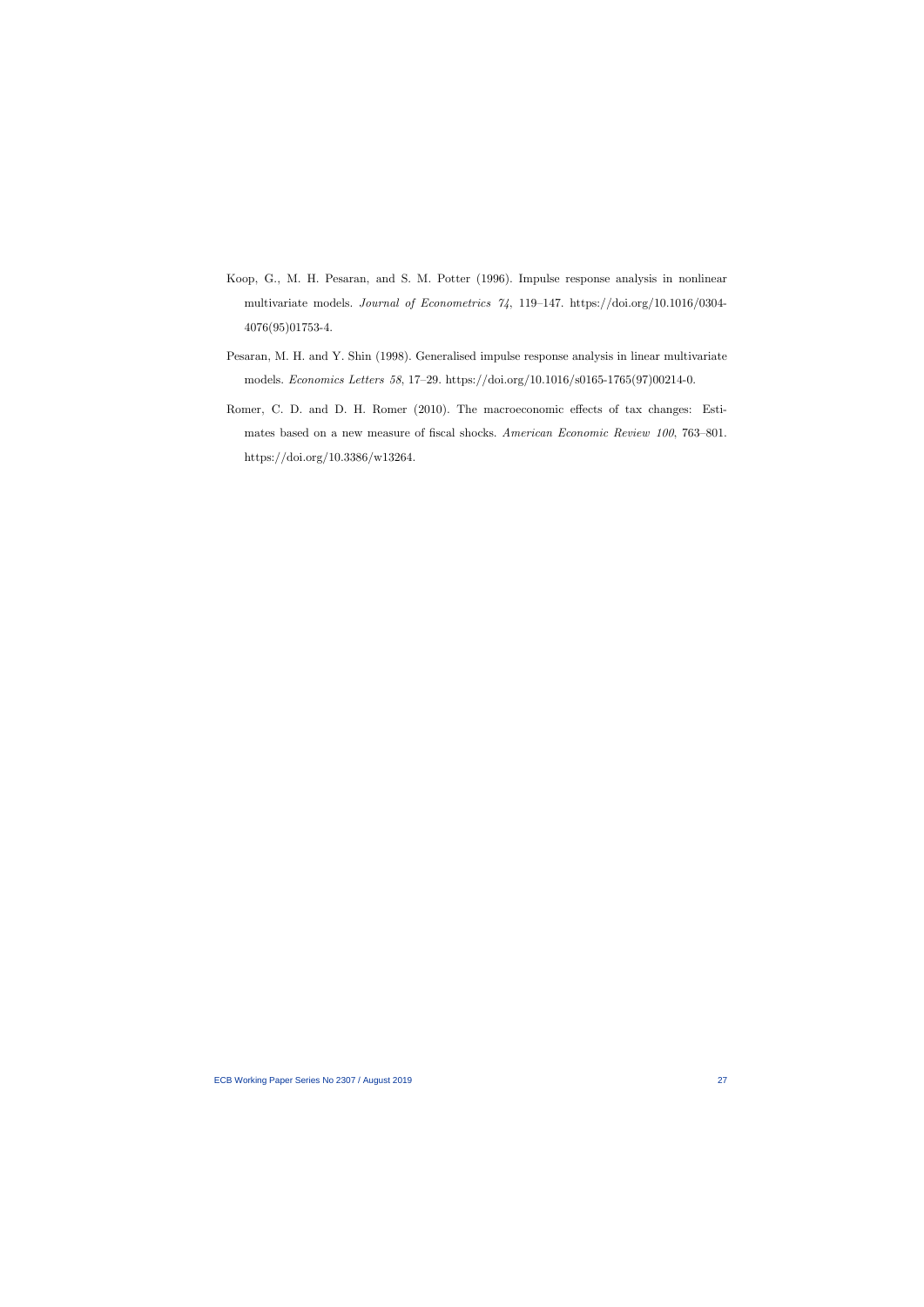# A Appendix

This appendix is organized in five sections. Section A.1 introduces some basic notations. Section A.2 provides proofs. Section A.3 discusses extension to of aggregation schemes. Section A.4 provides Monte Carlo evidence for MFDL estimators based on the auxiliary regression augmented with the dependent variable lagged by  $p + 1$  periods. Section A.5 presents additional figures.

## A.1 Notation

Matrices are denoted by bold upper case letters and vectors by bold lower case letters. All vectors are column vectors.  $O(.)$  and  $o(.)$  denote the Big O and Little o notations, respectively. If  $\{f_n\}_{n=1}^{\infty}$ is any real sequence and  ${g_n}_{n=1}^{\infty}$  is a sequences of positive real numbers, then  $f_n = O(g_n)$  if there exists a positive finite constant K such that  $|f_n|/g_n \leq K$  for all n.  $f_n = o(g_n)$  if  $f_n/g_n \to 0$  as  $n \to \infty$ . Convergence in probability and in distribution are denoted as  $\stackrel{p}{\to}$  and  $\stackrel{d}{\to}$ , respectively.

## A.2 Proofs

**Proof of Lemma 1.** Consider  $x_{t_s}$  first. Using (6), we have for  $t = t_s$ ,

$$
x_{t_s} = \sum_{\ell=0}^{\infty} b_{\ell} e_{t_s-\ell} + \varepsilon_{t_s} = \sum_{q=0}^{m-1} \sum_{\ell=0}^{\infty} b_{\ell m + q} e_{t_s-\ell m - q} + \varepsilon_{t_s}.
$$

Using  $t_s = ms$ , we obtain  $t_s - \ell m - q = t_{(s-\ell)} - q$  and therefore  $e_{t_s-\ell m-q} = \bar{e}_{s-\ell,q}$ , and we can write  $x_{t_s}$  as

$$
x_{t_s} = \sum_{q=0}^{m-1} \sum_{\ell=0}^{\infty} b_{\ell m + q} \bar{e}_{s-\ell,q} + \varepsilon_{t_s}.
$$
\n(A.1)

Consider  $x_{t_s-h}$ , for  $h = 1, 2, ..., m - 1$ , next. Using (6), we have for  $t = t_s - h$ ,

$$
x_{t_s-h} = \sum_{\ell=0}^{\infty} b_{\ell} e_{t_s-h-\ell} + \varepsilon_{t_s-h}.
$$
\n(A.2)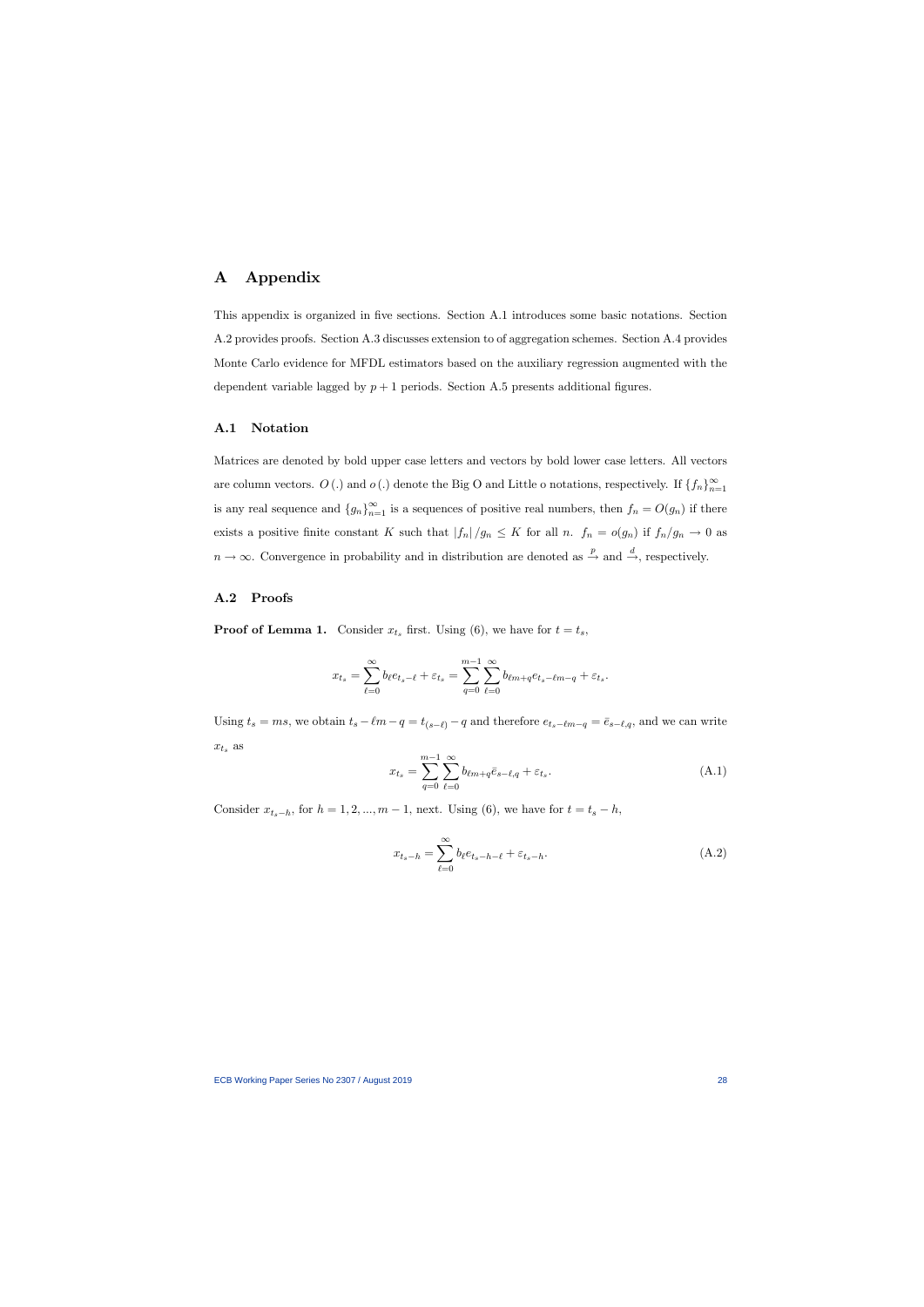Consider the first component on the right side of  $(A.2)$ ,

$$
\sum_{\ell=0}^{\infty} b_{\ell} e_{t_s - \ell - h} = \sum_{\ell=0}^{m-h-1} b_{\ell} e_{t_s - h - \ell} + \sum_{\ell=m-h}^{\infty} b_{\ell} e_{t_s - \ell - h}
$$

$$
= \sum_{q=0}^{m-h-1} b_q \bar{e}_{s,h+q} + \sum_{q=0}^{m-1} \sum_{\ell=1}^{\infty} b_{m\ell + q - h} \bar{e}_{s-\ell,q},
$$

and therefore

$$
x_{t_s-h} = \sum_{q=0}^{m-h-1} b_q \bar{e}_{s,h+q} + \sum_{q=0}^{m-1} \sum_{\ell=1}^{\infty} b_{m\ell+q-h} \bar{e}_{s-\ell,q} + \varepsilon_{t_s-h}.
$$
 (A.3)

The representation for  $\bar{x}_{w,s}$  can now be readily obtained by substituting (A.1) and (A.3) in (4),

$$
\bar{x}_{w,s} = w_0 \sum_{q=0}^{m-1} \sum_{\ell=0}^{\infty} b_{\ell m+q} \bar{e}_{s-\ell,q} + \sum_{h=1}^{m-1} w_h \left( \sum_{q=0}^{m-h-1} b_q \bar{e}_{s,h+q} + \sum_{q=0}^{m-1} \sum_{\ell=1}^{\infty} b_{m\ell+q-h} \bar{e}_{s-\ell,q} \right) + \bar{\varepsilon}_{w,s}, \quad (A.4)
$$

where  $\bar{\varepsilon}_{w,s} = \sum_{h=0}^{m-1} w_{\ell} \varepsilon_{t_{s}-h}$ . Collecting the individual terms, we obtain the representation (13).

**Proof of Theorem 1.** Let  $T_{mp} = T/m - p$ . Using (20) and  $\mathbf{b}_{(p)} = \mathbf{W}_p^{-1} \mathbf{d}_{(p)}$ , we have

$$
\sqrt{T_{mp}}\left(\widehat{\mathbf{b}}_{(p)}-\mathbf{b}_{(p)}\right)=\sqrt{T_{mp}}\mathbf{W}_p^{-1}\left(\widehat{\mathbf{d}}_{(p)}-\mathbf{d}_{(p)}\right),\,
$$

and substituting (21) for  $\mathbf{d}_{(p)}$ , we obtain

$$
\sqrt{T_{mp}}\left(\widehat{\mathbf{b}}_{(p)}-\mathbf{b}_{(p)}\right)=\mathbf{W}_p^{-1}\left(\frac{\mathbf{E}'\mathbf{E}}{T_{mp}}\right)^{-1}\frac{\mathbf{E}'\boldsymbol{\vartheta}_p}{\sqrt{T_{mp}}},\tag{A.5}
$$

where **E** is  $T_{mp} \times (p+1)$  m dimensional matrix of observations on the  $(p+1)$  m regressors in  $\mathbf{\bar{e}}_{(p),s} = (\mathbf{\bar{e}}'_s, \mathbf{\bar{e}}'_{s-1}, ..., \mathbf{\bar{e}}'_{s-p})'$ , and  $\mathbf{\vartheta}_p = (\vartheta_{p,p+1}, \vartheta_{p,p+2}, ..., \vartheta_{p,T_m})'$  with  $\vartheta_{ps}$ , for  $s = p+1, p+2, ..., T_m$ , given by (15). We focus on the individual terms on the right side of (A.5). Note that under Assumption 2,  $e_t \sim IID(0, \sigma_e^2)$ , for some  $c < \sigma_e^2 < K$ , and the fourth order moments of  $e_t$  are finite. Hence (for a fixed m and p),  $\mathbf{E}'\mathbf{E}/T_{mp} \rightarrow_p \sigma_e \mathbf{I}_{(p+1)m}$ , and therefore also

$$
\left(\frac{\mathbf{E}'\mathbf{E}}{T_{mp}}\right)^{-1} \to_p \sigma_e^{-2} \mathbf{I}_{(p+1)m},\tag{A.6}
$$

as  $T \to \infty$ . We focus on the term  $\mathbf{E}' \mathbf{\vartheta}_p / \sqrt{T_{mp}}$  next. Let us define  $\mathbf{y}_s = \bar{\mathbf{e}}_{(p),s} \mathbf{\vartheta}_{ps}$ , where we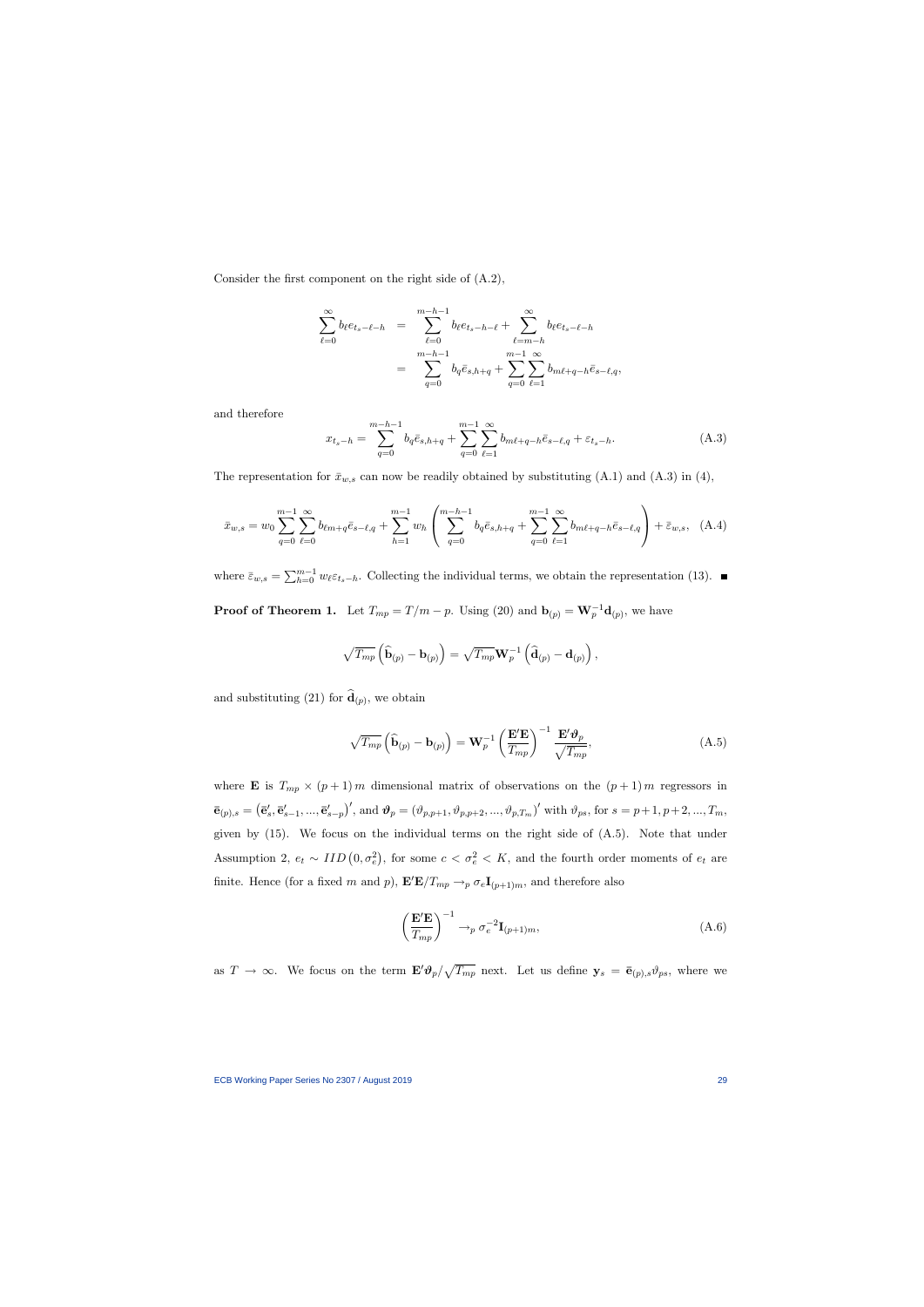suppressed the subscript  $p$  to simplify the notations, but it is understood that the vector  $y_s$  depends on p. Then we can write  $\mathbf{E}' \mathbf{\vartheta}_p / \sqrt{T_{mp}}$  as

$$
\frac{\mathbf{E}'\pmb{\vartheta}_p}{\sqrt{T_{mp}}} = \frac{1}{\sqrt{T_{mp}}} \sum_{s=p+1}^{T_m} \mathbf{y}_s
$$

Note that  $E(\mathbf{y}_s) = \mathbf{0}$ , since  $\bar{\mathbf{e}}_{(p),s} = (\bar{\mathbf{e}}'_s, \bar{\mathbf{e}}'_{s-1}, ..., \bar{\mathbf{e}}'_{s-p})'$  is independently distributed of  $\vartheta_{ps}$ , and both have zero mean. Also,  $\vartheta_{ps}$  is serially correlated, but  $\bar{\mathbf{e}}_s$  is independently distributed over t. Hence,  $y_s$  is independently distributed from  $y_{s'}$  for  $|s - s'| > p$ . Let

$$
\mathbf{\Psi} \equiv \sum_{\ell=-p}^p E\left(\mathbf{y}_s \mathbf{y}_{s+\ell}'\right) = \sum_{\ell=-p}^p \gamma_{p\ell} \mathbf{H}_{p,\ell},
$$

where  $\gamma_{p\ell}$  and  $\mathbf{H}_{p,\ell}$  are defined in the statement of this theorem, and we have again suppressed the subscript p. Let also

$$
\Psi_{T_{mp}} = E \left( \frac{1}{T_{mp}} \sum_{s=p+1}^{T_m} \sum_{s'=p+1}^{T_m} \mathbf{y}_s \mathbf{y}_{s'} \right),
$$

and note that (by independence of  $y_s$  and  $y_{s'}$  for  $|s - s'| > p$ )

$$
\mathbf{\Psi}_{T_{mp}} = \mathbf{\Psi} + O\left(T_{mp}^{-1}\right). \tag{A.7}
$$

In addition, define the stochastic vector sequence  $V_s = (e_{t_s}, e_{t_s-1}, ..., e_{t_s-m+1}, \mathbf{v}'_{t_s}, \mathbf{v}'_{t_s-1}, ..., \mathbf{v}'_{t_s-m+1})'$ and for any  $(p+1)$  m dimensional vector **a** satisfying  $\|\mathbf{a}\| = 1$  define the stochastic array

$$
X_{T_{mp},s} = \mathbf{a}' \mathbf{\Psi}_{T_{mp}}^{-1/2} \mathbf{y}_s / c_{T_{mp}},
$$

for  $s = p + 1, p + 2, ..., T_{mp}$ , where  $c_{T_{mp}}$  is a sequence of constants set equal to  $c_{T_{mp}} = 1/\sqrt{T_{mp}}$ . Under Assumptions 1-2, we have (i)  $y_s$  and therefore also  $X_{T_{mp},s}$  is  $L_2$ -NED of any size on  $\{V_s\}$ , (ii)  $V_s$  is IID over s with bounded fourth order moments, (iii)  $\sup_{T_{mp},t} ||X_{T_{mp},s}/c_{T_{mp}}||_r < \infty$  for some  $r > 2$ , and (iv)  $\sup_{T_{mp}} T_{mp} c_{T_{mp}}^2 = 1 < \infty$ . Hence conditions of Corollary 24.7 of Davidson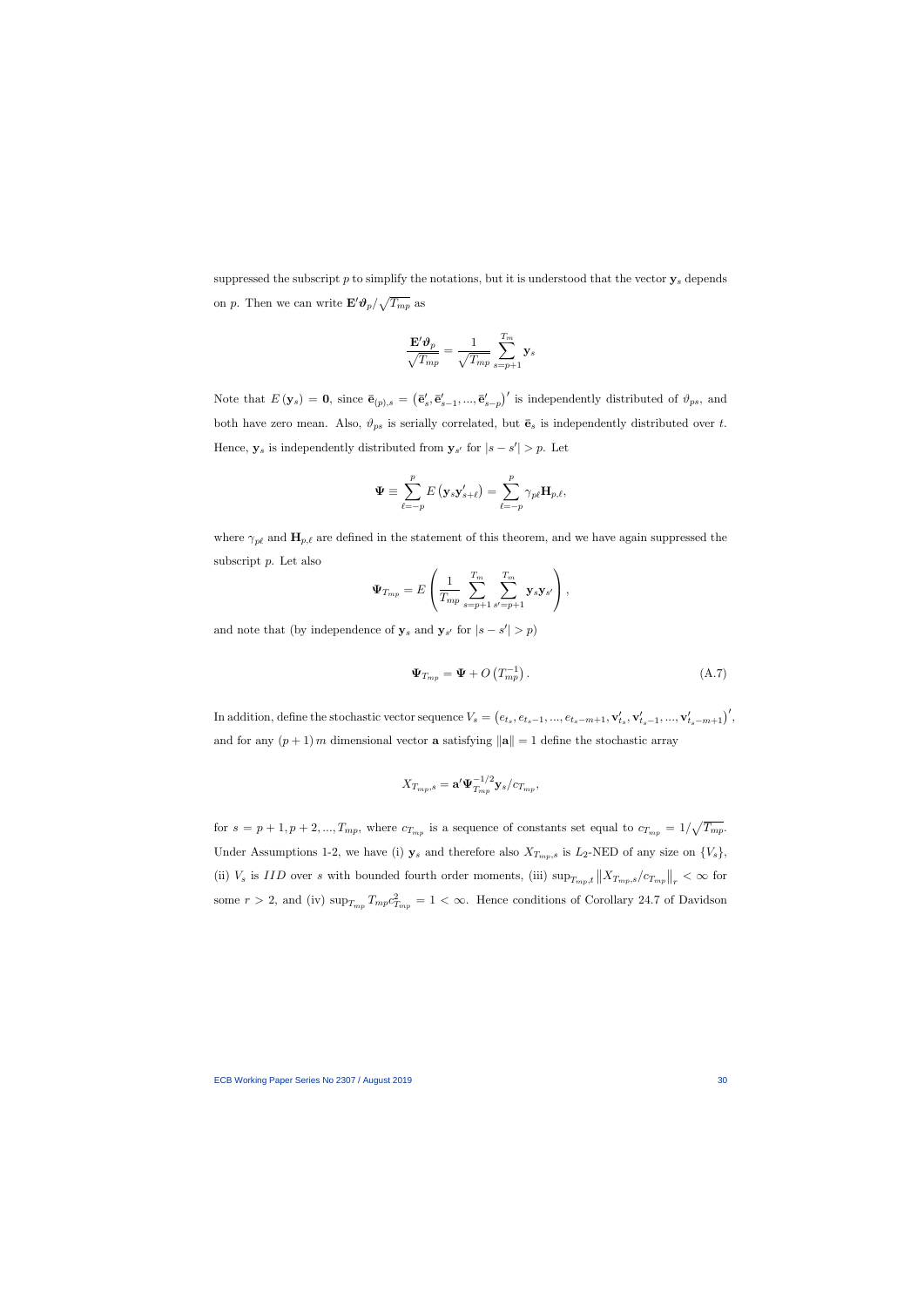$(1994)$  are satisfied and it follows that

$$
\sum_{s=p+1}^{T_{mp}} X_{T_{mp},s} \to_d N(0,1).
$$

Since this result holds for any  $\|\mathbf{a}\| = 1$ , we obtain (using Cramer-Wold theorem)

$$
\frac{1}{\sqrt{T_{mp}}} \sum_{s=p+1}^{T_m} \Psi_{Tmp}^{-1/2} \mathbf{y}_s \to_d N\left(0, \mathbf{I}_{(p+1)m}\right),
$$

and therefore, noting (A.7),

$$
\frac{\mathbf{E}'\boldsymbol{\vartheta}_p}{\sqrt{T_{mp}}} \to_d N(0, \boldsymbol{\Psi}). \tag{A.8}
$$

Using now  $(A.6)$  and  $(A.8)$  in  $(A.5)$ , we obtain (22). This completes the proof.  $\blacksquare$ 

**Proof of Theorem 2.** Consider the mean-value expansion of  $\hat{\mathbf{b}}_{(p)} - \mathbf{f}_p \left( \hat{\boldsymbol{\psi}} \right)$  around  $\boldsymbol{\psi}_0$ ,

$$
\mathbf{\hat{b}}_{\left(p\right)}-\mathbf{f}_{p}\left(\mathbf{\hat{\boldsymbol{\psi}}}\right)=\mathbf{\hat{b}}_{\left(p\right)}-\mathbf{f}_{p}\left(\mathbf{\boldsymbol{\psi}}_{0}\right)-\left[\mathbf{J}_{p}\left(\mathbf{\bar{\boldsymbol{\psi}}}\right)\right]\left(\mathbf{\hat{\boldsymbol{\psi}}}-\mathbf{\boldsymbol{\psi}}_{0}\right),
$$

where  $\bar{\psi}$  lies, element by element, between  $\hat{\psi}$  and  $\psi_0$ , and

$$
\mathbf{J}_{p}\left(\bar{\psi}\right)=\left.\frac{\partial\mathbf{f}_{p}\left(\psi\right)}{\partial\psi'}\right|_{\psi=\bar{\psi}}.
$$

Pre-multiplying from the left by  $\mathbf{J}'_p\left(\hat{\boldsymbol{\psi}}\right) \boldsymbol{\Omega}_p^{-1}$  gives

$$
\mathbf{J}_p'\left(\hat{\boldsymbol{\psi}}\right)\boldsymbol{\Omega}_p^{-1}\left[\hat{\mathbf{b}}_{(p)}-\mathbf{f}_p\left(\hat{\boldsymbol{\psi}}\right)\right]=\mathbf{J}_p'\left(\hat{\boldsymbol{\psi}}\right)\boldsymbol{\Omega}_p^{-1}\left[\hat{\mathbf{b}}_{(p)}-\mathbf{f}_p\left(\boldsymbol{\psi}_0\right)\right]-\mathbf{J}_p'\left(\hat{\boldsymbol{\psi}}\right)\boldsymbol{\Omega}_p^{-1}\left[\mathbf{J}_p\left(\bar{\boldsymbol{\psi}}\right)\right]\left(\hat{\boldsymbol{\psi}}-\boldsymbol{\psi}_0\right).
$$

But  $J'_p(\hat{\psi}) \Omega_p^{-1} \left[\hat{b}_{(p)} - \mathbf{f}_p(\hat{\psi})\right] = 0$  are the first order conditions of the minimization problem (28), and therefore

$$
\mathbf{J}_p'\left(\hat{\boldsymbol{\psi}}\right)\boldsymbol{\Omega}_p^{-1}\left[\mathbf{J}_p\left(\bar{\boldsymbol{\psi}}\right)\right]\left(\hat{\boldsymbol{\psi}}-\boldsymbol{\psi}_0\right)=\mathbf{J}_p'\left(\hat{\boldsymbol{\psi}}\right)\boldsymbol{\Omega}_p^{-1}\left[\mathbf{\hat{b}}_{\left(p\right)}-\mathbf{f}_p\left(\boldsymbol{\psi}_0\right)\right].
$$

have  $\sqrt{T/m-p} \left[\hat{\mathbf{b}}_{(p)} - \mathbf{f}_p (\psi_0)\right] \to^d N(\mathbf{0}, \mathbf{\Omega}_p)$ . Since also  $\mathbf{J}_p(\bar{\psi})$  is continuous by Assumption 3, Under Assumption 3, we have  $\hat{\mathbf{b}}_{(p)} - \mathbf{f}_p (\psi_0) = \hat{\mathbf{b}}_{(p)} - \mathbf{b}_{(p)}$ , and using result (22) of Theorem 1, we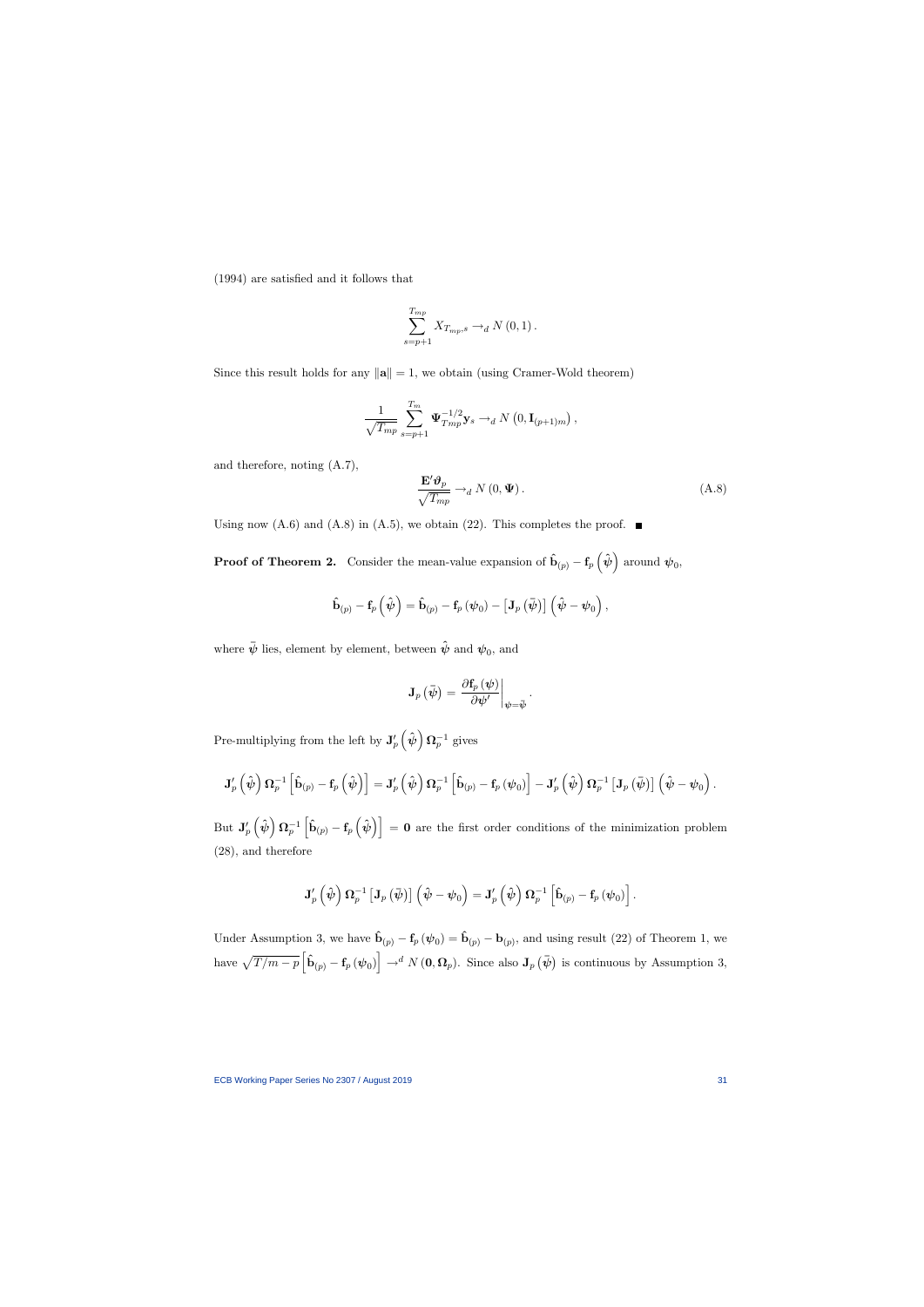we obtain

$$
\sqrt{T/m-p}\left(\hat{\boldsymbol{\psi}}-\boldsymbol{\psi}_0\right)\rightarrow^d N\left[\mathbf{0},\left(\mathbf{J}_p'\mathbf{\Omega}_p^{-1}\mathbf{J}_p\right)^{-1}\right].
$$

Noting that  $\tilde{\mathbf{b}}_p = \mathbf{f}_p \left( \hat{\boldsymbol{\psi}} \right)$  and  $\mathbf{b}_p = \mathbf{f}_p \left( \boldsymbol{\psi}_0 \right)$ , where  $\mathbf{f}_p$  (.) satisfies Assumption 3, it now follows that  $\sqrt{T/m-p}\left(\tilde{\textbf{b}}_p-\textbf{b}_p\right) \rightarrow^d N \left[\textbf{0},\textbf{J}_p \left(\textbf{J}_p^{\prime} \boldsymbol{\Omega}_p^{-1} \textbf{J}_p\right)^{-1} \textbf{J}_p^{\prime} \right]$ . This completest the proof.

# A.3 Extension of aggregation schemes

This part of Appendix explores the extension to the case where the aggregate variable is defined as

$$
\bar{x}_{w_q,s} = \sum_{h=0}^{qm-1} w_{qh} x_{t_s-h}
$$
, for  $s = 1, 2, ..., T_m$ ,

for some finite  $q > 1$ . The case of  $q = 2$  is of particular interest, since it represents the case of first-differences of the temporally aggregated data, as illustrated in the next example.

**Example 2** Consider the case with  $m = 3$ , which corresponds to quarterly-monthly case and suppose that  $y_t$  represents logs of GDP in a month  $t = 1, 2, ...T$ . Then, quarterly GDP series is given by

$$
\bar{y}_{ws} = \sum_{h=0}^{m-1} w_h y_{t_s-h} = \sum_{h=0}^{2} y_{t_s-h}, \text{ for } s = 1, 2, ..., T_m,
$$

where  $w_h = 1$  for  $h = 0, 1, 2$  and  $T_m = [T/3]$ . Suppose that a researcher observes the first differences of  $\bar{y}_{wt}$ , which can be represented as a temporal aggregate of the monthly growth series as

$$
\begin{array}{rcl}\n\bar{x}_{w_q,s} & = & \bar{y}_{ws} - \bar{y}_{w,s-1} \\
& = & \left(\sum_{h=0}^{m-1} w_h y_{t_s-h}\right) - \left(\sum_{h=0}^{m-1} w_h y_{t_s-h-1}\right) \\
& = & \sum_{h=0}^{qm-1} w_{q,h} \Delta y_{t_s} = \sum_{h=0}^{6-1} w_{2,h} \Delta y_{t_s},\n\end{array}
$$

where  $\Delta y_{t_s} = y_{t_s} - \Delta y_{t_s-1}, q = 2, m = 3, and (w_{2,0}, w_{2,1}, ..., w_{2,5})' = (1, 2, 3, 2, 1, 0)'$ .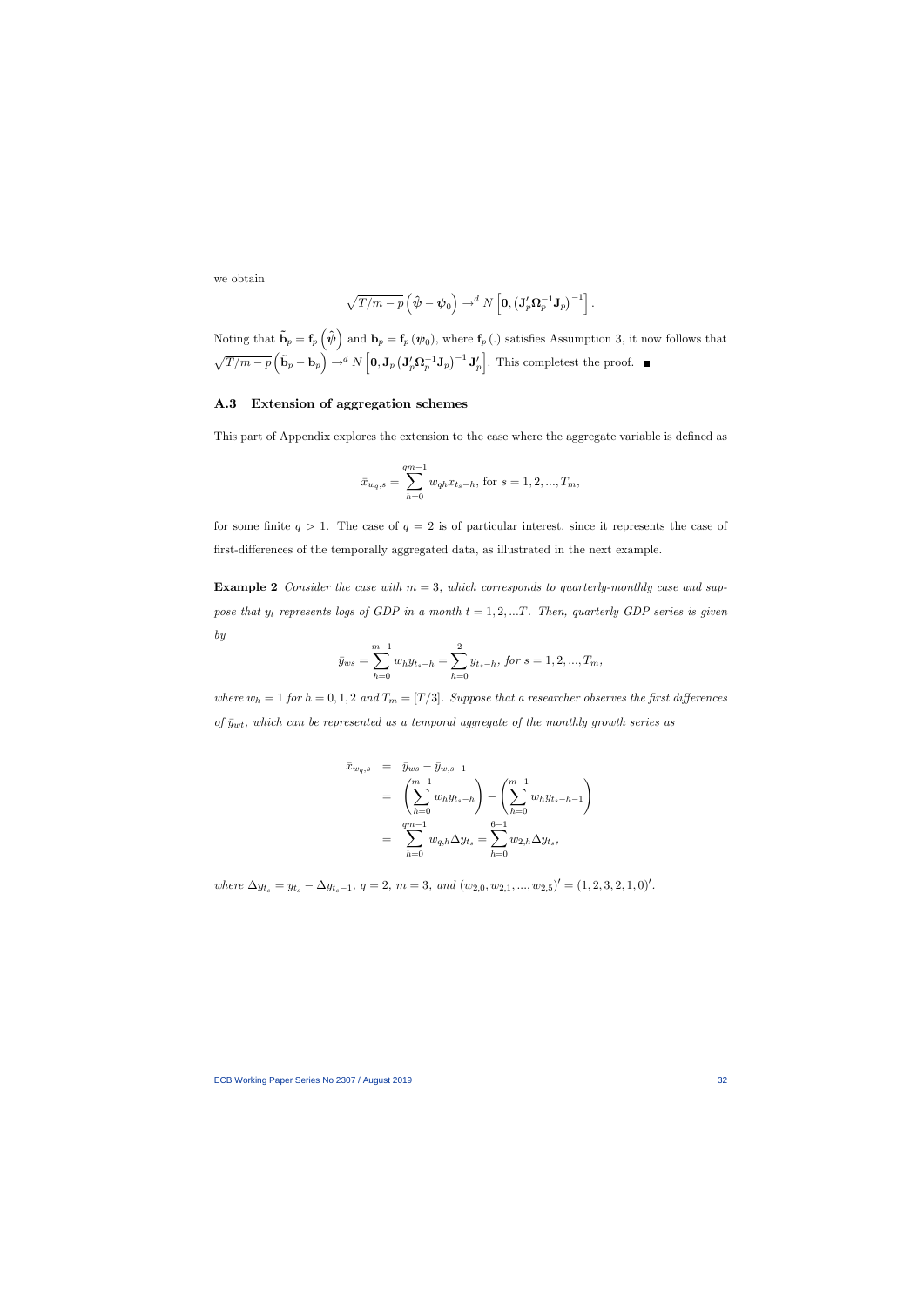The earlier analysis can be readily extended to cases with  $q > 1$ . Consider for the simplicity of exposition  $p = hq$  for some  $h = 0, 1, 2, \dots$ , and define

$$
\mathbf{W}_{b,q} \equiv \begin{pmatrix} w_0 & 0 & 0 & \cdots & 0 \\ w_1 & w_0 & 0 & \cdots & 0 \\ w_2 & w_1 & w_0 & \cdots & 0 \\ \vdots & & & \ddots & \vdots \\ w_{qm-1} & w_{qm-2} & w_{qm-3} & \cdots & w_0 \end{pmatrix}, \text{ and } \mathbf{W}_{a,q} \equiv \begin{pmatrix} 0 & w_{qm-1} & w_{qm-3} & \cdots & w_1 \\ 0 & 0 & w_{qm-1} & w_{qm-2} & \cdots & w_2 \\ 0 & 0 & 0 & w_{qm-1} & w_3 \\ \vdots & & & \vdots & \vdots & \ddots & \vdots \\ 0 & 0 & 0 & 0 & w_{qm-1} \\ 0 & 0 & 0 & 0 & \cdots & 0 \end{pmatrix}
$$

Then (18) holds with  $\mathbf{W}_p$  defined as

$$
\mathbf{W}_{hq} = \begin{pmatrix} \mathbf{W}_b & \mathbf{0}_{qm \times qm} & \mathbf{0}_{qm \times qm} & \cdots & \mathbf{0}_{qm \times qm} \\ \mathbf{W}_a & \mathbf{W}_b & \mathbf{0}_{qm \times qm} & \cdots & \mathbf{0}_{qm \times qm} \\ \mathbf{0}_{qm \times qm} & \mathbf{W}_a & \mathbf{W}_b & \mathbf{0}_{qm \times qm} \\ \vdots & \vdots & \ddots & \vdots \\ \mathbf{0}_{qm \times qm} & \mathbf{0}_{qm \times qm} & \cdots & \mathbf{W}_a & \mathbf{W}_b \end{pmatrix},
$$
(A.9)

and the previous theorems continue to apply. In practice it is not required that  $p$  is a multiple of  $q$ , and the expression for  $\mathbf{W}_p$  can be easily obtained by removing the appropriate number of rows of  $\mathbf{W}_p$  from the bottom. Specifically, Let  $h = \left[\left(p+1\right)/q\right] + 1$  and  $n_r = \left(hq - p\right)qm$ , where  $\left[\left(p+1\right)/q\right]$ is denote the integer part of  $(p+1)/q$ . Then  $n_r$  rows need to be removed from the matrix  $\mathbf{W}_{hq}$ defined above.

# A.4 Augmenting the auxiliary regression with the dependent variable lagged by  $p+1$  periods

Tables 4 and 5 report results from Monte Carlo experiments in which the regression in (16) is augmented with the dependent variable lagged by  $p + 1$  periods in order to improve the fit.

There are no clear systematic differences across the results for the cases with and without augmentation with the lagged dependent variable under the aggregation weights  $w_b$ . The results for the aggregation weights  $w_a$  suggest that in smaller samples both the unrestricted and the .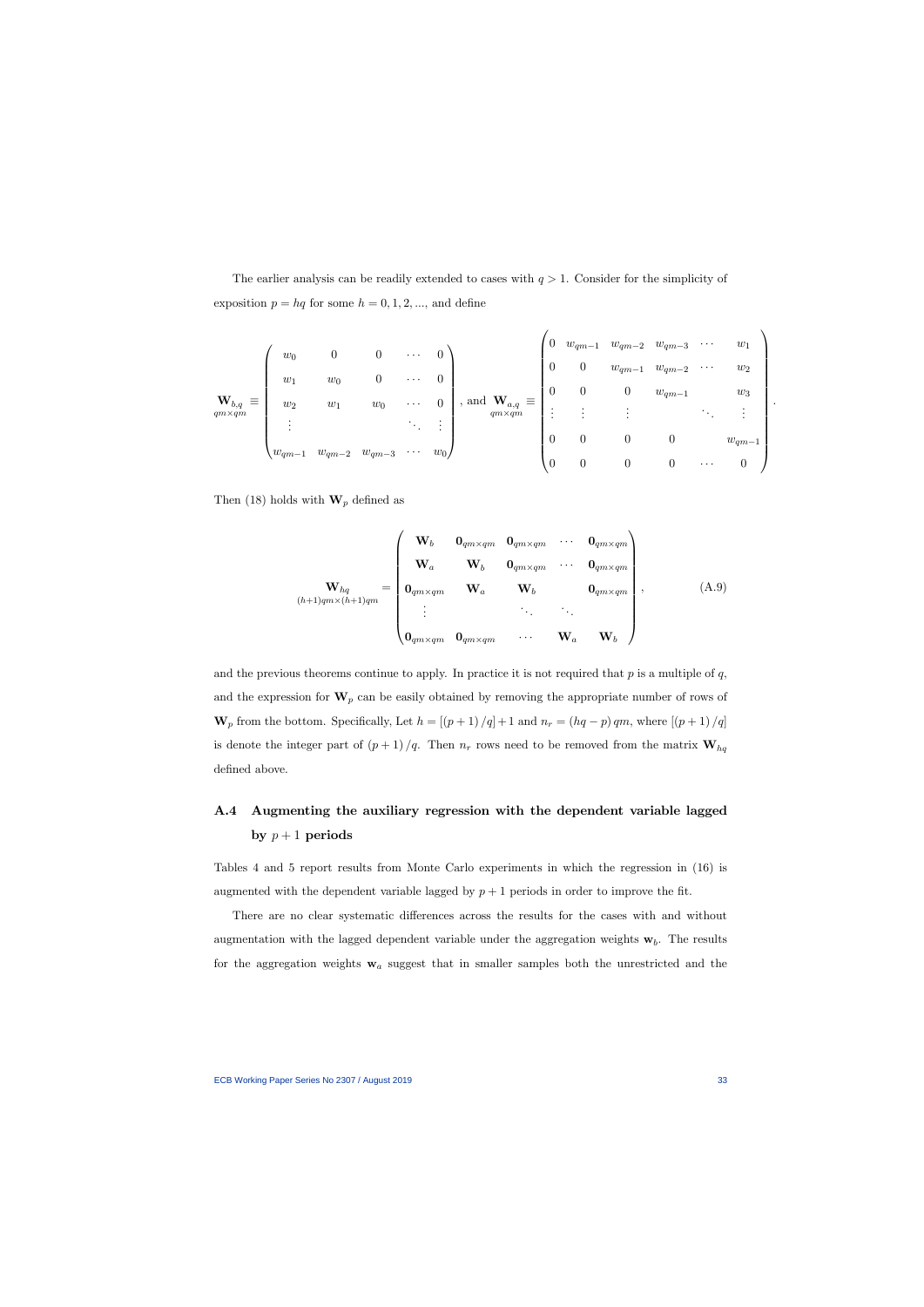restricted MFDL estimators exhibit larger RMSE, although the finite-sample bias is reduced. For the smaller values of  $T$ , the size performance has deteriorated for both estimators, while the power has improved. For the larger sample sizes, findings are very similar to the case in which the regression is not augmented with the lagged dependent variable.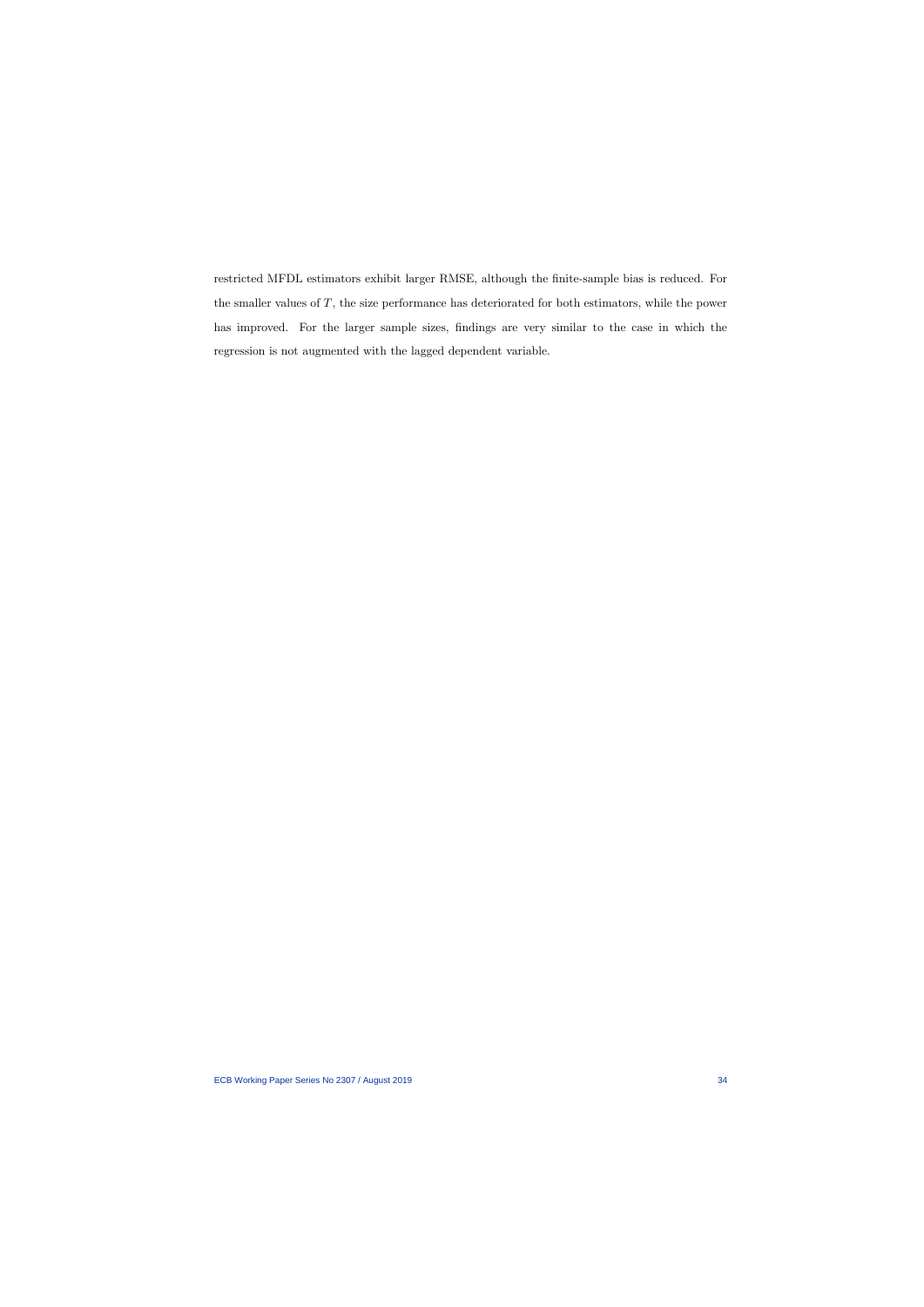# Table 4: Monte Carlo findings in experiments with augmentation by lagged dependent variable and aggregation weights  $w_a$

| $b_\ell:$                                      | $b_0$    | $b_1$           | $b_2$                                                  | $b_3$    | $b_4$    | $\mathfrak{b}_5$<br>Bias $(\times 100)$    | $b_6$             | $b_7$           | $b_8$   | $b_9$           | $b_{10}$           |  |
|------------------------------------------------|----------|-----------------|--------------------------------------------------------|----------|----------|--------------------------------------------|-------------------|-----------------|---------|-----------------|--------------------|--|
|                                                |          |                 |                                                        |          |          |                                            |                   |                 |         |                 |                    |  |
| $T_m$                                          | $-0.08$  | $-0.10$         | Unrestricted MFDL estimator $b_{\ell,p}$               | 0.00     | $-0.05$  | $-0.09$                                    | $\overline{0.01}$ |                 | $-0.03$ |                 |                    |  |
| 50<br>100                                      | 0.01     | $-0.02$         | 0.06<br>0.00                                           | 0.00     | $-0.02$  | $-0.05$                                    | $-0.03$           | $-0.01$<br>0.04 | 0.00    | $-0.01$<br>0.04 | $-0.09$<br>$-0.08$ |  |
| 200                                            | $-0.01$  | $0.01\,$        | $0.01\,$                                               | $0.03\,$ | $-0.01$  | $0.02\,$                                   | $-0.06$           | $0.00\,$        | $-0.03$ | $0.00\,$        | $-0.05$            |  |
| 500                                            | $-0.01$  | 0.00            | 0.00                                                   | 0.02     | $-0.02$  | 0.01                                       | $0.01\,$          | $-0.01$         | $-0.01$ | $-0.01$         | $-0.01$            |  |
|                                                |          |                 | Restricted MFDL estimator $\tilde{b}_{\ell,p}$         |          |          |                                            |                   |                 |         |                 |                    |  |
| $50\,$                                         | $-0.12$  | $-0.09$         | 0.01                                                   | 0.07     | $-0.10$  | $-0.14$                                    | 0.17              | $-0.12$         | 0.07    | $-0.08$         | $-0.09$            |  |
| $100\,$                                        | $0.00\,$ | $-0.02$         | $-0.02$                                                | $-0.01$  | $-0.05$  | $0.03\,$                                   | $0.10\,$          | $-0.05$         | $-0.01$ | $-0.08$         | $-0.09$            |  |
| 200                                            | $-0.02$  | 0.02            | 0.00                                                   | 0.02     | $-0.04$  | $0.07\,$                                   | 0.07              | $-0.03$         | $-0.04$ | $-0.08$         | $-0.09$            |  |
| 500                                            | $-0.01$  | $0.01\,$        | $-0.01$                                                | 0.01     | $-0.06$  | 0.10                                       | 0.08              | $0.00\,$        | $-0.03$ | $-0.07$         | $-0.07$            |  |
|                                                |          |                 |                                                        |          |          | <b>RMSE</b> $(\times 100)$                 |                   |                 |         |                 |                    |  |
| Unrestricted MFDL estimator $\hat{b}_{\ell,p}$ |          |                 |                                                        |          |          |                                            |                   |                 |         |                 |                    |  |
| $50\,$                                         | 3.90     | 3.90            | 3.86                                                   | 3.82     | 3.86     | $\overline{3.89}$                          | 3.87              | 3.88            | 3.94    | 3.85            | 3.81               |  |
| 100                                            | 2.40     | 2.40            | 2.37                                                   | 2.39     | $2.34\,$ | $2.43\,$                                   | $2.39\,$          | $2.35\,$        | 2.39    | 2.41            | $2.39\,$           |  |
| 200                                            | 1.60     | 1.62            | 1.61                                                   | 1.58     | 1.65     | 1.64                                       | 1.59              | $1.59\,$        | 1.64    | 1.61            | $1.57\,$           |  |
| 500                                            | 0.99     | $1.01\,$        | $\rm 0.98$                                             | 0.98     | 0.98     | 0.98                                       | 0.99              | $0.97\,$        | 0.98    | $\rm 0.98$      | $1.00\,$           |  |
| Restricted MFDL estimator $\tilde{b}_{\ell,p}$ |          |                 |                                                        |          |          |                                            |                   |                 |         |                 |                    |  |
| 50                                             | 3.98     | 4.02            | 4.05                                                   | 3.97     | 3.77     | 1.95                                       | 1.86              | 1.79            | 1.57    | 1.33            | 1.07               |  |
| 100                                            | 2.41     | 2.44            | 2.40                                                   | 2.41     | $2.26\,$ | $1.10\,$                                   | $1.08\,$          | 1.05            | 0.93    | 0.79            | 0.65               |  |
| 200                                            | $1.61\,$ | 1.63            | 1.61                                                   | 1.58     | 1.58     | 0.74                                       | 0.72              | 0.70            | 0.63    | 0.53            | 0.44               |  |
| 500                                            | 0.98     | $1.01\,$        | 0.98                                                   | 0.97     | 0.93     | 0.45                                       | 0.44              | 0.43            | 0.38    | 0.33            | 0.28               |  |
|                                                |          |                 |                                                        |          |          | Size $(\times 100, 5\%$ level)             |                   |                 |         |                 |                    |  |
|                                                |          |                 | Unrestricted MFDL estimator $\hat{b}_{\ell,p}$         |          |          |                                            |                   |                 |         |                 |                    |  |
| 50                                             | 13.1     | 13.4            | 13.0                                                   | 13.5     | 13.9     | $\overline{14.0}$                          | 13.5              | 13.4            | 14.5    | 13.4            | 13.0               |  |
| 100                                            | 8.1      | $\!\!\!\!\!8.3$ | 7.7                                                    | $7.8\,$  | $8.2\,$  | $\!\!\!\!\!8.5\!\!\!\!\!$                  | $7.8\,$           | $7.1\,$         | $8.4\,$ | 8.3             | $7.9\,$            |  |
| 200                                            | $6.6\,$  | 7.1             | 6.3                                                    | 6.4      | $7.1\,$  | $6.6\,$                                    | $6.5\,$           | 6.6             | $6.8\,$ | 6.2             | $5.9\,$            |  |
| 500                                            | 5.0      | $6.2\,$         | $5.2\,$                                                | 5.6      | $5.2\,$  | $5.2\,$                                    | $5.3\,$           | 4.9             | 5.4     | $5.4\,$         | $5.5\,$            |  |
|                                                |          |                 | Restricted MFDL estimator $\tilde{b}_{\ell,p}$         |          |          |                                            |                   |                 |         |                 |                    |  |
| 50                                             | 15.1     | 15.7            | 17.4                                                   | 17.2     | 16.0     | 15.2                                       | 14.8              | 14.4            | 13.9    | 14.0            | 13.9               |  |
| 100                                            | 8.8      | $\rm 9.3$       | $\!\!\!\!\!8.9$                                        | 8.7      | 8.7      | $\!\!\!\!\!8.5\!\!\!\!$                    | $8.0\,$           | 8.4             | 7.8     | 7.8             | $7.9\,$            |  |
| 200                                            | $7.2\,$  | 6.9             | 6.7                                                    | 6.7      | $8.1\,$  | $6.9\,$                                    | $6.6\,$           | $6.5\,$         | $6.6\,$ | 6.9             | $7.0\,$            |  |
| 500                                            | $5.2\,$  | $6.1\,$         | $5.4\,$                                                | $5.5\,$  | $5.7\,$  | $6.2\,$<br>Power $(\times 100, 5\%$ level) | $5.8\,$           | $5.4\,$         | $5.1\,$ | $5.4\,$         | 6.0                |  |
|                                                |          |                 |                                                        |          |          |                                            |                   |                 |         |                 |                    |  |
| 50                                             | 41.1     | 42.2            | Unrestricted MFDL estimator $\hat{b}_{\ell,p}$<br>42.5 | 41.7     | 40.5     | 40.7                                       | 42.4              | 41.5            | 41.7    | 41.3            | 40.8               |  |
| 100                                            | 62.5     | 62.8            | $62.4\,$                                               | 63.4     | $63.6\,$ | $61.9\,$                                   | 62.2              | 64.0            | 62.7    | 63.8            | 62.2               |  |
| 200                                            | $89.5\,$ | $89.1\,$        | $89.6\,$                                               | 90.1     | 88.9     | 89.1                                       | 89.3              | 90.0            | 88.8    | 89.0            | 88.6               |  |
| 500                                            | 99.9     | 99.8            | 99.9                                                   | 100.0    | 99.9     | 99.9                                       | 99.9              | 99.9            | 100.0   | 99.9            | 99.9               |  |
|                                                |          |                 | Restricted MFDL estimator $b_{\ell,p}$                 |          |          |                                            |                   |                 |         |                 |                    |  |
| 50                                             | 42.7     | 43.5            | 45.7                                                   | 45.7     | 45.9     | 85.3                                       | 90.6              | 89.0            | 95.8    | 97.0            | 99.4               |  |
| 100                                            | 63.0     | 62.8            | 64.0                                                   | 64.4     | $67.2\,$ | 99.7                                       | 99.7              | 99.7            | 100.0   | 100.0           | 100.0              |  |
| 200                                            | 89.3     | 89.6            | 90.4                                                   | 90.2     | $91.0\,$ | 100.0                                      | 100.0             | 100.0           | 100.0   | 100.0           | 100.0              |  |
| 500                                            | 99.9     | 99.9            | 99.9                                                   | 100.0    | 99.9     | 100.0                                      | 100.0             | 100.0           | 100.0   | 100.0           | 100.0              |  |
|                                                |          |                 |                                                        |          |          |                                            |                   |                 |         |                 |                    |  |

Dependent variable is observed as temporally aggregated using the weights  $\mathbf{w}_a = (1, 0, 0)^\prime$  and the auxiliary regression (16) is augmented by  $(p + 1)$ -th lag of the dependent variable.

Notes: See notes to Table 1.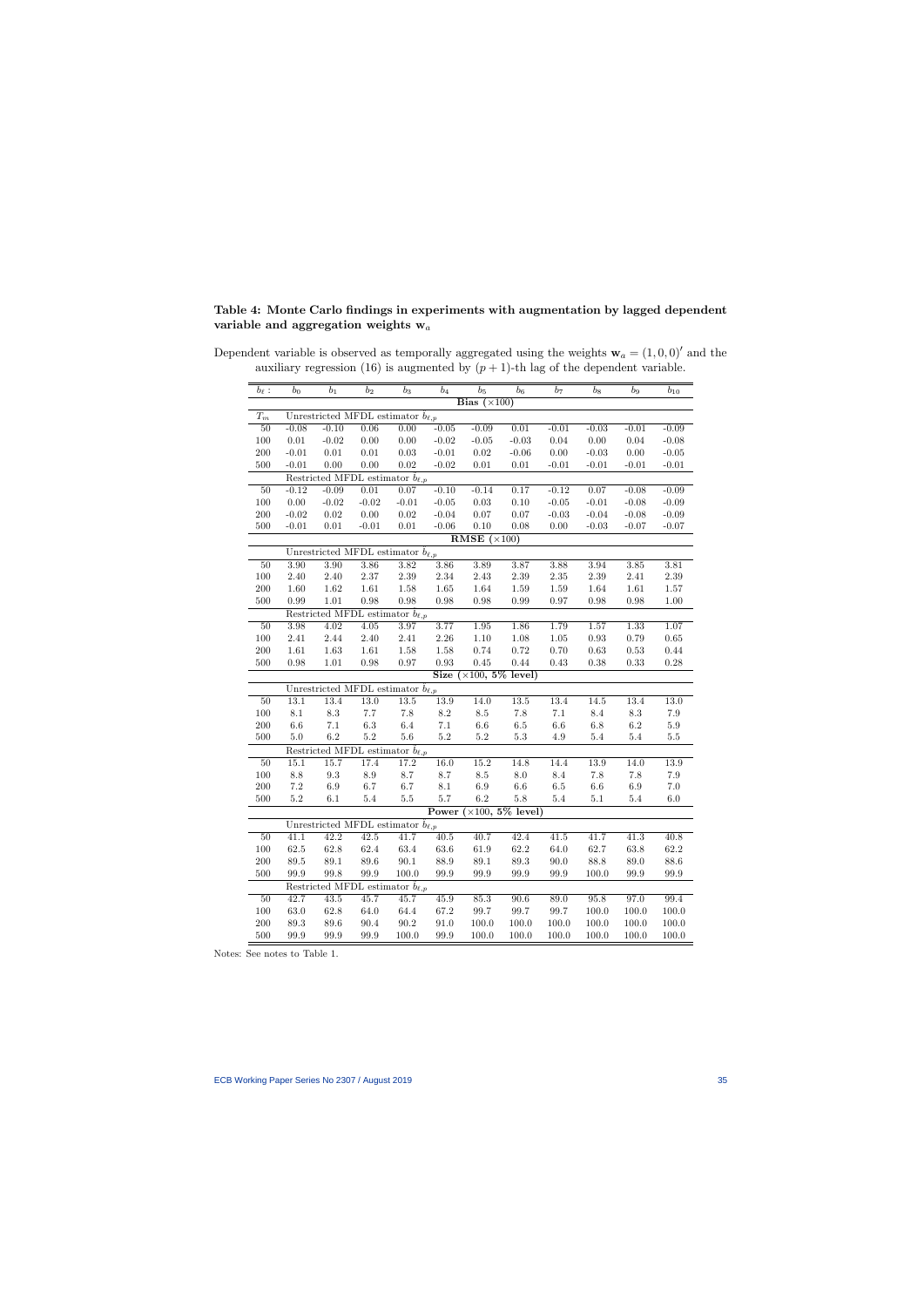# Table 5: Monte Carlo findings in experiments with augmentation by lagged dependent variable and aggregation weights  $w_b$

| $b_{\ell}$ :                                                          | $b_0$    | $b_1$    | $\overline{b}_2$                                 | $b_3$            | $\overline{b}_4$   | $b_5$                           | $b_6$           | $b_7$             | $b_8$      | $b_9$             | $b_{10}$   |  |
|-----------------------------------------------------------------------|----------|----------|--------------------------------------------------|------------------|--------------------|---------------------------------|-----------------|-------------------|------------|-------------------|------------|--|
|                                                                       |          |          |                                                  |                  |                    | Bias $(\times 100)$             |                 |                   |            |                   |            |  |
| $\mathcal{T}_m$                                                       |          |          | Unrestricted MFDL estimator $\tilde{b}_{\ell,p}$ |                  |                    |                                 |                 |                   |            |                   |            |  |
| 50                                                                    | $-0.11$  | 0.04     | 0.11                                             | $-0.26$          | 0.21               | 0.15                            | $-0.49$         | 0.41              | 0.12       | $-0.61$           | 0.36       |  |
| 100                                                                   | $-0.08$  | 0.01     | 0.04                                             | 0.05             | $-0.04$            | $-0.01$                         | $-0.08$         | $0.18\,$          | $-0.07$    | $-0.15$           | $0.20\,$   |  |
| 200                                                                   | 0.02     | 0.03     | $-0.03$                                          | 0.04             | $-0.03$            | $0.01\,$                        | $-0.07$         | 0.03              | $0.03\,$   | $-0.05$           | $-0.01$    |  |
| 500                                                                   | $-0.03$  | 0.01     | 0.01                                             | 0.06             | $-0.04$            | 0.01                            | 0.03            | $-0.07$           | $-0.01$    | 0.00              | $-0.01$    |  |
| Restricted MFDL estimator $b_{\ell,p}$                                |          |          |                                                  |                  |                    |                                 |                 |                   |            |                   |            |  |
| 50                                                                    | 0.15     | $-0.09$  | $-0.64$                                          | 0.94             | $-0.09$            | $-1.02$                         | 1.19            | $-0.75$           | 0.17       | 0.12              | 0.02       |  |
| $100\,$                                                               | 0.00     | $-0.03$  | $-0.19$                                          | $0.44\,$         | $-0.20$            | $-0.34$                         | $0.49\,$        | $-0.28$           | 0.10       | 0.01              | $-0.03$    |  |
| 200                                                                   | $0.10\,$ | $-0.07$  | $-0.08$                                          | $0.29\,$         | $-0.24$            | $-0.10$                         | $0.27\,$        | $-0.15$           | $0.04\,$   | $-0.03$           | $-0.06$    |  |
| 500                                                                   | $0.02\,$ | $-0.07$  | $0.01\,$                                         | $0.19\,$         | $-0.20$            | $0.02\,$                        | 0.14            | $-0.05$           | 0.00       | $-0.05$           | $-0.06$    |  |
| RMSE $(\times 100)$<br>Unrestricted MFDL estimator $\hat{b}_{\ell,p}$ |          |          |                                                  |                  |                    |                                 |                 |                   |            |                   |            |  |
|                                                                       |          |          |                                                  |                  |                    |                                 |                 |                   |            |                   |            |  |
| 50                                                                    | 7.38     | 10.52    | 10.55                                            | 12.52            | $\overline{13.87}$ | $14.01\,$                       | 15.27           | 15.96             | 16.42      | 17.25             | 17.76      |  |
| 100                                                                   | $4.52\,$ | $6.50\,$ | $6.46\,$                                         | $7.39\,$         | $8.54\,$           | $8.41\,$                        | $8.86\,$        | $\ \, 9.42$       | 9.36       | 9.71              | 10.04      |  |
| 200                                                                   | $3.04\,$ | 4.32     | 4.36                                             | 4.95             | $5.51\,$           | $5.62\,$                        | $5.82\,$        | 6.10              | 6.07       | 6.19              | 6.35       |  |
| 500                                                                   | 1.89     | 2.69     | 2.70                                             | 3.03             | 3.42               | $3.39\,$                        | $3.52\,$        | 3.68              | 3.66       | $3.77\,$          | $3.79\,$   |  |
|                                                                       | 7.09     | 9.71     | Restricted MFDL estimator $b_{\ell,p}$<br>9.36   |                  |                    |                                 | 5.07            |                   | 3.89       | 3.91              | 3.52       |  |
| 50<br>100                                                             | 4.17     | $5.55\,$ | 5.40                                             | 9.92<br>$5.31\,$ | 7.28<br>$3.52\,$   | 5.58<br>$2.07\,$                | $1.52\,$        | 4.52<br>$1.30\,$  | 1.11       | 0.98              | 0.80       |  |
| 200                                                                   | $2.78\,$ | $3.59\,$ | $3.52\,$                                         | $3.57\,$         | $2.20\,$           | 0.92                            | 0.72            | 0.62              | 0.53       | 0.46              | $0.36\,$   |  |
| 500                                                                   | 1.71     | $2.20\,$ | $2.11\,$                                         | $2.09\,$         | 1.32               | 0.46                            | $0.36\,$        | 0.34              | $0.31\,$   | $0.27\,$          | $\rm 0.23$ |  |
|                                                                       |          |          |                                                  |                  |                    | Size $(\times 100, 5\%$ level)  |                 |                   |            |                   |            |  |
|                                                                       |          |          | Unrestricted MFDL estimator $b_{\ell,p}$         |                  |                    |                                 |                 |                   |            |                   |            |  |
| 50                                                                    | 12.7     | 13.8     | 13.6                                             | 15.0             | 15.2               | 14.7                            | 15.6            | $\overline{16.6}$ | 17.1       | 17.8              | 17.4       |  |
| $100\,$                                                               | $7.2\,$  | $8.7\,$  | $8.0\,$                                          | $7.7\,$          | $\rm 9.3$          | $9.0\,$                         | $\!\!\!\!\!8.8$ | $9.6\,$           | $\ \, 9.5$ | $\,9.8$           | 10.4       |  |
| 200                                                                   | 6.1      | 6.4      | $6.3\,$                                          | $6.6\,$          | $6.0\,$            | $7.0\,$                         | $6.9\,$         | 7.1               | $6.2\,$    | 7.0               | $7.5\,$    |  |
| 500                                                                   | 5.6      | 5.7      | 6.2                                              | 5.1              | 6.0                | 5.6                             | 5.2             | 5.8               | $5.5\,$    | 5.8               | 5.6        |  |
|                                                                       |          |          | Restricted MFDL estimator $\tilde{b}_{\ell,p}$   |                  |                    |                                 |                 |                   |            |                   |            |  |
| 50                                                                    | 16.9     | 19.7     | 22.7                                             | 21.7             | $\overline{16.0}$  | $\overline{7.6}$                | 8.4             | 8.5               | 8.2        | 8.3               | 8.8        |  |
| 100                                                                   | 8.6      | 9.3      | 11.3                                             | 10.0             | $7.5\,$            | $2.5\,$                         | $2.8\,$         | $4.2\,$           | 5.1        | 5.9               | $6.1\,$    |  |
| 200                                                                   | $6.6\,$  | $7.3\,$  | $\!\!\!\!\!8.5$                                  | $8.1\,$          | $5.4\,$            | $1.6\,$                         | $2.8\,$         | 4.0               | 5.0        | 5.7               | $5.5\,$    |  |
| 500                                                                   | 6.0      | $5.4\,$  | $6.6\,$                                          | $5.5\,$          | $5.2\,$            | $2.6\,$                         | $3.6\,$         | $4.5\,$           | $5.7\,$    | 6.2               | $6.3\,$    |  |
|                                                                       |          |          |                                                  |                  |                    | Power $(\times 100, 5\%$ level) |                 |                   |            |                   |            |  |
|                                                                       |          |          | Unrestricted MFDL estimator $\hat{b}_{\ell,p}$   |                  |                    |                                 |                 |                   |            |                   |            |  |
| 50                                                                    | 21.3     | 17.5     | 17.8                                             | 17.1             | 17.6               | 17.9                            | 17.9            | 18.2              | 19.0       | $\overline{19.7}$ | 19.6       |  |
| 100                                                                   | 24.6     | $16.5\,$ | 17.4                                             | $15.2\,$         | 14.9               | $14.5\,$                        | $13.2\,$        | 13.8              | $13.5\,$   | $14.1\,$          | 14.7       |  |
| 200                                                                   | 41.6     | 24.7     | 23.8                                             | 19.7             | 17.8               | $17.6\,$                        | $16.8\,$        | 16.5              | 16.7       | 16.6              | 15.8       |  |
| 500                                                                   | 75.9     | 48.9     | 48.0                                             | 40.0             | 32.9               | $33.5\,$                        | $31.1\,$        | $28.7\,$          | $29.5\,$   | $29.3\,$          | 27.7       |  |
|                                                                       |          |          | Restricted MFDL estimator $\tilde{b}_{\ell,p}$   |                  |                    |                                 |                 |                   |            |                   |            |  |
| 50                                                                    | 27.6     | 26.5     | 31.7                                             | 22.9             | 38.5               | 55.7                            | 75.6            | 65.1              | 88.0       | 86.1              | 92.1       |  |
| 100                                                                   | $29.5\,$ | $23.1\,$ | 29.2                                             | $22.2\,$         | 44.8               | 82.7                            | $98.2\,$        | $93.6\,$          | $98.5\,$   | 99.5              | 99.3       |  |
| 200                                                                   | $49.9\,$ | $34.0\,$ | $39.6\,$                                         | $35.4\,$         | $63.3\,$           | $96.3\,$                        | $100.0\,$       | 99.8              | 100.0      | 100.0             | 100.0      |  |
| 500                                                                   | 85.6     | 64.2     | 68.9                                             | 72.7             | 93.4               | $100.0\,$                       | 100.0           | 100.0             | 100.0      | 100.0             | 100.0      |  |

Dependent variable is observed as temporally aggregated using the weights  $\mathbf{w}_b = (1, 1, 1)^\prime$  and the auxiliary regression (16) is augmented by  $(p+1)$ -th lag of the dependent variable.

Notes: See notes to Table 1.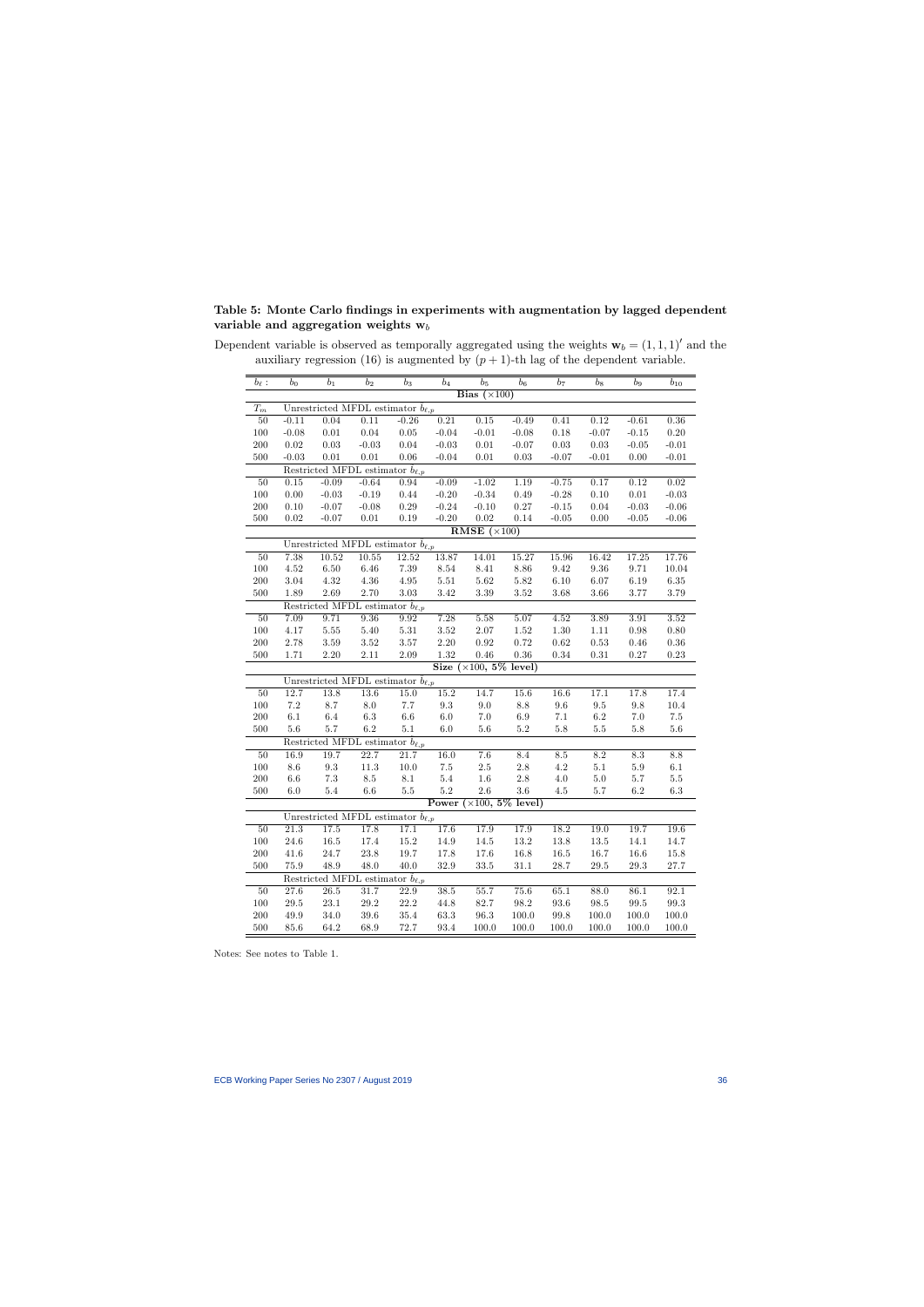# A.5 Additional Figures

**Figure A1**: Selected features of matrix  $W_p$  for  $m = 3$  with aggregation weights  $w_b = (1, 1, 1)'.$ 

A. Diagonal elements of  $(\mathbf{W}_p^{-1}\mathbf{W}_p'^{-1})$ .



B. Elements of  $W_p s_1$  (solid line) and  $W_p \tau$  (dashed line), where  $s_1 = (1, 0, ..., 0)'$  and  $\tau =$  $(1, 1, ..., 1)'.$ 

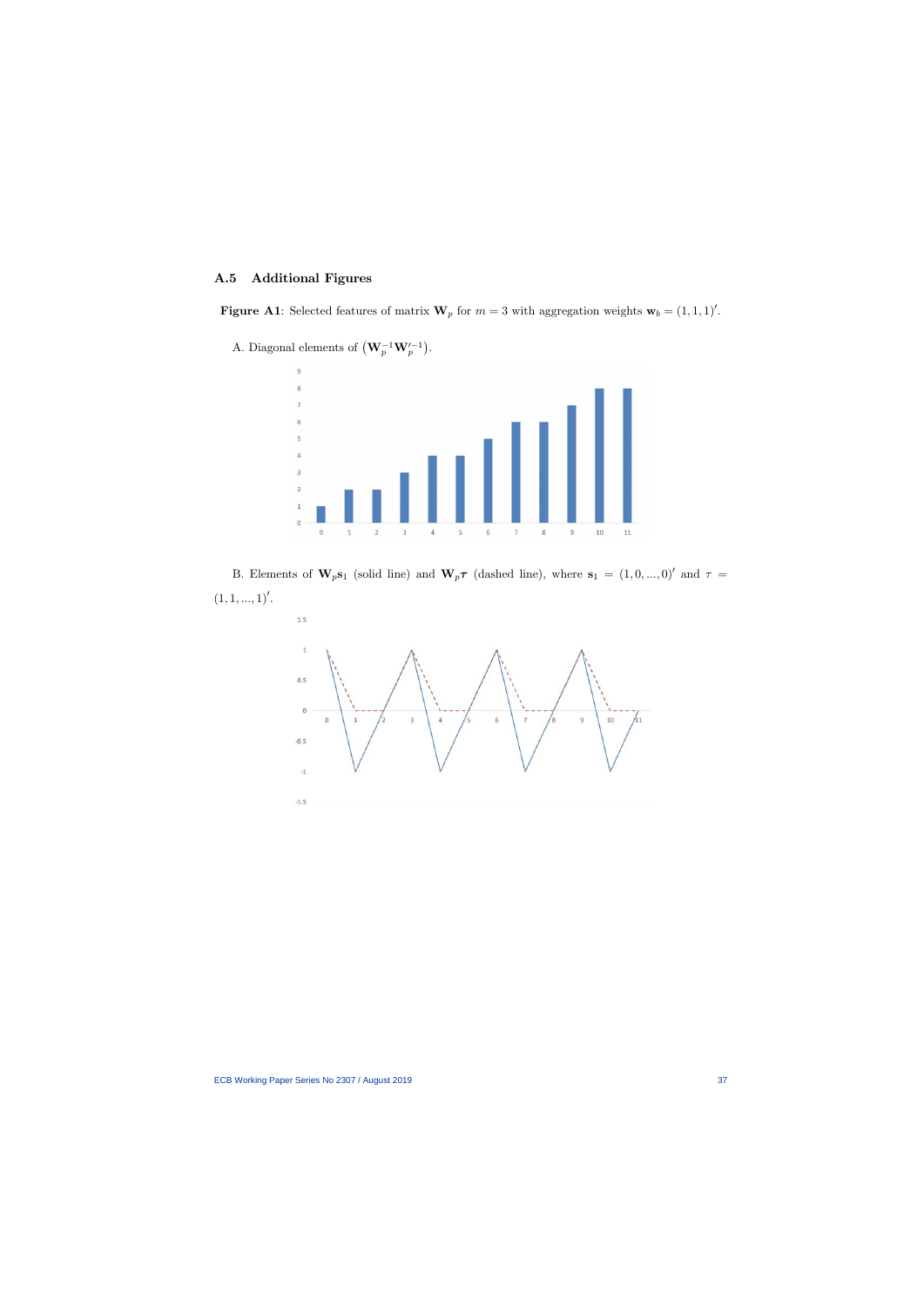Figure A2: First 50 unrestricted (top chart) and restricted (bottom chart) MFDL estimates of IRF function in MC experiments with aggregation weights  $\mathbf{w}_a = (1, 0, 0)'.$ 

A. The first  $r = 1, 2, ..., 50$  unrestricted IRF estimates  $\left\{\hat{b}_{\ell,p}^{(r)}, \ell=0,1,...,10\right\}$ , and the true IRF coefficients (solid bold black line).



B. The first  $r = 1, 2, ..., 50$  restricted IRF estimates  $\left\{ \tilde{b}_{\ell,p}^{(r)}, \ell = 0, 1, ..., 10 \right\}$ , and the true IRF coefficients (solid bold black line).



Notes: Horizon  $\ell = 0, 1, ..., 10$  (at the high frequency of the shock) is on the horizontal axis.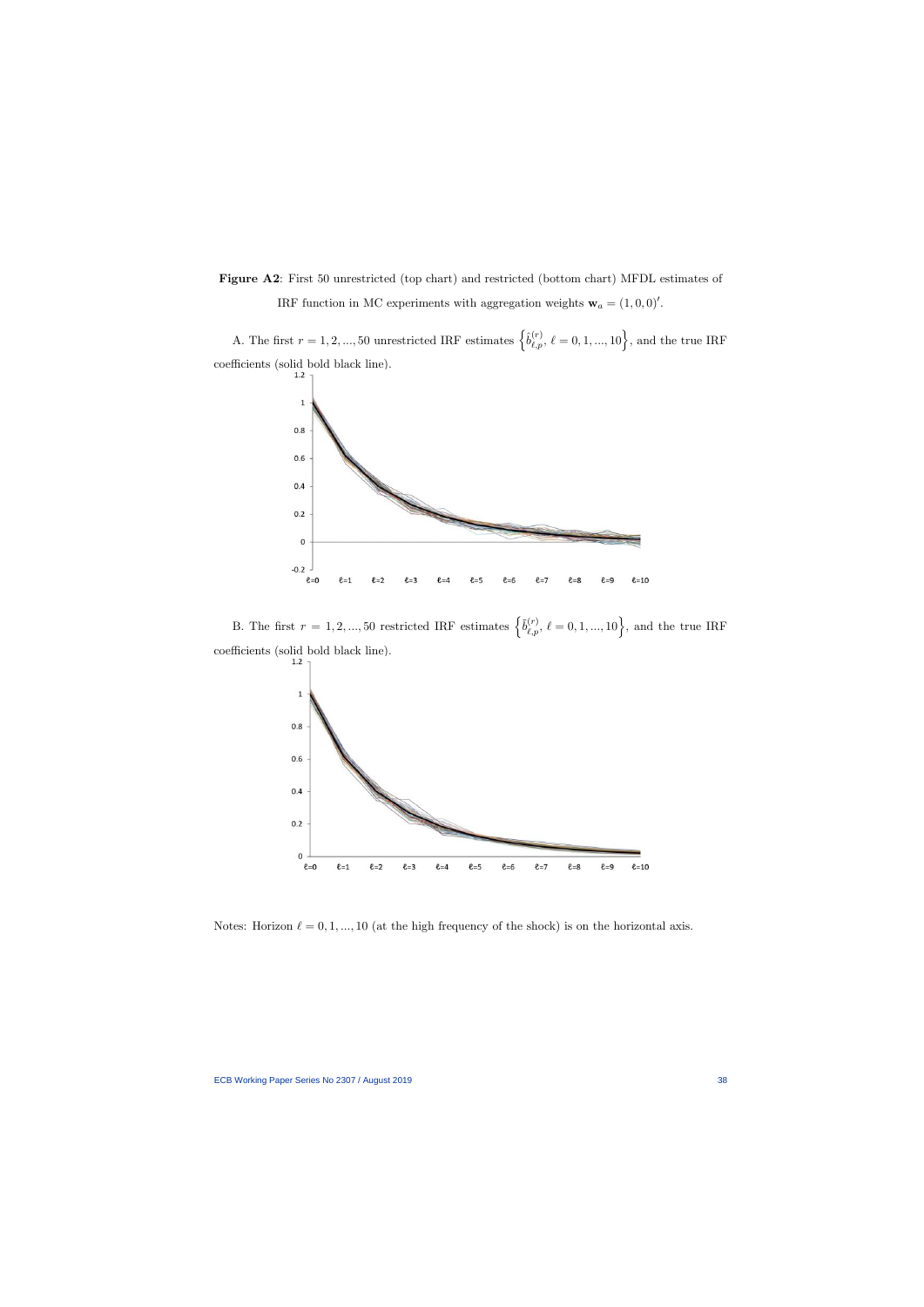Figure A3: First 50 unrestricted (top chart) and restricted (bottom chart) MFDL estimates of IRF function in MC experiments with aggregation weights  $\mathbf{w}_b = (1, 1, 1)'.$ 

A. The first  $r = 1, 2, ..., 50$  unrestricted IRF estimates  $\left\{\hat{b}_{\ell,p}^{(r)}, \ell=0,1,...,10\right\}$ , and the true IRF coefficients (solid bold black line).



B. The first  $r = 1, 2, ..., 50$  restricted IRF estimates  $\left\{ \tilde{b}_{\ell,p}^{(r)}, \ell = 0, 1, ..., 10 \right\}$ , and the true IRF coefficients (solid bold black line).



Notes: Horizon  $\ell = 0, 1, ..., 10$  (at the high frequency of the shock) is on the horizontal axis.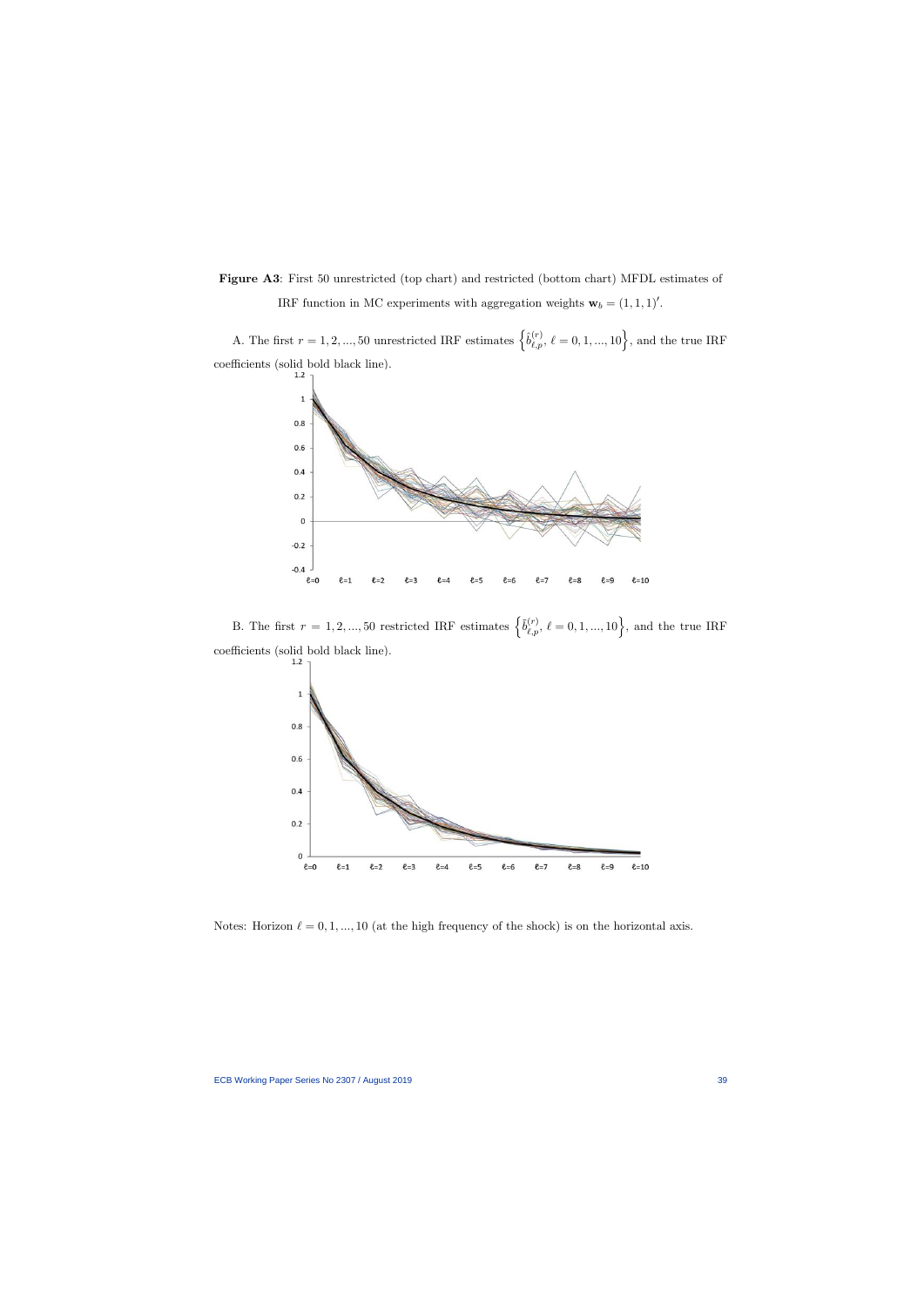Figure A4: Comparison of the weekly crude oil price pass-through based on daily MFDL estimates with the weekly pass-through estimate based on temporally aggregated weekly crude oil price data



Notes: Horizontal axis shows the weekly horizon  $(r = 0, 1, \ldots, 4$  weeks), and vertical axis shows the pass-through of crude oil prices.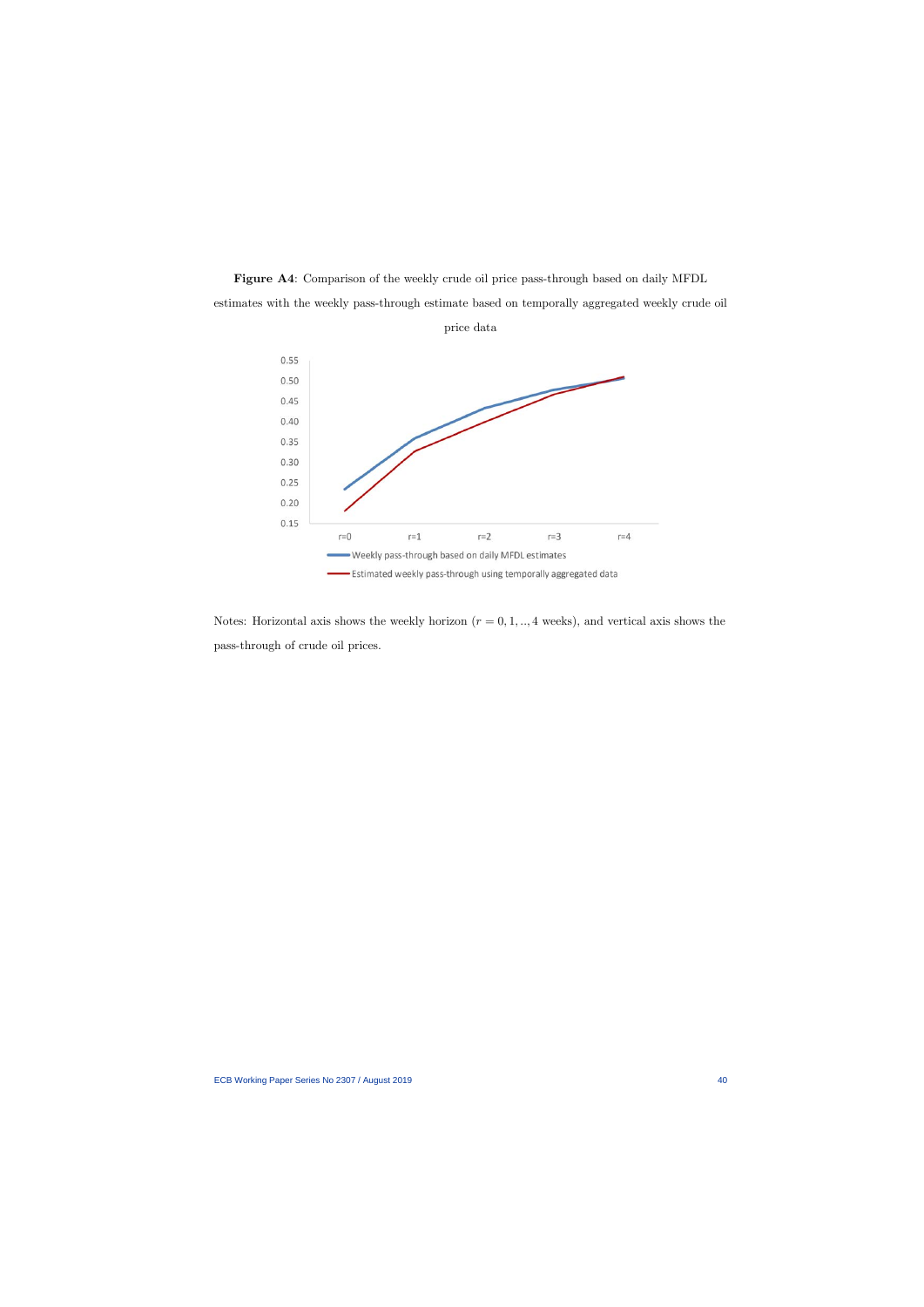

Figure A5: Estimated coefficients  $\hat{d}_{rh}$  in the empirical application and 95% confidence intervals

Notes:  $d_{rh}$  is defined in (10), and it is estimated using estimator  $\hat{d}_{rh}$  given by (21) with the lag order  $p$  set to 4 weeks. Note that the parameter  $h$  refers to the timing of the shocks within the low-frequency period, namely occurring h high-frequency periods (days) before the end of the low-frequency period (week). The parameter  $r$  refers to the low-frequency (weekly) horizon.